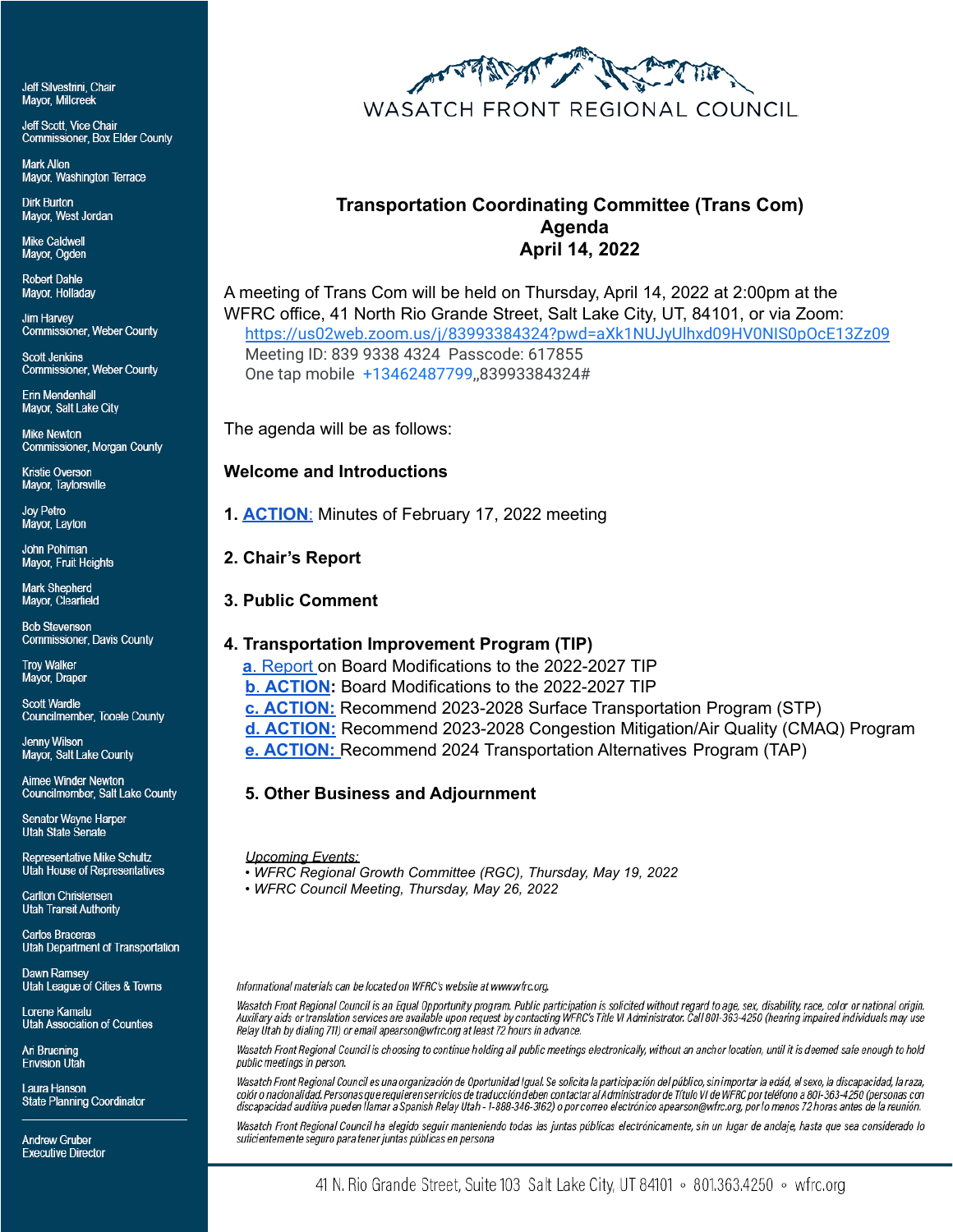



# **TRANSPORTATION COORDINATING COMMITTEE (Trans Com)**

**Minutes**

February 17, 2022

A meeting was held on Thursday, February 17, 2022, via remote connection due to the safety restrictions put in place by the Utah Governor's Office, in response to COVID-19 concerns, in Salt Lake City, Utah. The following were present:

|                                              |     | <b>2022 TRANS COM MEMBERS</b>                     |     |  |  |  |  |
|----------------------------------------------|-----|---------------------------------------------------|-----|--|--|--|--|
| <b>COG APPOINTED</b>                         |     | <b>OTHER APPOINTMENTS, cont.</b>                  |     |  |  |  |  |
| <b>BOX ELDER COUNTY</b>                      |     | <b>UTA Board of Trustees</b>                      |     |  |  |  |  |
| Member - Kevin Jeppsen (Perry City)          | no  | Member - Carlton Christensen                      | no  |  |  |  |  |
| Alternate - Jeff Hadfield (Box Elder County) | no  | Member - Beth Holbrook                            | yes |  |  |  |  |
| <b>DAVIS COUNTY</b>                          |     | <b>Utah Air Quality Board</b>                     |     |  |  |  |  |
| Member - Mark Shepherd (Clearfield)          | yes | Member - Kevin Cromar                             | yes |  |  |  |  |
| Alternate - Howard Madsen (Sunset)           | yes | <b>NON-VOTING MEMBERS</b>                         |     |  |  |  |  |
| Member - Tamara Tran (Kaysville)             | no  | <b>UDOT Representative</b>                        |     |  |  |  |  |
| Alternate - David Maughan (Syracuse)         | no  | Member - Teri Newell                              | yes |  |  |  |  |
| <b>MORGAN COUNTY</b>                         |     | Alternate - Ben Huot                              | no  |  |  |  |  |
| Member- Jared Andersen (Morgan County)       | no  | <b>UTA Representative</b>                         |     |  |  |  |  |
| Alternate - Robert McConnell (Morgan County) | no  | Member - Russ Fox                                 | yes |  |  |  |  |
| <b>SALT LAKE COUNTY</b>                      |     | Alternate - Kerry Doane                           | no  |  |  |  |  |
| Member - Robert Dahle (Holladay)             | yes | Air Quality Board, Staff Representative           |     |  |  |  |  |
| Member - Ann Granato (Salt Lake Co Council)  | yes | <b>Bryce Bird</b>                                 | yes |  |  |  |  |
| Member - Natalie Hall (Bluffdale)            | yes | FHWA - Utah Division Representative               |     |  |  |  |  |
| Member - Joe Smolka (Emigration Township)    | yes | Ivan Marrero                                      | yes |  |  |  |  |
| Alternate - Trent Staggs (Riverton)          | no  | <b>Mountainland Association of Governments</b>    |     |  |  |  |  |
| Alternate - Mike Weichers (Cttnwood Heights) | yes | Julie Fullmer - Vineyard                          | no  |  |  |  |  |
| Alternate - Marcus Stevenson (Midvale)       | yes | <b>Other Attendees</b>                            |     |  |  |  |  |
| Alternate - Dan Dugan (Salt Lake City)       | no  | Jennifer Elsken, FHWA, Shule Bishop, UTA,         |     |  |  |  |  |
| <b>TOOELE COUNTY</b>                         |     | Brad Palmer, UDOT, Dennis Pay, Colby Oliverson,   |     |  |  |  |  |
| Member - Tom Tripp (Tooele County)           | no  | Blake Thomas, Kyler Brower, Steve Van Maren       |     |  |  |  |  |
| Alternate - Jared Hamner (Tooele County)     | no  |                                                   |     |  |  |  |  |
| <b>WEBER COUNTY</b>                          |     | <b>WFRC Staff: Andrew Gruber, Andrea Pearson,</b> |     |  |  |  |  |
| Member - Jim Harvey (Weber County)           | yes | Wayne Bennion, Ted Knowlton, Miranda Jones Cox,   |     |  |  |  |  |
| Alternate - Leonard Call (Pleasant View)     | yes | Ben Wuthrich, Rosie Hernandez, Mike Sobczak,      |     |  |  |  |  |
| Member - Robert Dandoy (Roy)                 | yes | Ned Hacker, Marcia White, Christy Dahlberg,       |     |  |  |  |  |
| Alternate - Braden Mitchell (Riverdale)      | yes | Bert Granberg, Hugh Van Wagenen                   |     |  |  |  |  |
| <b>OTHER APPOINTMENTS</b>                    |     |                                                   |     |  |  |  |  |
| <b>Utah Transportation Commission</b>        |     |                                                   |     |  |  |  |  |
| Member - Kevin Van Tassell                   | yes |                                                   |     |  |  |  |  |
| Member - Natalie Gochnour                    | no  |                                                   |     |  |  |  |  |
|                                              |     |                                                   |     |  |  |  |  |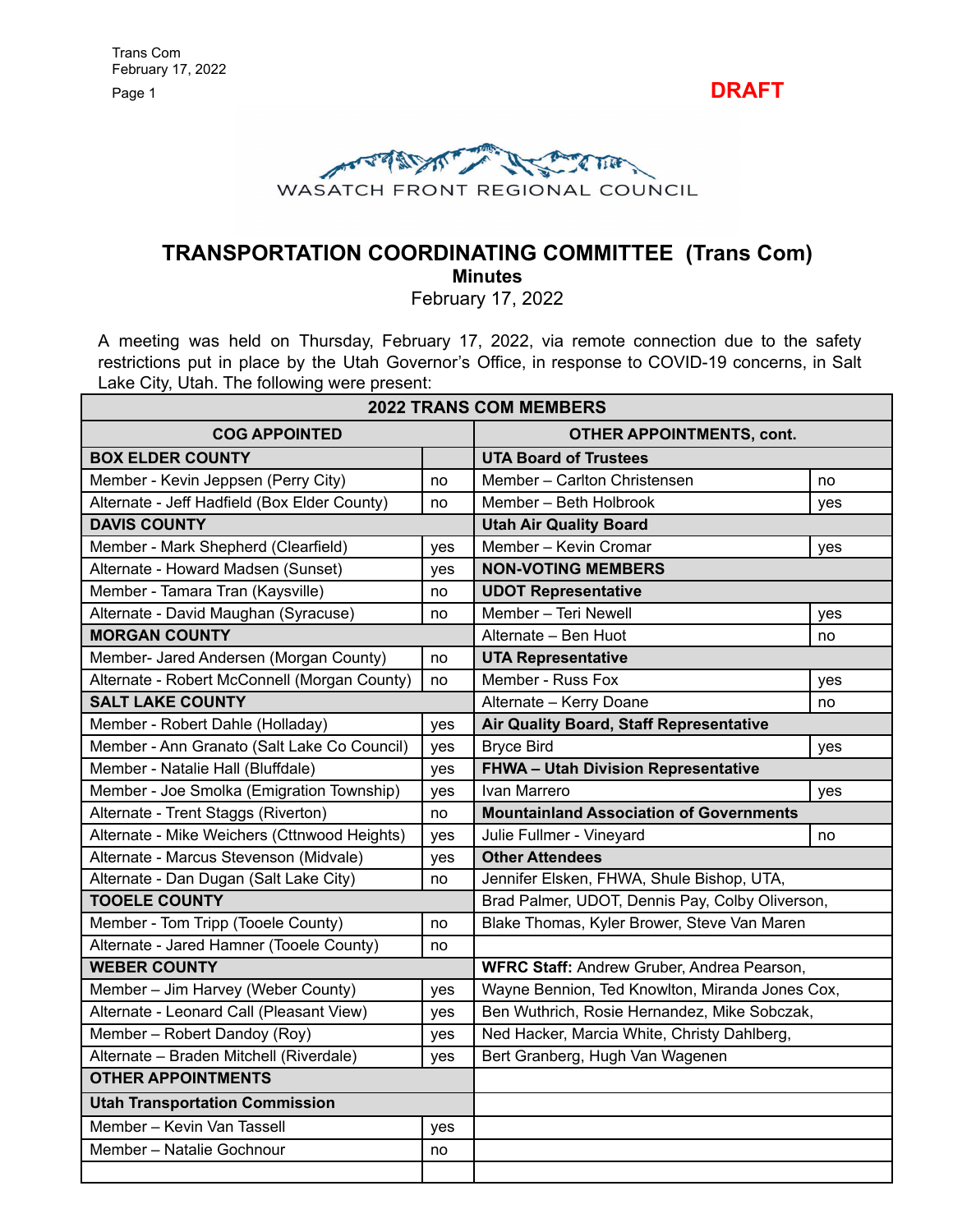## Page <sup>2</sup> **DRAFT**

## **1. Introductions and Consent Agenda [00:00:03]**

As Mayor Mark Shepherd, Chair, was delayed, Commissioner Jim Harvey, Vice Chair, called the meeting to order at 2:02pm. Some time was given to new Trans Com Committee members to introduce themselves. **ACTION: [00:02:40]** Commissioner Harvey brought attention to the minutes of the November 18, 2021 meeting and asked if there were any questions or comments. There were none. Councilmember Ann Granato made a motion that the minutes be approved as written. Mayor Howard Madsen seconded the motion, and the voting was unanimous in the affirmative. **[00:30:50]** For the recording, introductions were made, via roll call.

## **2. Chair's Report [00:03:39]**

Miranda Jones Cox, and Andrew Gruber, both with WFRC, provided Council members with an update of the 2022 Legislative Session and its impact on transportation and local government.

## **3. Public Comment [00:52:54]**

Mayor Shepherd then opened the meeting up for public comments. There were none.

## **4. Trans Com Roles and Responsibilities and Schedule for 2022 [00:53:20]**

Wayne Bennion, WFRC, reminded members of the background of the Transportation Coordinating Committee (Trans Com) and referred to the current Memorandum of Agreement included in the meeting materials. Mr. Bennion also presented a schedule for Trans Com meetings in 2022. Members were encouraged to review the proposed schedule and provide suggestions about any other issues they would like to discuss.

## **5. Transportation Improvement Program (TIP) [01:01:00]**

## **a. Report on Board Modifications to the 2022-2027 TIP**

Mayor Shepherd reported that since the last meeting of Trans Com, WFRC received requests to modify the current 2022-2027 Transportation Improvement Program (TIP). This modification was approved by the Regional Council at their January meeting and by the Utah Transportation Commission. The group was reminded that if they have any questions or concerns, they can reach out to WFRC Staff.

## **b. ACTION: Board Modifications to the 2022-2027 TIP [01:01:16]**

Mr. Wuthrich then stated that there were new requests received to modify the 2022-2027 Transportation Improvement Program (TIP). This modification requires action from Trans Com and the Transportation Commission but does not require a new air quality conformity analysis or a 30-day public comment period. Mr. Wuthrich briefly discussed each project. **ACTION: [01:19:28]** UTA Board Trustee Beth Holbrook made a motion to approve the resolution to modify the 2022-2027 TIP as requested. Commissioner Jim Harvey seconded the motion, and the affirmative vote was unanimous.

## **c. Review of Fiscal Year 2021 obligation of federal highway and transit funds [01:20:07]**

Mr. Wuthrich also presented information from a yearly report required by the Infrastructure Investment and Jobs Act (IIJA).. The WFRC staff, with the help of UDOT and UTA, has prepared a report of obligated federal, and local and state match funding during federal fiscal year 2021 (October 1, 2020, through September 30, 2021). For the State of Utah, these federal funds currently represent about twenty percent of the total highway and transit revenues.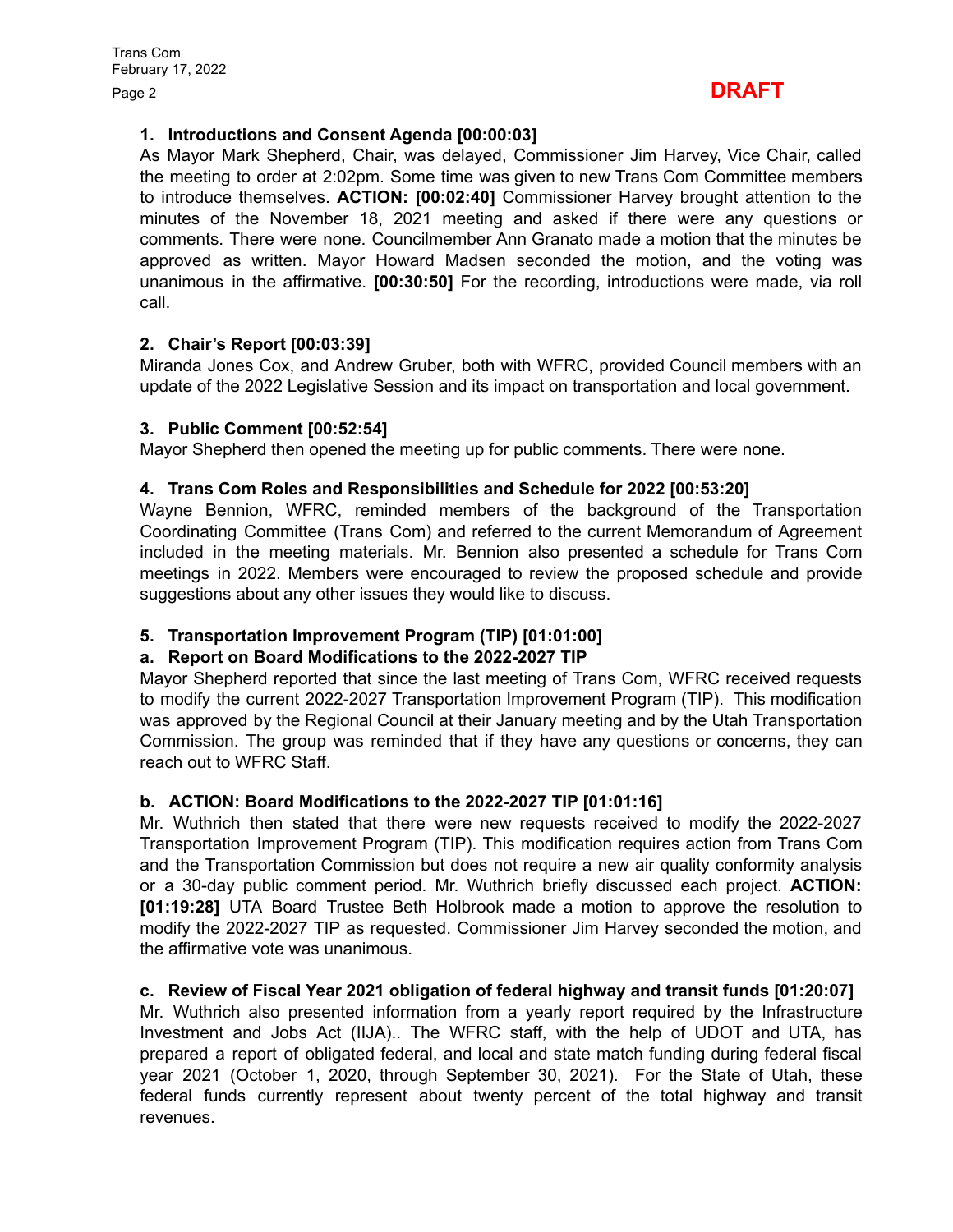

## **6. Federal Infrastructure Law Update [00:42:49]**

Wayne Bennion, WFRC, shared information regarding application timelines, amounts available, and types of eligible projects for several new programs.With the passage of the Infrastructure Investment and Jobs Act last November, numerous new and/ or expanded nationwide competitive funding programs are becoming available. Local governments are eligible to compete for nearly all of these funding programs.

## **7. Other Business [01:31:40]**

Mayor Shepherd mentioned that WFRC's New Committee Member Orientation will be held on Thursday, February 24 and advised the group that the next Trans Com meeting will be held on April 14, 2022, which is a week earlier than originally planned.

#### **8. Overview of Utah Open and Public Meetings Act [01:32:06]**

With no further business, Mayor Shepherd stated that Utah State law requires that elected officials serving on committees such as those of the Wasatch Front Regional Council receive training regarding the Utah Open and Public Meetings Act. Mayor Shepherd said that an 8-minute video would be shown in order to comply with this requirement and asked for a motion to adjourn the meeting upon completion of the training video. **ACTION: [01:32:38]** Mayor Howard Madsen made a motion to adjourn the Trans Com meeting upon conclusion of the video, and Commissioner Jim Harvey seconded. The affirmative vote was unanimous.

## **9. Adjournment [01:41:06]**

The video concluded and the meeting adjourned at 3:44pm

A recording of this meeting, as well as meeting packet materials, may be found on the WFRC website at [www.wfrc.org](http://www.wfrc.org)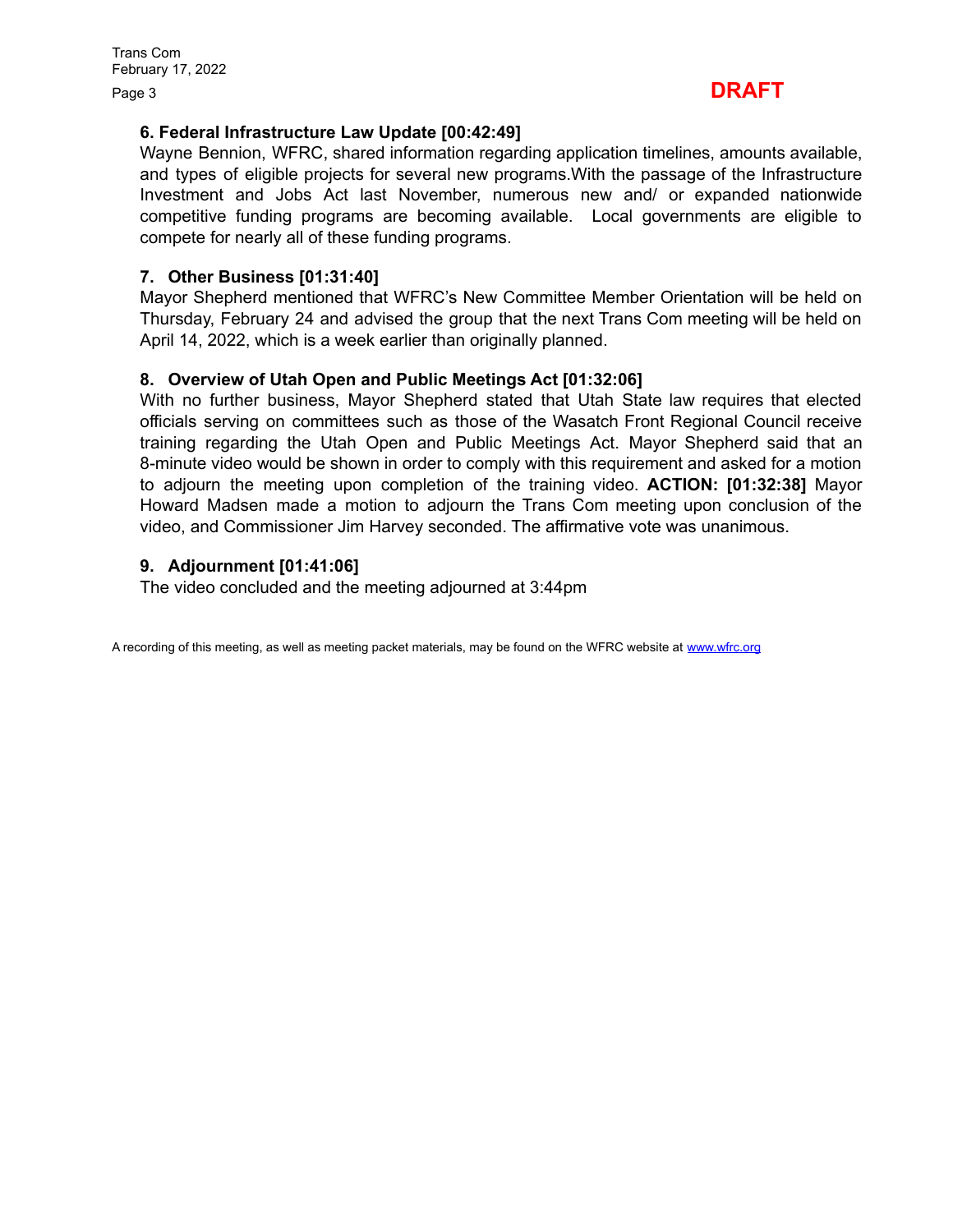| DATE:               | April 5, 2022                            |
|---------------------|------------------------------------------|
| <b>AGENDA ITEM:</b> | 4а                                       |
| <b>SUBJECT:</b>     | Board Modifications to the 2022-2027 TIP |
| <b>PREPARED BY:</b> | <b>Ben Wuthrich</b>                      |

## **BACKGROUND:**

Since the last meeting of Trans Com, WFRC received requests to modify the current 2022-2027 Transportation Improvement Program (TIP). The modifications required action from the Wasatch Front Regional Council at its March 24 meeting and the Transportation Commission but did not require a new air quality conformity analysis or a 30-day public comment period. The modifications are attached to the approved resolution.

#### **RECOMMENDATION:**

This item is for information only

#### **CONTACT PERSON:**

Ben Wuthrich (801) 363-4230 ext 1121, bwuthrich@wfrc.org

## **EXHIBIT:**

2022-2027 TIP Amendment Five Resolution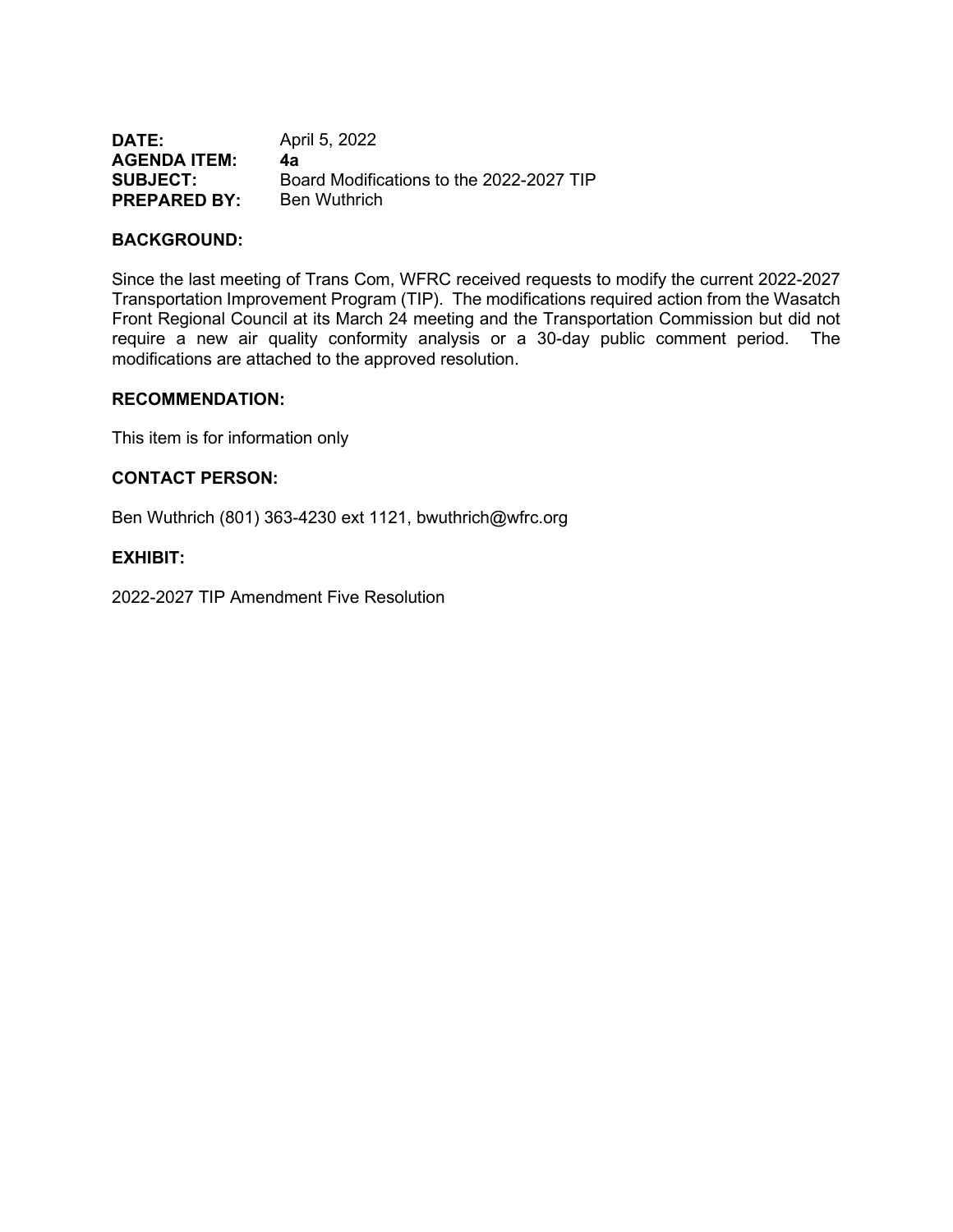## RESOLUTION OF THE WASATCH FRONT REGIONAL COUNCIL AMENDING THE 2022 - 2027 TRANSPORTATION IMPROVEMENT PROGRAM

- WHEREAS, the Wasatch Front Regional Council is the officially designated Metropolitan Planning Organization for the Salt Lake/ West Valley and the Ogden/ Layton Urbanized Areas and, as such, has the responsibility for developing a Transportation Improvement Program, and
- WHEREAS, a Transportation Improvement Program is to include all federally funded highway, transit, and active transportation projects scheduled for the next six years, and
- WHEREAS, the Utah Department of Transportation, the State Transportation Commission, the Utah Transit Authority, and the Wasatch Front Regional Council and its local jurisdictions desire to amend the 2022-2027 Transportation Improvement Program (TIP) to include the projects on the attached project description list, and
- WHEREAS, the U.S. Department of Transportation Metropolitan Planning Regulations Paragraph 450.324(a) requires that "the TIP . . . be updated at least every four years, and be approved by the MPO and the Governor," and
- WHEREAS, the Statewide Air Quality Implementation Plan includes traffic control measures for reducing air pollutant emissions for the Salt Lake/ West Valley and the Ogden/ Layton Areas and budgets for mobile source emissions, and
- WHEREAS, the projects included in the proposed Transportation Improvement Program amendment are either included in Phase 1 of the Regional Transportation Plan, are not regionally significant, are included in the 2022-2027 TIP, or are exempt projects that do not need to be reviewed for conformity and consistency with the State Implementation Plan according to 40 CFR Part 93.126 Table 2 Exempt Projects, and
- WHEREAS, the proposed Transportation Improvement Program amendment had a public review and comment opportunity at the Regional Council meeting on March 24, 2022, and all comments were carefully considered,

NOW THEREFORE LET IT BE RESOLVED, that the Wasatch Front Regional Council

- (1) Approves Amendment Five to the 2022-2027 Transportation Improvement Program as attached,
- (2) Finds that the TIP conforms to and is consistent with the State Implementation Plan for Salt Lake, Davis, western Weber, and southern Box Elder Counties, and
- (3) Finds that the development of the Transportation Improvement Program is based on a currently certified transportation planning process.

| UTAILDELANTMENT OF TNANSI UNTATION |
|------------------------------------|
|                                    |
|                                    |
| <b>Executive Director</b>          |
|                                    |
|                                    |
|                                    |

WASATCH FRONT REGIONAL COUNCIL UTAH DEPARTMENT OF TRANSPORTATION

March 24, 2022 Date Date Date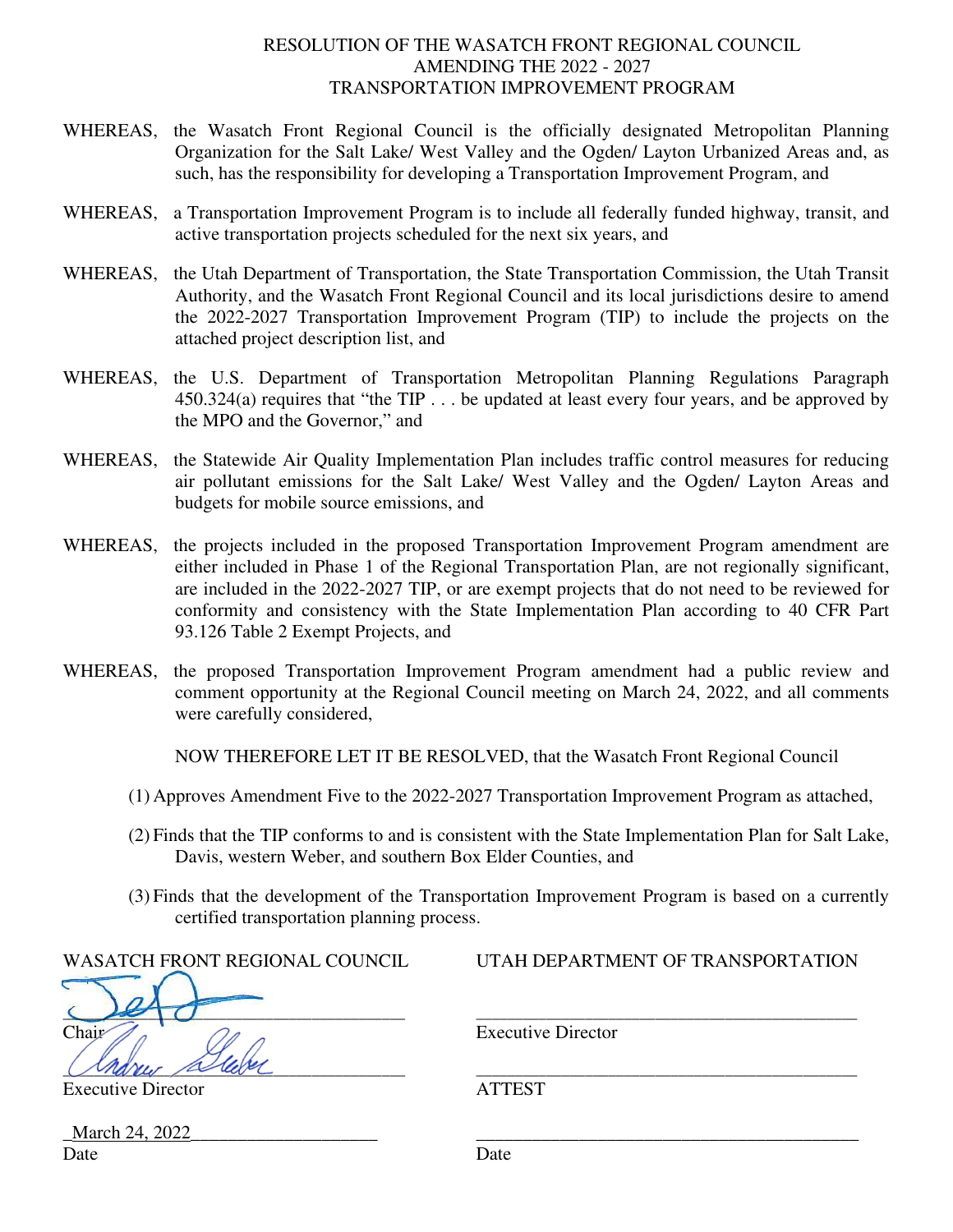## **2022-2027 Transportation Improvement Program (TIP) (Amendment Five)Board Modification**

|            | <b>Additional Funding</b>                                                                                                                                                                                                                                                                                                                                                                                                                                                         |                 |                  |                                                |                                                                        |                                                                                                                                                                                                                                                                                                                                                                                                                                                                                                                                                                                                                                                                                                                                                                  |                                  |                                             |                                     |                       |      |  |  |  |
|------------|-----------------------------------------------------------------------------------------------------------------------------------------------------------------------------------------------------------------------------------------------------------------------------------------------------------------------------------------------------------------------------------------------------------------------------------------------------------------------------------|-----------------|------------------|------------------------------------------------|------------------------------------------------------------------------|------------------------------------------------------------------------------------------------------------------------------------------------------------------------------------------------------------------------------------------------------------------------------------------------------------------------------------------------------------------------------------------------------------------------------------------------------------------------------------------------------------------------------------------------------------------------------------------------------------------------------------------------------------------------------------------------------------------------------------------------------------------|----------------------------------|---------------------------------------------|-------------------------------------|-----------------------|------|--|--|--|
|            | <b>Salt Lake/ West Valley Urban Area</b>                                                                                                                                                                                                                                                                                                                                                                                                                                          |                 |                  |                                                |                                                                        |                                                                                                                                                                                                                                                                                                                                                                                                                                                                                                                                                                                                                                                                                                                                                                  |                                  |                                             |                                     |                       |      |  |  |  |
| County     | <b>Sponsor</b>                                                                                                                                                                                                                                                                                                                                                                                                                                                                    | <b>Facility</b> | PIN              | <b>Project Location</b>                        | <b>Concept/Type of Improvement</b>                                     | <b>Funding Source</b>                                                                                                                                                                                                                                                                                                                                                                                                                                                                                                                                                                                                                                                                                                                                            | Project<br><b>Estimated Cost</b> | <b>Currently</b><br>Funded<br><b>Amount</b> | <b>Action</b>                       | <b>Funding Amount</b> | Year |  |  |  |
| Salt Lake  | Millcreek                                                                                                                                                                                                                                                                                                                                                                                                                                                                         | SR-266          | 17870            | 4500 South (SR-266); 1500 East<br>to 1550 East | <b>Construct Missing Sidewalk</b>                                      | TAP URB WFRC<br>(Transportation Alternatives Program - WFRC)<br><b>LOCAL GOVT</b><br>(Local Government Funds)                                                                                                                                                                                                                                                                                                                                                                                                                                                                                                                                                                                                                                                    | \$657,600                        | \$357,600                                   | <b>Additional</b><br><b>Funding</b> | \$300,000             | 2022 |  |  |  |
|            | The scope of this project is to construct a new sidewalk along 4500 South between 1500 East and 1550 East on the south side of the roadway. This project was initially approved and funded<br>in 2019. Current estimates show this project to be underfunded. Millcreek City is requesting to add \$300,000 to account for increases in Right-of-Way, storm drain/utility impacts, and<br>material inflation. The City has committed to adding the entire shortfall of \$300,000. |                 |                  |                                                |                                                                        |                                                                                                                                                                                                                                                                                                                                                                                                                                                                                                                                                                                                                                                                                                                                                                  |                                  |                                             |                                     |                       |      |  |  |  |
|            |                                                                                                                                                                                                                                                                                                                                                                                                                                                                                   |                 |                  | 8600 South; 5600 West to 6000                  | Project will Construct a new Roadway                                   | <b>LOCAL GOVT</b><br>(Local Government Funds)                                                                                                                                                                                                                                                                                                                                                                                                                                                                                                                                                                                                                                                                                                                    |                                  | \$8,000,000                                 |                                     |                       |      |  |  |  |
|            | Salt Lake   West Jordan                                                                                                                                                                                                                                                                                                                                                                                                                                                           | 8600 South      | 15936            | West                                           | which will cross the Mountain View<br>Corridor                         | ST TIF<br>(State - Transportation Investment Funds)                                                                                                                                                                                                                                                                                                                                                                                                                                                                                                                                                                                                                                                                                                              | \$12,709,400                     | \$4,000,000                                 | <b>Additional</b><br><b>Funding</b> | \$709,400             | 2022 |  |  |  |
| structure. |                                                                                                                                                                                                                                                                                                                                                                                                                                                                                   |                 |                  |                                                |                                                                        | The scope of the 8600 South; 5600 West to 6000 West project is to construct a new roadway at 8600 South between 5600 West and 6000 West which will also cross Mountain View<br>Corridor (SR-85) providing greater east-west mobility. During the design of the project an existing sewer line was identified in the Mountain View Corridor to be too close to the new bridge<br>that will span SR-85. The scope of the MVC; Utilities Transmission Location project has been used to relocate utilities throughout the MVC corridor prior to each MVC project. It is<br>proposed that funds from the MVC; Utilities Transmission Location project be transferred into the current 8600 South project for the relocation of the sewer line to accommodate the new |                                  |                                             |                                     |                       |      |  |  |  |
|            |                                                                                                                                                                                                                                                                                                                                                                                                                                                                                   |                 |                  |                                                |                                                                        | CMAQ_WFRC _Salt Lake/ West Valley<br>(Congestion Mitigation/ Air Quality - WFRC)                                                                                                                                                                                                                                                                                                                                                                                                                                                                                                                                                                                                                                                                                 |                                  | \$2,105,134                                 | New<br><b>Funding</b>               | \$325,000             |      |  |  |  |
| Salt Lake  | <b>UTA</b>                                                                                                                                                                                                                                                                                                                                                                                                                                                                        | Various         | 15918 &<br>16939 | UTA Locomotive Rebuild                         | Rebuild locomotive prime mover engines to<br>EPA's standard of Tier 1+ | CMAQ_WFRC _Ogden/ Layton<br>(Congestion Mitigation/ Air Quality - WFRC)                                                                                                                                                                                                                                                                                                                                                                                                                                                                                                                                                                                                                                                                                          | \$8,806,000                      | \$870,000                                   | New<br><b>Funding</b>               | \$175,000             | 2022 |  |  |  |
|            |                                                                                                                                                                                                                                                                                                                                                                                                                                                                                   |                 |                  |                                                |                                                                        | UTA_Funds<br>(UTA Local Funds)                                                                                                                                                                                                                                                                                                                                                                                                                                                                                                                                                                                                                                                                                                                                   |                                  | \$5,830,866                                 | Reduce<br><b>Funding</b>            | \$500,000             |      |  |  |  |

 In an effort to support the "Free Fare February - 2022" campaign, WFRC proposes to program an additional \$500,000 of CMAQ funds to the UTA Locomotive Rebuild project. This would enable UTA to use \$500,000 of the over match of local funds toward expenses of the campaign. The Locomotive Rebuild project was initially evaluated and recommended by the Regional Council for partial funding, mainly due to the available funding at the time of the project recommendation. This left the bulk of the project to be covered by UTA with other funding. This project will rebuild the UTA locomotive prime mover engines to Tier 2+ emissions standards. Each mover upgrade costs about \$629,000. Proportionately that equates to 14 prime mover engines for the WFRC Urban Area. It is estimated that the rebuilding of the 14 locomotive prime mover engines to EPA's standard of Tier 2+ would reduce the total emissions of criteria air pollutants (i.e. NOx, HC, CO and PM) by 30,653 kg annually.

0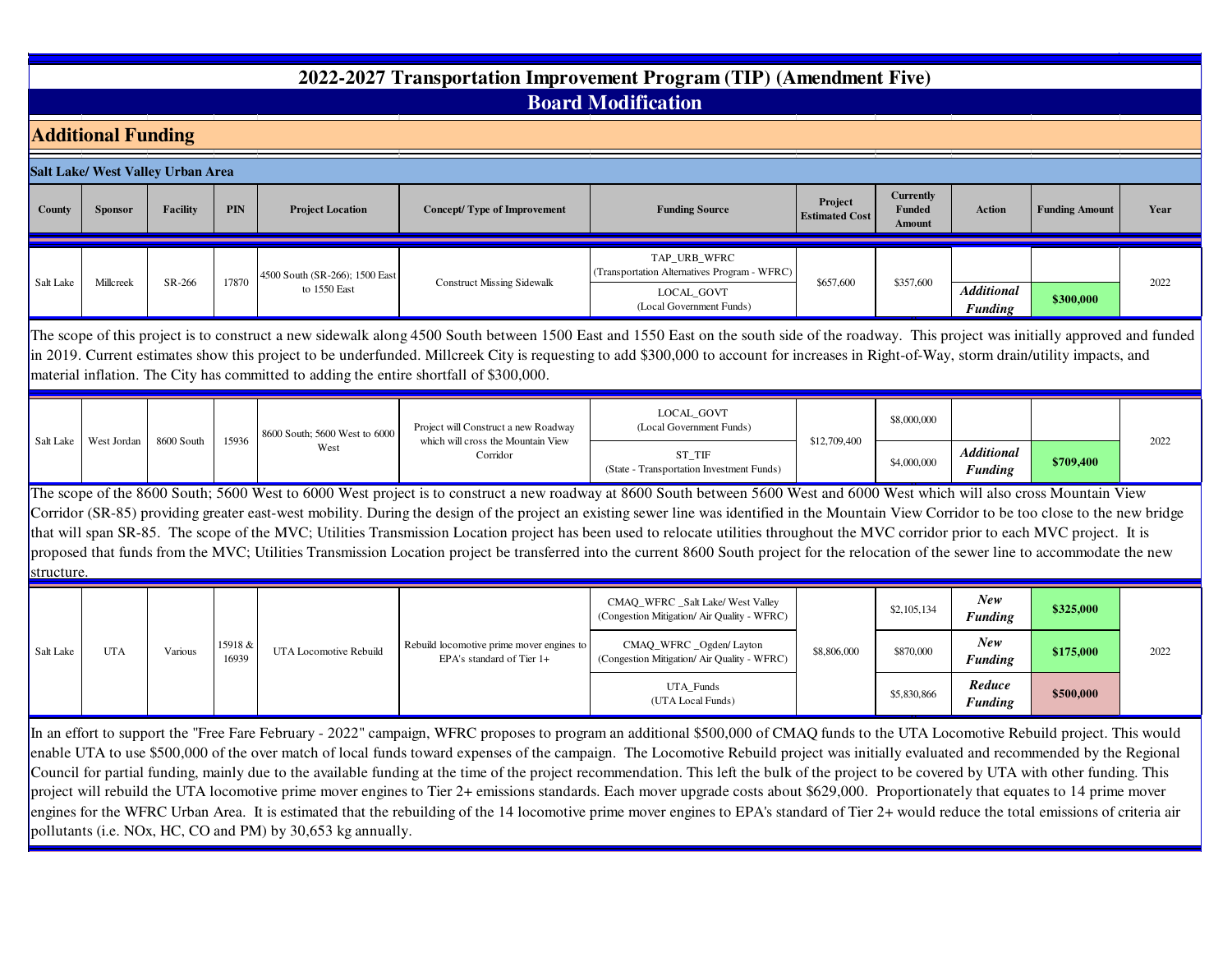# **2022-2027 Transportation Improvement Program (TIP) (Amendment Five)**

## **Board Modification**

**New Program**

| <b>Statewide</b> |                |          |            |                                                      |                                                |                                                |                                  |                                             |                       |                       |      |  |
|------------------|----------------|----------|------------|------------------------------------------------------|------------------------------------------------|------------------------------------------------|----------------------------------|---------------------------------------------|-----------------------|-----------------------|------|--|
| <b>County</b>    | <b>Sponsor</b> | Facility | <b>PIN</b> | <b>Project Location</b>                              | Concept/Type of Improvement                    | <b>Funding Source</b>                          | Project<br><b>Estimated Cost</b> | <b>Currently</b><br><b>Funded</b><br>Amount | Action                | <b>Funding Amount</b> | Year |  |
| Various          | <b>UDOT</b>    | Var      | 20088      | Bridge Formula Program (BFP) -<br>Program Management | Bridge Formula Program - Program<br>Management | BFP_BR_MAIN<br>(Bridge Formula Program - Main) | \$5,000,000                      | \$0                                         | New<br><b>Funding</b> | \$5,000,000           | 2022 |  |

The Infrastructure Investment & Jobs Act Bridge Formula Program (BFP) provides an opportunity for funding the rehabilitation and replacement of existing bridges to address deficiencies due to aging and deterioration. The five year program (FY22 to FY26) provides Utah with a minimum of \$45M per year. Federal funding has already been apportioned to Utah for this program for fiscal year 2022. The Department proposes to hire a consulting firm to perform program management services over the five years. This would include assisting in administering, prioritizing, coordinating, preparing, designing, reviewing, managing, and delivering projects associated with the new Bridge Formula Program (BFP). UDOT intends to rehabilitate or replace as many as possible local government "off-system" bridges that are in poor condition.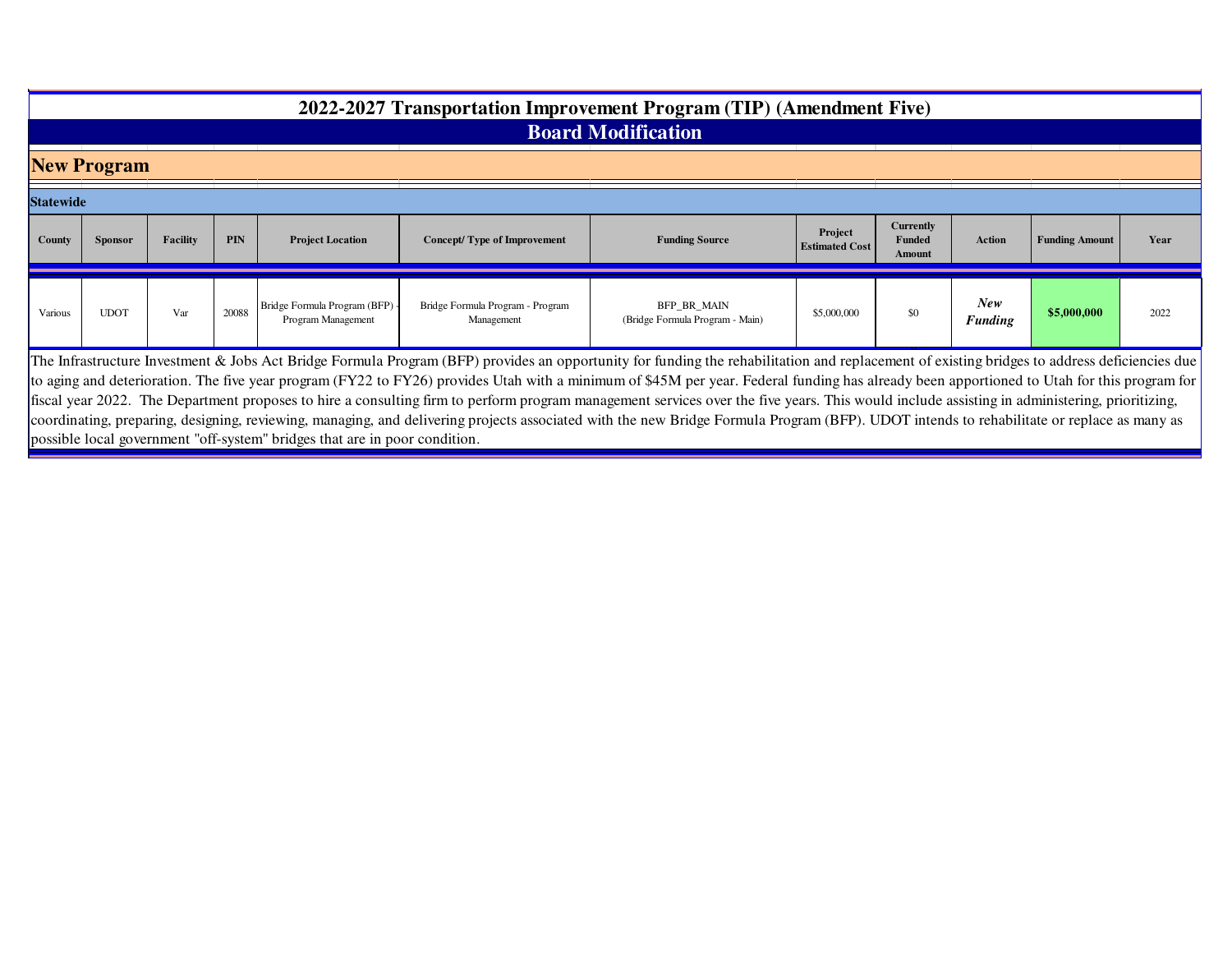| DATE:               | April 5, 2022                                                      |
|---------------------|--------------------------------------------------------------------|
| <b>AGENDA ITEM:</b> | 4b                                                                 |
| <b>SUBJECT:</b>     | <b>ACTION:</b> Board Modifications to the 2022-2027 Transportation |
|                     | Improvement Program (TIP)                                          |
| <b>PREPARED BY:</b> | <b>Ben Wuthrich</b>                                                |

#### **BACKGROUND:**

The Wasatch Front Regional Council (WFRC) has received requests to modify the current 2022-2027 Transportation Improvement Program (TIP). These modifications require action from Trans Com (as delegated by the Regional Council) and the Transportation Commission but do not require a new air quality conformity analysis or a 30-day public comment period. The requested modifications are listed with the attached resolution.

#### **RECOMMENDATIONS:**

WFRC staff recommends that Trans Com make a motion "to approve the resolution to modify the 2022-2027 TIP as requested."

#### **CONTACT PERSON:**

Ben Wuthrich (801) 363-4230 ext 1121, bwuthrich@wfrc.org

#### **EXHIBITS:**

2022-2027 TIP Amendment Six Resolution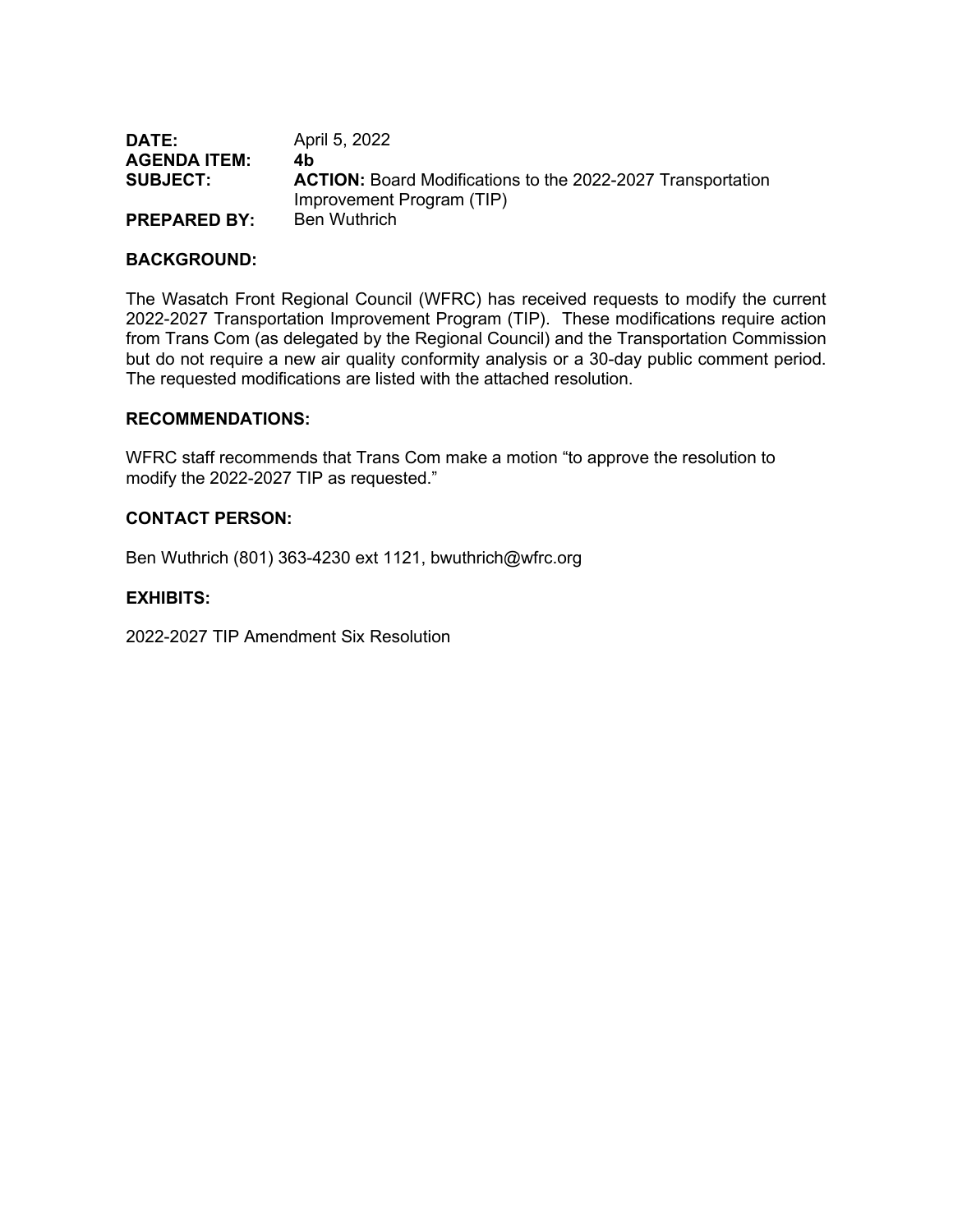## RESOLUTION OF THE WASATCH FRONT REGIONAL COUNCIL AMENDING THE 2022 - 2027 TRANSPORTATION IMPROVEMENT PROGRAM

- WHEREAS, the Wasatch Front Regional Council is the officially designated Metropolitan Planning Organization for the Salt Lake/ West Valley and the Ogden/ Layton Urbanized Areas and, as such, has the responsibility for developing a Transportation Improvement Program, and
- WHEREAS, a Transportation Improvement Program is to include all federally funded highway, transit, and active transportation projects scheduled for the next six years, and
- WHEREAS, the Utah Department of Transportation, the State Transportation Commission, the Utah Transit Authority, and the Wasatch Front Regional Council and its local jurisdictions desire to amend the 2022-2027 Transportation Improvement Program (TIP) to include the projects on the attached project description list, and
- WHEREAS, the U.S. Department of Transportation Metropolitan Planning Regulations Paragraph 450.324(a) requires that "the TIP . . . be updated at least every four years, and be approved by the MPO and the Governor," and
- WHEREAS, the Statewide Air Quality Implementation Plan includes traffic control measures for reducing air pollutant emissions for the Salt Lake/ West Valley and the Ogden/ Layton Areas and budgets for mobile source emissions, and
- WHEREAS, the projects included in the proposed Transportation Improvement Program amendment are either included in Phase 1 of the Regional Transportation Plan, are not regionally significant, are included in the 2022-2027 TIP, or are exempt projects that do not need to be reviewed for conformity and consistency with the State Implementation Plan according to 40 CFR Part 93.126 Table 2 Exempt Projects, and
- WHEREAS, the proposed Transportation Improvement Program amendment had a public review and comment opportunity at the Trans Com meeting on April 14, 2022, and all comments were carefully considered,

NOW THEREFORE LET IT BE RESOLVED, that Trans Com as delegated by the Wasatch Front Regional Council

- (1) Approves Amendment Six to the 2022-2027 Transportation Improvement Program as attached,
- (2) Finds that the TIP conforms to and is consistent with the State Implementation Plan for Salt Lake, Davis, western Weber, and southern Box Elder Counties, and
- (3) Finds that the development of the Transportation Improvement Program is based on a currently certified transportation planning process.

\_\_\_\_\_\_\_\_\_\_\_\_\_\_\_\_\_\_\_\_\_\_\_\_\_\_\_\_\_\_\_\_\_\_\_\_\_\_\_ \_\_\_\_\_\_\_\_\_\_\_\_\_\_\_\_\_\_\_\_\_\_\_\_\_\_\_\_\_\_\_\_\_\_\_\_\_\_\_\_

Mayor Mark Shepherd Andrew S. Gruber Chair Executive Director

Trans Com Wasatch Front Regional Council

Date: April 14, 2022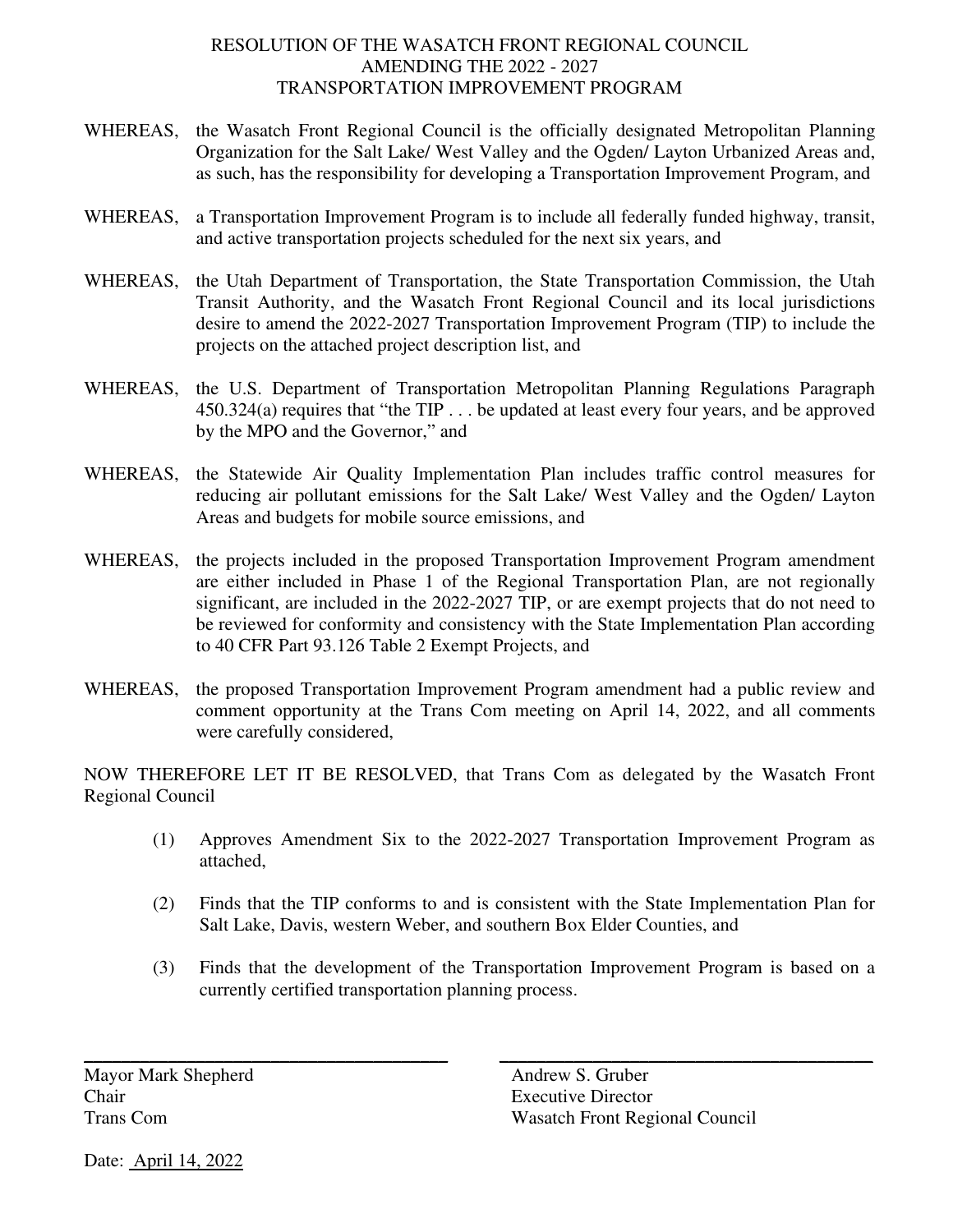## **2022-2027 Transportation Improvement Program (TIP) (Amendment Six)Board Modification**

## **Program Change**

|        | Salt Lake/ West Valley Urban Area |            |       |                                                |                                    |                                                       |                                  |                                      |                          |                       |      |
|--------|-----------------------------------|------------|-------|------------------------------------------------|------------------------------------|-------------------------------------------------------|----------------------------------|--------------------------------------|--------------------------|-----------------------|------|
| County | Sponsor                           | Facility   | PIN   | <b>Project Location</b>                        | <b>Concept/Type of Improvement</b> | <b>Funding Source</b>                                 | Project<br><b>Estimated Cost</b> | <b>Currently</b><br>Funded<br>Amount | <b>Action</b>            | <b>Funding Amount</b> | Year |
|        |                                   |            |       |                                                |                                    | STP BRIDGE<br>(Surface Transportation Program_Bridge) |                                  | \$929,503                            |                          | \$0                   |      |
|        | Salt Lake   Holladay City         | 5600 South | 17440 | 5600 S over Jordan & SL Canal<br><b>Bridge</b> | <b>Bridge Replacement</b>          | BFP_BR_MAIN<br>(Bridge Formula Program - Main)        | \$997,000                        | \$0                                  | <b>Program</b><br>Change | \$929,503             | 2022 |
|        |                                   |            |       |                                                |                                    | LOCAL_GOVT<br>(Local Government Funds)                |                                  | \$67,497                             |                          |                       |      |

 UDOT proposes to transfer PIN 17440 from the 2023 Structures Program to the new Federally funded Bridge Formula Program. This bridge qualifies for the Bridge Formula Program requirements. This move will allow the current funding to be reprogrammed, and will allow for the project to be funded a year sooner than previously planned. Holladay City is prepared to move their match funding up accordingly.

## **New Project**

|           |                | Salt Lake/ West Valley Urban Area |            |                               |                             |                                                           |             |                                                    |                    |                       |      |
|-----------|----------------|-----------------------------------|------------|-------------------------------|-----------------------------|-----------------------------------------------------------|-------------|----------------------------------------------------|--------------------|-----------------------|------|
| County    | <b>Sponsor</b> | Facility                          | <b>PIN</b> | <b>Project Location</b>       | Concept/Type of Improvement | Project<br><b>Funding Source</b><br><b>Estimated Cost</b> |             | <b>Currently</b><br><b>Funded</b><br><b>Amount</b> | Action             | <b>Funding Amount</b> | Year |
| Salt Lake | <b>UDOT</b>    | 4200 South                        | 20126      | 4200 S at Jordan Canal Bridge | Bridge Replacement          | BFP_BR_OFF<br>(Bridge Formula Program - Off System)       | \$1,900,000 | \$0                                                | <b>New Project</b> | \$1,900,000           | 2022 |

 UDOT proposes to add PIN 20126 to the Bridge Formula Program to replace structure 035118F, which carries Dutch Draw Drive over the Jordan Canal in Taylorsville City. The bridge was constructed in 1970 and has been rated in poor condition since 2007. The bridge is currently load restricted to 23 tons. This project would not require a local match under the Bridge Formula Program, and Taylorsville City is in support of the project.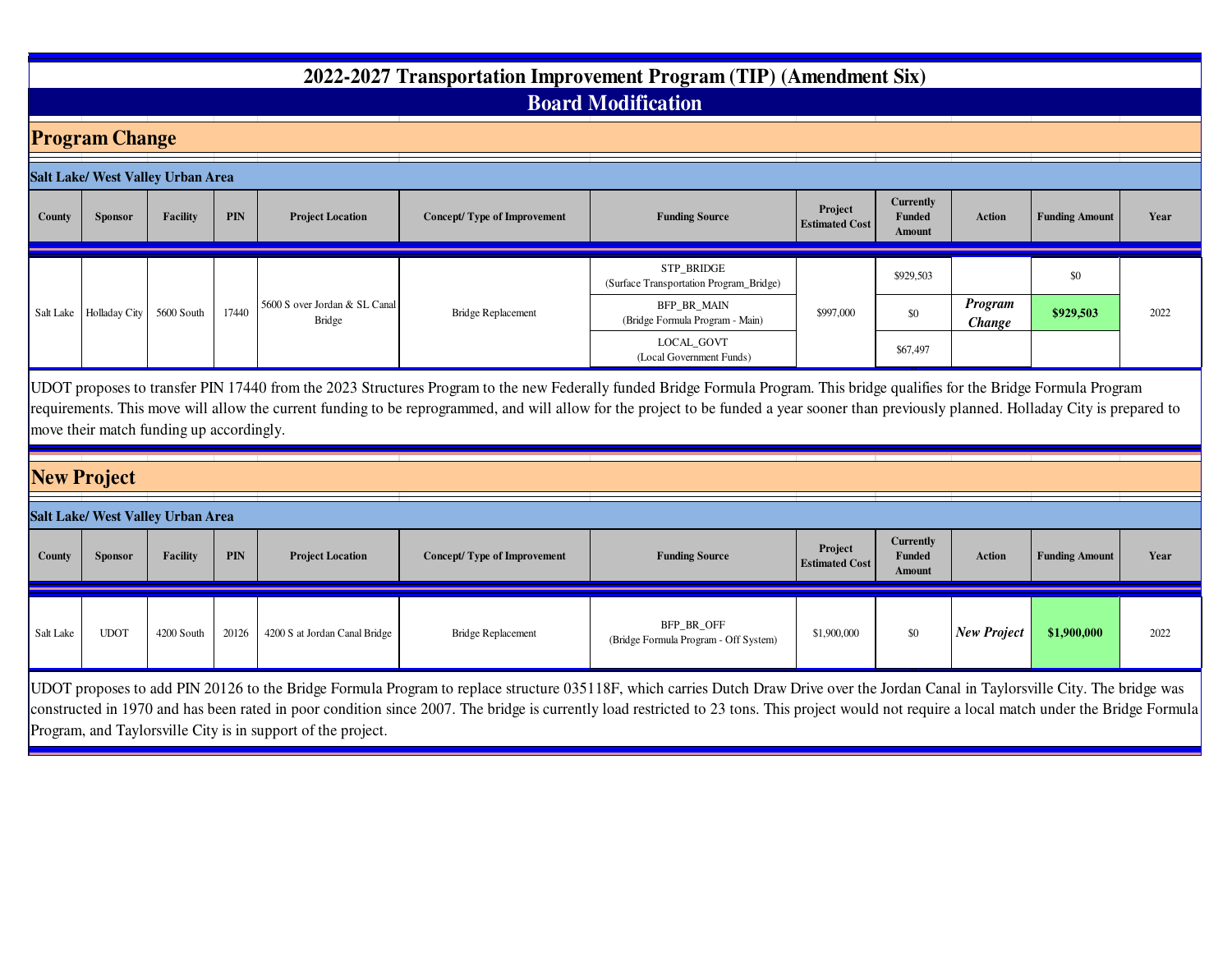| DATE:               | April 5, 2022                                                         |
|---------------------|-----------------------------------------------------------------------|
| <b>AGENDA ITEM:</b> | 4c.                                                                   |
| <b>SUBJECT:</b>     | <b>ACTION:</b> Recommendation to approve projects for Draft 2023-2028 |
|                     | Surface Transportation Program (STP)                                  |
| <b>PREPARED BY:</b> | Ben Wuthrich                                                          |

## **BACKGROUND:**

The Wasatch Front Regional Council is responsible for programming the federal Surface Transportation Program (STP) funds for the Salt Lake/ West Valley and the Ogden/ Layton Urbanized Areas. The annual apportionments for STP funds are projected to be approximately \$22.4M through the year 2028 in the Salt Lake/ West Valley Area and \$12M in the Ogden/ Layton Area. Given the mix of project cost overruns and project cost savings, programming efficiencies, and an increase of the federal funding allocations from the new transportation bill "Infrastructure Investment and Jobs Act" (IIJA), there is an estimated \$31,366,800 available to program for the year 2028 in the Salt Lake/ West Valley Area, and \$16,461,200 available in the Ogden/ Layton Area.

In the fall of 2021, WFRC staff requested that potential project sponsors submit letters of intent to apply for available STP funds. Potential sponsors were then asked to prepare a project concept evaluation report providing further detail on their projects. The WFRC staff and the Technical Advisory Committees (TACs) -- composed of the region's municipal engineers and other professionals representing their respective agency or municipality -- used these reports, an on-site field review of each project in February/ March, approved technical criteria, and other relevant professional considerations to evaluate each of the projects submitted.

Based on this evaluation, and meeting on March 30, WFRC staff in consultation with the Trans Com TACs developed a recommendation of projects to add to the Surface Transportation Program (STP). The attached tables "Projects Submitted for Consideration for the 2023-2028 Surface Transportation Program (STP)" show all the projects submitted. The highlighted projects with a recommended funding amount in the left-hand column indicate those recommended to be added to the 2023-2028 STP. The tables are divided by the two urbanized areas, first the Ogden / Layton Urbanized Area, encompassing Davis, Weber, and southern Box Elder Counties, and then the Salt Lake / West Valley Urbanized Area, encompassing Salt Lake County. Communities in Morgan and Tooele Counties, which are non-urbanized areas, apply for STP funding through UDOT.

At the Trans Com meeting on Thursday, April 14, WFRC staff will present the STP program funding recommendations.

#### **RECOMMENDATIONS:**

The WFRC staff and the Trans Com Technical Advisory Committees recommend that Trans Com make a motion "to recommend that the Regional Council approve the projects discussed, reviewed, and recommended be added to the Draft 2023-2028 Surface Transportation Program."

#### **CONTACT PERSON:**

Ben Wuthrich (801) 363-4230 ext 1121, [bwuthrich@wfrc.org](mailto:bwuthrich@wfrc.org)

## **EXHIBITS:**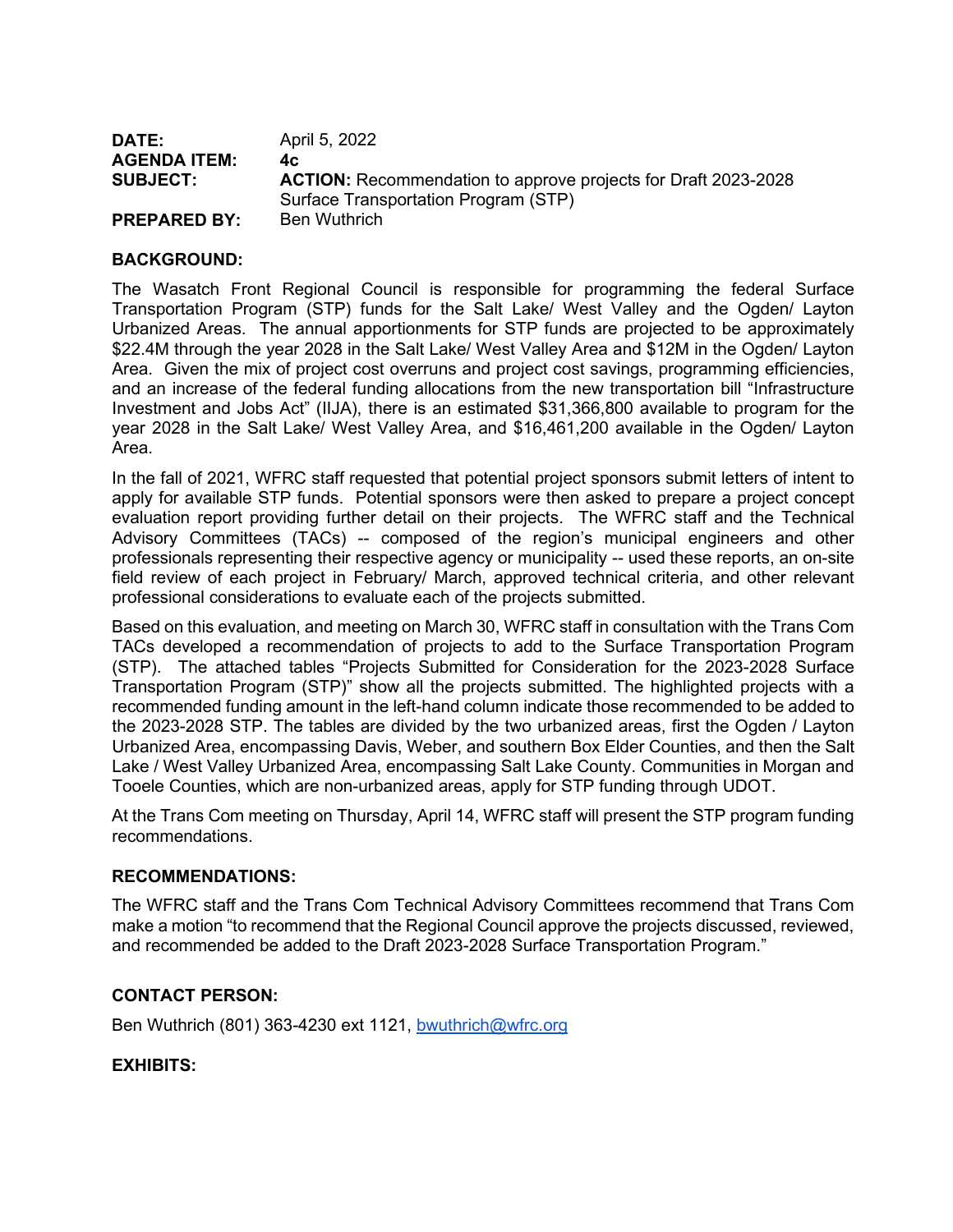Spreadsheets showing recommended STP Projects for the Ogden/Layton and the Salt Lake/ West Valley Urbanized Areas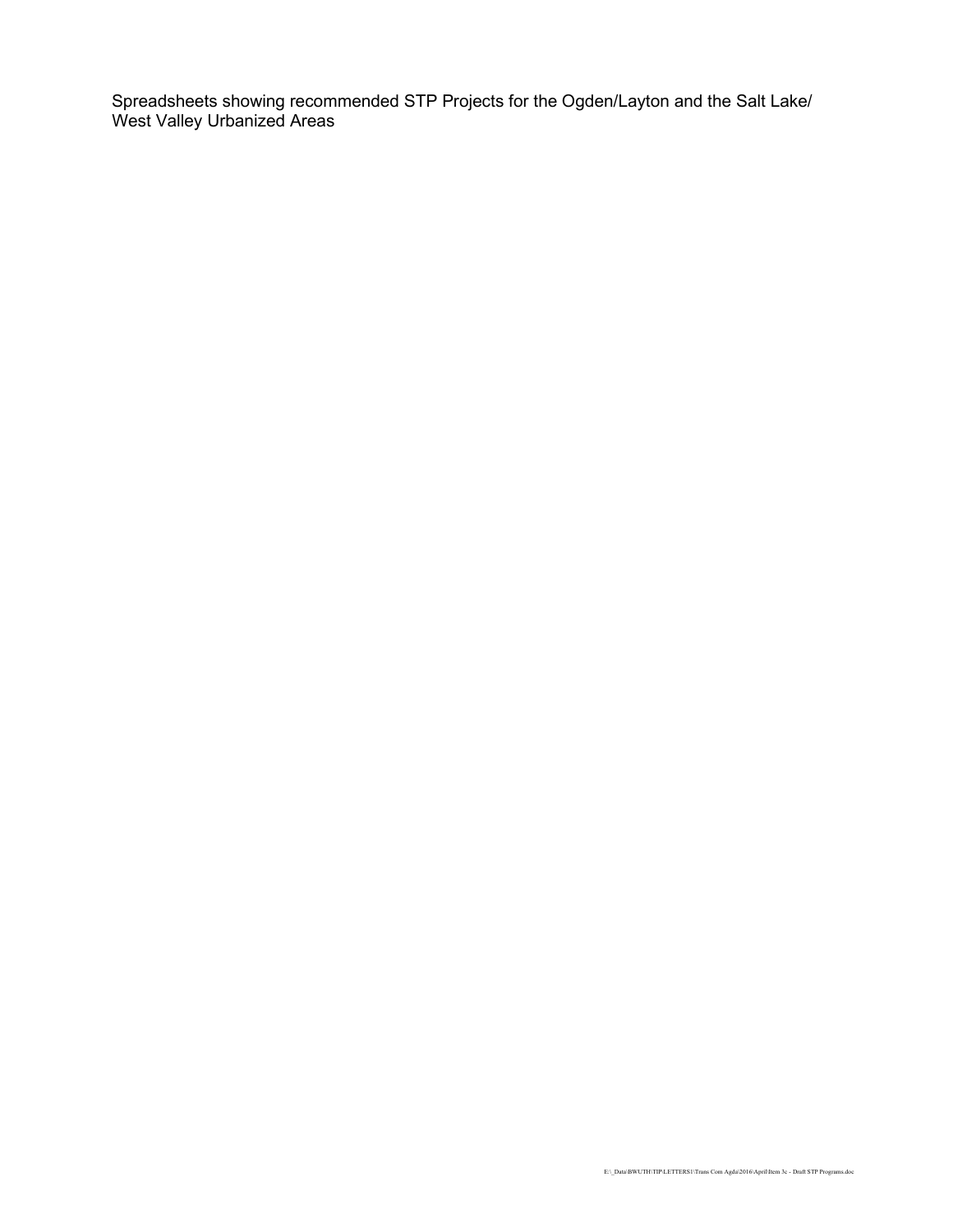| \$  #, # # #                |                |                               |        |                        |                                     | <b>Recommended Funding Amount</b>                             |                                                 | <b>Recommended Project Information</b> |                |                                |                            |                                 |                                                                                                                                                                                                                                                                                                                                                                                                                               |                    |                          |                                           |              |                                                                                                                                 |                 |                                          |                |        |                      |       |                                        |
|-----------------------------|----------------|-------------------------------|--------|------------------------|-------------------------------------|---------------------------------------------------------------|-------------------------------------------------|----------------------------------------|----------------|--------------------------------|----------------------------|---------------------------------|-------------------------------------------------------------------------------------------------------------------------------------------------------------------------------------------------------------------------------------------------------------------------------------------------------------------------------------------------------------------------------------------------------------------------------|--------------------|--------------------------|-------------------------------------------|--------------|---------------------------------------------------------------------------------------------------------------------------------|-----------------|------------------------------------------|----------------|--------|----------------------|-------|----------------------------------------|
| Recommended<br>Funding      | $_{\rm{ROW}}$  | $\blacksquare$<br>Unique Proj | County | City                   | Agency                              | Name of                                                       | From                                            | $\mathbf{L}^{\bullet}$                 | Project Length | $2028$ Estimated Project Cost  | Federal Funds<br>Requested | <b>Local Funds</b>              | <b>Project Description -</b>                                                                                                                                                                                                                                                                                                                                                                                                  | Sponsor's Priority | opportunities<br>$\circ$ | Facility Condition/<br>Management Practic | Benefit Cost | Operation, TSM/TDM, &<br>ITS Improvements                                                                                       | Delay Reduction | Economic Improveme:<br>Growth Principles | Traffic Growth | Safety | Volume to Capacity   | Total | <b>Weighted Total</b>                  |
|                             |                |                               |        |                        |                                     | Ogden \ Layton Urbanized Area                                 |                                                 |                                        |                |                                |                            |                                 |                                                                                                                                                                                                                                                                                                                                                                                                                               |                    |                          |                                           |              |                                                                                                                                 |                 |                                          |                |        |                      |       |                                        |
|                             | $\blacksquare$ | $0$ _STP_10                   | Davis  | Layton                 | Layton City                         | <b>FrontRunner Traffic</b><br><b>Signal</b>                   | Layton<br>FrontRunner<br>Station                | $\bullet$                              | $\mathbf{C}$   | 380,000<br>⊕                   | 304,000<br>$\bullet$       | 76,000<br>$\boldsymbol{\theta}$ | This intersection is within a Transit Oriented Development (TOD) and contributes to UTA's first/last<br>mile strategy for infrastructure in the downtown area to connect a future UTA Parking Garage, to be<br>located on the east side of Main Street, to the existing UTA FrontRunner Layton Station on the west                                                                                                            | $\mathbf{N}$       |                          |                                           |              | 6.00    2.50    15.00    13.33    0.00    11.43    3.00                                                                         |                 |                                          |                | 8.00   |                      |       | $1.00$ 60.5 60.26                      |
|                             | $\mathbf{a}$   | $0$ _STP_17                   | Weber  | $_{\rm Ogden}$         | Ogden City<br>Corporation           | 2nd Street<br>Reconstruction                                  | Vashington<br>Blvd<br>$\mathbb{E}_{\mathbf{0}}$ | Blvd<br>E/o Monroe                     | 0.83           | 6,801,400<br>$\bullet$         | 5,242,136<br>$\bullet$     | 1,559,264<br>$\bullet$          | Average Daily Traffic (ADT) has increased on 2nd Street since the intersection of 2nd<br>Street/Harrison Blvd in 2017. Structurally, the pavement is distressed and is rated as poor. Severe<br>cross-slopes, deep gutters and antiquated storm drain inlets are out of standard and are liabilities.<br>Missing sidewalk, insufficient space for bike lanes and small queues at signalized intersections are<br>also issues. | $\mathbf{r}$       |                          |                                           |              | 6.00    20.00    12.00    5.33    0.00    4.76    1.00                                                                          |                 |                                          |                | 7.00   | $\vert$ 1.00 $\vert$ |       | 49 57.10                               |
| 2,000,000<br>$\bigoplus$    | $\mathbf{c}$   | $0$ STP $_8$                  | Davis  | Clinton                | Clinton City                        | <b>1300 North and 1500</b><br><b>West Improvements</b>        | 1285 West                                       | 1750 North                             | 0.66           | 3,876,500<br>$\leftrightarrow$ | 3,000,000<br>$\bigoplus$   | 876,500<br>$\Theta$             | This project will widen 1300 North from 1285 W to 1500 W, and 1500 West from 1230 N to 1750 N,<br>connecting to a CMAQ funded roundabout. The project will add pavement, curb and gutter, and<br>sidewalk along various sections of the corridor. The existing pavement will be completely<br>reconstructed.                                                                                                                  |                    | $\vert$ 2.67             |                                           |              | 22.50    12.00    3.33    0.00    4.76    1.00                                                                                  |                 |                                          |                | 6.00   |                      |       | $1.00$ $ $ 40.5 53.26                  |
| ,218<br>657,<br>$\bullet$   | $\overline{4}$ | $0$ _STP_15                   | Davis  | West Bountiful<br>City | West Bountiful<br>City              | 1100 West street<br><b>Widening and</b><br><b>Curb/Gutter</b> | 200 N / 1100 W                                  | N /1100 W<br>400                       | 0.15           | 1,048,300<br>$\Theta$          | 657,218<br>$\bullet$       | 438,807<br>$\Theta$             | Roadway improvement include widening 1100 West to a uniform cross section with sidewalk, curb,<br>gutter and bike lanes, eliminating the gap between West Bountiful and the Woods Cross<br>FrontRunner Station and providing safety to bicyclist, pedestrians, an vehicles.                                                                                                                                                   | $\blacksquare$     | $\vert$ 3.33             |                                           |              | $\frac{1}{2}$ 15.00 $\frac{1}{20.00}$ 2.00 $\frac{1}{200}$ 0.00 $\frac{1}{200}$ 4.76 $\frac{1}{200}$                            |                 |                                          |                | 5.00   |                      |       | $0.00$ $\begin{array}{ c c }$ 43 52.10 |
| 000,<br>2,00<br>$\bigoplus$ | <b>In</b>      | $\mathbf{H}$<br>$0$ _STP      | Davi   | Cross<br>Woods         | cos <sub>x</sub><br>$\cup$<br>Woods | <b>1100 West</b>                                              | $\frac{4}{3}$<br>$\infty$<br>2185               | (2600)<br>North<br>S)<br>1100          | 0.436          | 600<br>3,942,<br>$\Theta$      | 3,000,000<br>$\bullet$     | 600<br>942<br>$\bullet$         | The project widens 1100 West from 2600 S to 2185 S. Curb, Gutter, sidewalks will be added for<br>increased pedestrian safety and mobility. The street will be reconstructed, and center turn lanes will<br>be added at intersections.                                                                                                                                                                                         | $\blacksquare$     |                          |                                           |              | 3.33    22.50    12.00    2.00    0.00    4.76    1.00    5.00    0.00   <mark>  37.5  </mark> 50.60                            |                 |                                          |                |        |                      |       |                                        |
| 2,311,973<br>$\bullet$      | $\bullet$      | $0$ _STP_23                   | Weber  | Plain City             | Plain City<br>Corporation           | 1900/1975 North<br><b>Reconstr. Project</b><br><b>Phase 1</b> | $2700$ West                                     | 3600 West                              | $\mathbf{1.5}$ | 2,661,973<br>$\Theta$          | 2,311,973<br>$\Theta$      | 350,000<br>$\Theta$             | Provide widening and striping to match other areas where widening has been completed. To<br>improve safety for vehicles and pedestrians                                                                                                                                                                                                                                                                                       |                    |                          |                                           |              | 2.67    15.00    16.00    0.00    0.00    4.76    2.00    7.00    0.00   <mark>  38  </mark> 47.43                              |                 |                                          |                |        |                      |       |                                        |
| 1,061,325                   |                | $0$ _STP_7                    | Davis  | Centerville            | City<br>nterville                   | 400 East - 100 S to<br><b>Porter Ln</b>                       | $100$ South                                     | (400)<br>Porter Lane                   | 0.25           | 1,415,100<br>$\bullet$         | 1,061,325<br>$\Theta$      | 353,775<br>$\bullet$            | 400 East is Centerville City from 100 S to Porter Lane is a major collector. The City plans to use 400<br>East as a designated bikeway. 400 East is classified as a Federal Aid Eligible collector and an integral<br>corridor of the City Transportation Plan. The roadway needs to be reconstructed to safely distribute<br>traffic along the corridor.                                                                     |                    |                          |                                           |              | 3.33 $\vert$ 15.00 $\vert$ 16.00 $\vert$ 0.00 $\vert$ 0.00 $\vert$ 4.76 $\vert$ 0.00 $\vert$ 7.00 $\vert$ 0.00 $\vert$ 37 46.10 |                 |                                          |                |        |                      |       |                                        |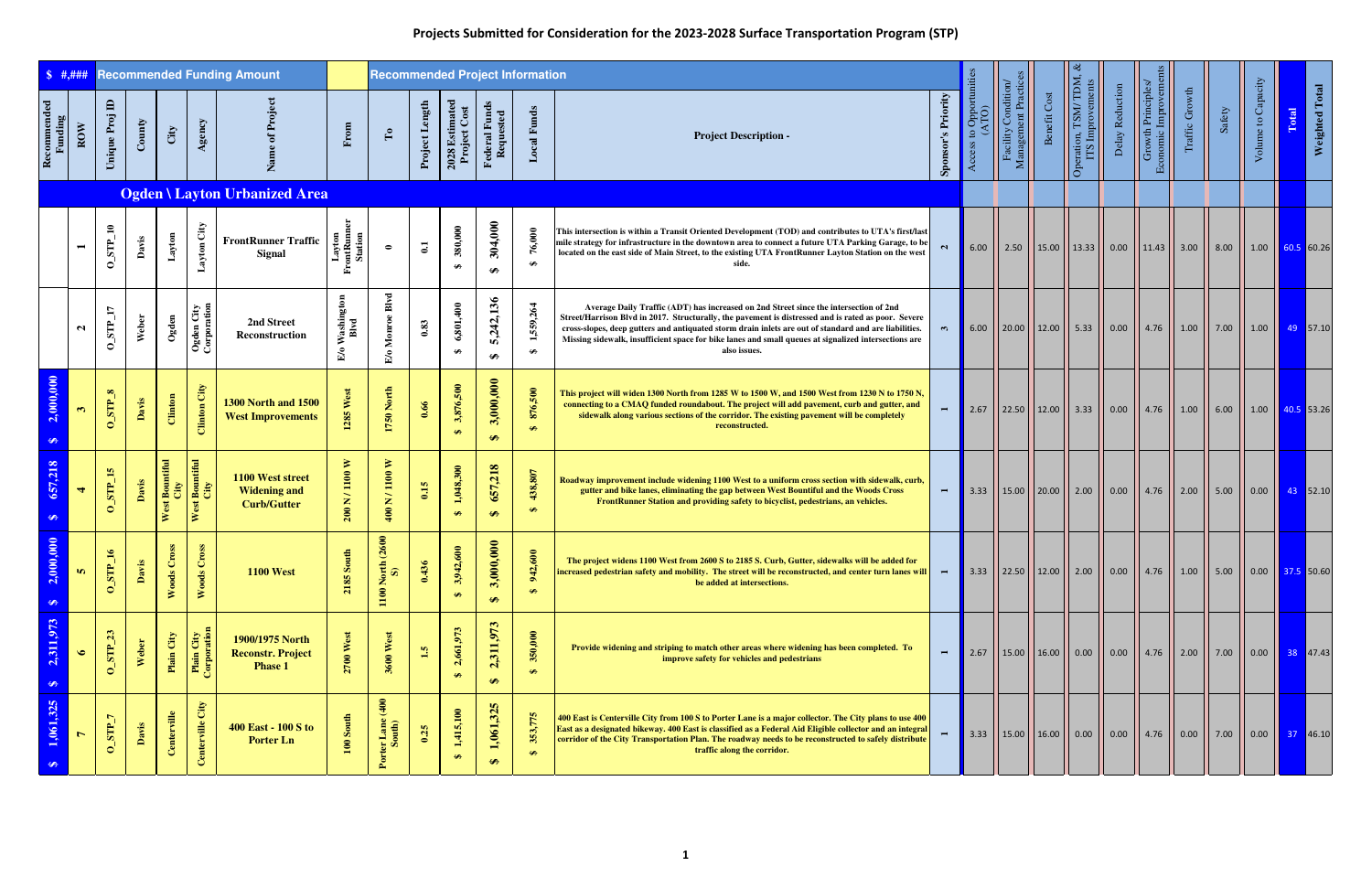| $\frac{1}{2}$ \$ #,###              |                                          | <b>Recommended Funding Amount</b><br>$\mathbf{a}$ |                  |                                                                           |                                                |                                                                    |                                                                 | <b>Recommended Project Information</b>               |                                   |                                |                                |                      |                                                                                                                                                                                                                                                                                                                                                                                                                                                                                                                                                                                                                                                                                                                                                                           |                      |                             |                                                                                                                                                                            |              |                                                                                                                                                                                                     |                      |                                         |                |        |                                 |       |                       |
|-------------------------------------|------------------------------------------|---------------------------------------------------|------------------|---------------------------------------------------------------------------|------------------------------------------------|--------------------------------------------------------------------|-----------------------------------------------------------------|------------------------------------------------------|-----------------------------------|--------------------------------|--------------------------------|----------------------|---------------------------------------------------------------------------------------------------------------------------------------------------------------------------------------------------------------------------------------------------------------------------------------------------------------------------------------------------------------------------------------------------------------------------------------------------------------------------------------------------------------------------------------------------------------------------------------------------------------------------------------------------------------------------------------------------------------------------------------------------------------------------|----------------------|-----------------------------|----------------------------------------------------------------------------------------------------------------------------------------------------------------------------|--------------|-----------------------------------------------------------------------------------------------------------------------------------------------------------------------------------------------------|----------------------|-----------------------------------------|----------------|--------|---------------------------------|-------|-----------------------|
| Recommended<br>Funding              | ROW                                      | Unique Proj                                       | County           | City                                                                      | Agency                                         |                                                                    | From                                                            | $\Gamma$ o                                           | Project Length                    | 2028 Estimated<br>Project Cost | Federal Funds<br>Requested     | <b>Local Funds</b>   | <b>Project Description -</b>                                                                                                                                                                                                                                                                                                                                                                                                                                                                                                                                                                                                                                                                                                                                              | 's Priority<br>Spons | Access to Opportun<br>(ATO) | Condition<br>Management Practic<br>Facility                                                                                                                                | Benefit Cost | Operation, TSM/TDM, ¿<br>ITS Improvements                                                                                                                                                           | Delay Reduction      | Economic Improveme<br>Growth Principles | Traffic Growth | Safety | Volume to Capacity              | Total | <b>Weighted Total</b> |
|                                     | $\infty$                                 | $0$ _STP_9                                        | Davis            | Farmington                                                                | City<br>Farmington                             | SR - 106 (200 East)<br><b>Improvements</b>                         | Glov                                                            | Lund Lane                                            | $\boldsymbol{0.88}$               | 2,853,000<br>$\bullet$         | 2,641,206<br>$\bullet$         | 191,794<br>$\bullet$ | The proposed project is intended to improve drainage and add pedestrian facilities to the section of<br>SR-106 (200 East Street) between Glovers Lane and Lund Lane on the east side of the road. The<br>project includes acquiring right of way, storm drain, curb and gutter, sidewalk, retaining walls, and<br>pavement widening.                                                                                                                                                                                                                                                                                                                                                                                                                                      |                      |                             |                                                                                                                                                                            |              | 0.67    17.50    12.00    1.33    0.00    5.24                                                                                                                                                      |                      |                                         | 1.00           | 4.00   | $\vert$ 0.00 $\vert$ 31.5 41.74 |       |                       |
| 1,107,300<br>$\bullet$              | $\bullet$                                | $0$ _STP_27                                       | Weber            | West Haven                                                                | West Haven                                     | <b>1800 South to 1900</b><br>West                                  | 1900 West                                                       | $2050$ West                                          | 0.164                             | 1,957,300<br>$\bullet$         | 1,107,300<br>$\leftrightarrow$ | 500,000<br>$\bullet$ | Realign 1800 South with 1900 West for UDOT installation of signal at this location. UDOT has<br>completed a study on this intersection and determined that a signal is warranted. UDOT will fund<br>the installation of signal provided that the city completes the realignment and provides a future<br>connection to the east.                                                                                                                                                                                                                                                                                                                                                                                                                                          |                      | 6.00                        |                                                                                                                                                                            |              | $\vert$ 4.00 $\vert$ 15.00 $\vert$ 7.00 $\vert$ 0.00 $\vert$ 3.00                                                                                                                                   |                      |                                         | $\vert$ 0.00   | 5.00   | $\vert 0.00 \vert$ 40 40.00     |       |                       |
| 2,763,803<br>$\bullet$              | $\blacksquare$                           | $0$ _STP_4                                        | <b>Box Elder</b> | City<br>Perry                                                             | Perry City<br>Corporation                      | <b>1200 West 1100 West</b><br><b>Roadway Connection</b><br>Project | 100 South                                                       | $1600$ South                                         | 0.389                             | 5,002,100<br>$\bullet$         | 2,763,803<br>$\leftrightarrow$ | 455,180<br>$\Theta$  | This project proposes to extend 1100 West from 1100 South intersection to Perry's 1200 West<br>Corridor. This corridor is a critical connective element, will improve north/south movement, help<br>alleviate congestion on US-89, connects SR-315 in Willard to SR-13 in north Brigham City, and joins<br><b>Wasatch Front's trail systems.</b>                                                                                                                                                                                                                                                                                                                                                                                                                          |                      |                             |                                                                                                                                                                            |              | 3.00    2.00    9.00    3.00    0.00    12.00    3.00    7.00                                                                                                                                       |                      |                                         |                |        | 0.00   39 39.00                 |       |                       |
|                                     | $\overline{\phantom{0}}$                 | $0$ _STP_12                                       | Davis            | Ogden/Layton<br>Metro Area<br>Utan Department<br>of Transportation<br>TOC | $\mathbf{\hat{a}}$                             | <b>Surface Street</b><br><b>Variable Message</b><br><b>Signs</b>   | On SR193 WB<br>East of 115 near<br>MP 4.65                      | near MP 4.2 EB<br>West of 15                         | 0.45                              | 600,000<br>$\bullet$           | 559,380<br>$\bullet$           | 40,620<br>$\bullet$  | Install (2) Surface Street Variable Message Signs on SR193 (E700S) to warn travelers of traffic<br>incidents and impact to travel time on I-15 prior to entering the Interstate. A possible suggested<br>alternate route would be State Street to by pass the bottleneck or incident.                                                                                                                                                                                                                                                                                                                                                                                                                                                                                     | $\mathfrak{m}$       |                             |                                                                                                                                                                            |              | 7.33    0.00    15.00    2.67    0.00    2.86    4.00                                                                                                                                               |                      |                                         |                | 6.00   | 1.00   42   38.86               |       |                       |
| 171,579<br><b>PASS</b><br>$\bullet$ | $\mathbf{N}$<br>$\overline{\phantom{0}}$ | $P_18$<br>$\overline{S}$                          | Weber            | Ogden                                                                     | Corpor<br>City<br>Ogden                        | 25th Street & 4400<br><b>South BRT</b>                             | $(25)/M$ ckay<br>pital $(44)$<br><b>Jefferson Av</b><br>Dee Hos | $n Bv (25) /$<br>$n Bv (44)$<br>Harrison<br>Harrison | 5 <sup>1</sup><br>$\dot{\bullet}$ | 9,086,100<br>$\bullet$         | 95,439<br>4,4<br>$\Theta$      | 90,661<br>$\bullet$  | The WSU-Mckay Dee bus rapid transit is a significant transit investment project presently<br>underconstruction. While many of the roadways the BRT will operate on are being improved, two<br>Ogden City segments 25th & 4400 were not programmed for reconstruction as part of the BRT.<br>Selection of electric powered busses by UTA has raised concerns from Ogden about the signficant<br>difference in loading stresses between traditional bus axle loading and their electric counter parts. A<br>majority of this funding request is tied directly towards increasing the roadway typical section<br>enough to handle the stresses of the BRT system. Secondary improvements are related to pedestrian<br>safety, lighting, drainage and landscaping aesthetics. |                      | 7.33                        |                                                                                                                                                                            |              | $\left \right $ 12.50 $\left \right $ 8.00 $\left \right $ 0.00 $\left \right $ 0.00 $\left \right $ 4.76 $\left \right $ 1.00 $\left \right $ 5.00 $\left \right $ 0.00 $\left \right $ 35.5 38.60 |                      |                                         |                |        |                                 |       |                       |
|                                     |                                          | $0$ _STP_24                                       | Weber            | Unincorporated<br>Weber County                                            | Weber County                                   | Widen 12th Street                                                  | West<br>10000                                                   | $7100$ West                                          | 3.48                              | 26,159,600<br>$\bullet$        | 5,759,600<br>$\bullet$         | 10,400,000<br>₩      | Currently there is no continuous turning lane or shoulder. This is the last phase of the proposed<br>widening from the end of the previous phase to Little Mountain. By improving the shoulder and<br>drainage, pedestrian use will be safer.                                                                                                                                                                                                                                                                                                                                                                                                                                                                                                                             | $\mathbf{N}$         | 1.33                        | $\begin{array}{ c c c c c c c c } \hline \end{array}$ 17.50 $\begin{array}{ c c c c c c } \hline \end{array}$ 4.00 $\begin{array}{ c c c c c c c c c } \hline \end{array}$ |              |                                                                                                                                                                                                     | $\vert$ 0.00 $\vert$ | $4.76$   2.00                           |                | 5.00   | $\vert$ 0.00 $\vert$ 25.5 34.60 |       |                       |
|                                     |                                          | $0\_STP\_11$                                      | Davis            | North Salt Lake                                                           | of North Salt<br>Lake<br>$\operatorname{City}$ | <b>Center Street</b><br>Widening & AT<br><b>Facilities</b>         | Drive<br>Foxbo                                                  | Trail<br>ordan River                                 | 0.59                              | 689,300<br>₩                   | 585,905<br>↮                   | 103,395<br>$\bullet$ | This project would include widening a section of Center Street and installing curb & gutter. This<br>project will also include the installation of sidewalk from 1200 West to the Jordan River Trail on the<br>south side of the road, and the striping of bike lanes from Foxboro Drive to the Jordan River.                                                                                                                                                                                                                                                                                                                                                                                                                                                             | $\sim$               | 5.00                        |                                                                                                                                                                            |              | 3.50    15.00    0.00    0.00    3.00                                                                                                                                                               |                      |                                         | $\vert$ 3.00   | 5.00   | $\vert$ 0.00 $\vert$ 34.5 34.50 |       |                       |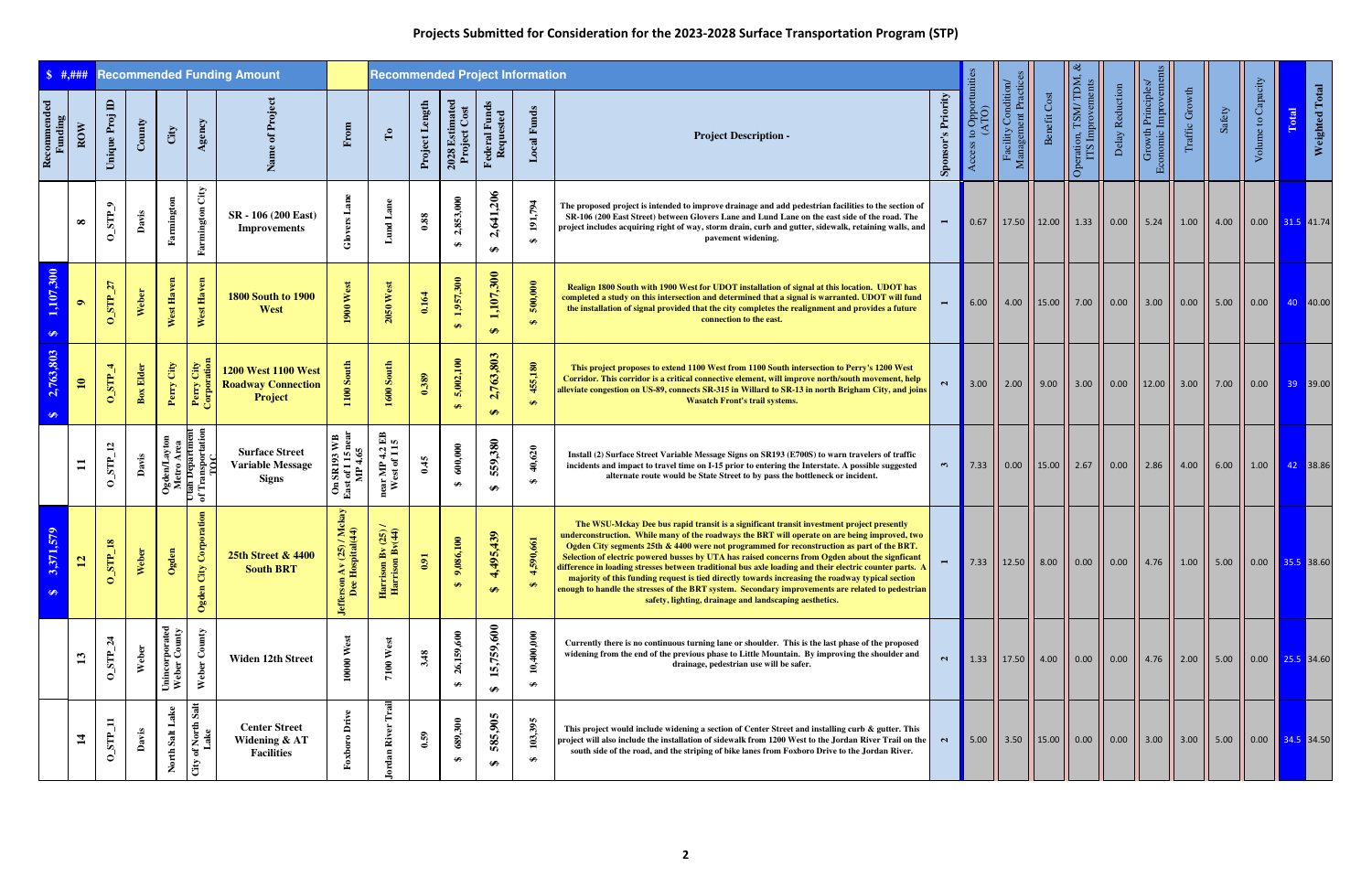| \$  #, ###             |                | <b>Recommended Funding Amount</b><br>$\blacksquare$ |                       |                                                                                    |                                    |                                                                                     |                                                    | <b>Recommended Project Information</b> |                  |                               |                            |                             |                                                                                                                                                                                                                                                                                                                                                                                                                                                                                                                                                                                                                                                                                                                                                                                                                                                                                                                                                                     |                           |                                       |                                             |                                         |                                                      |                                                                                                        |                                          |                |        |                                                                                |       |                |
|------------------------|----------------|-----------------------------------------------------|-----------------------|------------------------------------------------------------------------------------|------------------------------------|-------------------------------------------------------------------------------------|----------------------------------------------------|----------------------------------------|------------------|-------------------------------|----------------------------|-----------------------------|---------------------------------------------------------------------------------------------------------------------------------------------------------------------------------------------------------------------------------------------------------------------------------------------------------------------------------------------------------------------------------------------------------------------------------------------------------------------------------------------------------------------------------------------------------------------------------------------------------------------------------------------------------------------------------------------------------------------------------------------------------------------------------------------------------------------------------------------------------------------------------------------------------------------------------------------------------------------|---------------------------|---------------------------------------|---------------------------------------------|-----------------------------------------|------------------------------------------------------|--------------------------------------------------------------------------------------------------------|------------------------------------------|----------------|--------|--------------------------------------------------------------------------------|-------|----------------|
| Recommended<br>Funding | ROW            | Unique Proj                                         | County                | City                                                                               | Agency                             | Projec<br>đ<br>Name                                                                 | From                                               | $\mathbf{r}_{\bullet}$                 | Project Length   | $2028$ Estimated Project Cost | Federal Funds<br>Requested | <b>Local Funds</b>          | <b>Project Description -</b>                                                                                                                                                                                                                                                                                                                                                                                                                                                                                                                                                                                                                                                                                                                                                                                                                                                                                                                                        | <b>Sponsor's Priority</b> | s to Opportunities<br>(ATO)<br>Access | Condition<br>Management Practic<br>Facility | Benefit Cost                            | Operation, TSM/TDM, &<br>ITS Improvements            | Delay Reduction                                                                                        | Economic Improveme<br>Growth Principles. | Traffic Growth | Safety | Volume to Capacity                                                             | Total | Weighted Total |
|                        | $\mathbf{15}$  | $0$ <sub>L</sub> $9$                                | Weber                 | Ogden                                                                              | City Corporation<br>Ogden          | <b>D</b> Avenue Connection                                                          | $(SR-53)$<br>24th St                               | <b>Exchange Road</b>                   | 0.23             | 6,088,600<br>$\bullet$        | 4,801,338<br>$\bigoplus$   | ,262<br>1,287,<br>$\bullet$ | When SR-53 was built, it effectivly cut the west Ogden community in two. With each passing year,<br>increasing traffic makes it more difficult for pedestrians to cross the roadway (transit stops, services,<br>etc) and vehicles to leave minor streets and enter the roadway during peak hours. Region 1 has<br>indicated the B Avenue/24th Street intersection passes the warrant for a signal; however, both UDOT<br>and Ogden agree B Avenue is not the ideal location for a signal. The better location for a signal in<br>west Ogden is at D Avenue because it is roughly center to the community and halfway between the<br>viaduct and I-15. D Avenue provides better grades , sight distance and safer interaction with the rail<br>spur than B Avenue. Presently, the Weber County Waste Transfer Station accounts for much of the<br>traffic on B Avenue, traffic is projected to increase as the new subdivision along exchange road is<br>developed. |                           | 5.00                                  | 0.50                                        |                                         | $6.00$ 5.00                                          | 0.00                                                                                                   | 7.00                                     | 3.00           | 7.00   | $0.00$ $\overline{33.5}$ 33.50                                                 |       |                |
|                        | $\mathfrak{g}$ | 25<br>$0$ _STP_                                     | Weber                 | Unincorporated<br>Weber County                                                     | Weber County                       | Widen 2550 South                                                                    | West<br>3500                                       | 4300 West                              | $\blacksquare$   | 12,483,700<br>$\bullet$       | 6,783,700<br>₩             | 5,700,000<br>$\bullet$      | Currently there is no continuous turning lane or shoulder. With the recent growth in residential<br>development and planned reconfiguration of the 25th Street interchange, this corridor will become a<br>main west to east collector of Western Weber County. By improving the shoulder and drainage,<br>pedestrian use will be safer.                                                                                                                                                                                                                                                                                                                                                                                                                                                                                                                                                                                                                            |                           | 1.33                                  |                                             |                                         | $\vert$ 15.00 $\vert$ 8.00 $\vert$ 0.00 $\vert$      | $\begin{array}{ c c c c c c c c } \hline \text{0.00} & \text{1.90} & \text{0.00} \ \hline \end{array}$ |                                          |                | 5.00   | $\begin{array}{ c c c c c c c c } \hline 0.00 & 20 & 31.24 \hline \end{array}$ |       |                |
|                        | H              | 22<br>$0$ _STP_                                     | Weber                 | Ogden/Layton<br>Metro Area<br>Utan Department<br>UTansportation                    |                                    | <b>Surface Street</b><br><b>Variable Message</b><br><b>Signs</b>                    | On SR39 (1200S)<br>WB East of 1 15<br>near MP 4.23 | near MP 3.82 EB<br>West of 115         | 0.43             | 600,000<br>$\bullet$          | 559,380<br>₩               | 40,620<br>₩                 | Install (2) Surface Street Variable Message Signs on SR39 (1200S) to warn travelers of traffic<br>incidents and impact to travel time on I-15 prior to entering the Interstate.                                                                                                                                                                                                                                                                                                                                                                                                                                                                                                                                                                                                                                                                                                                                                                                     | $\mathbf{a}$              | 2.00                                  |                                             |                                         | $\vert$ 0.00 $\vert$ 15.00 $\vert$ 1.33 $\vert$ 0.00 |                                                                                                        | $\vert$ 2.86 $\vert$                     | 3.00           | 6.00   | $1.00$ 32 31.19                                                                |       |                |
|                        | $\mathbf{18}$  | 26<br>$0$ _STP_                                     | Weber                 | Unincorporated<br>Weber County                                                     | Weber County                       | Widen 3300 South                                                                    | 3300 West                                          | 4700 West                              | 1.76             | 17,031,100<br>$\bullet$       | 15,556,100<br>↮            | 1,475,000<br>$\bullet$      | Currently there is no continuous turning lane or shoulder. With the recent growth in residential<br>development, this corridor will become a main west to east collector of the western portion of Weber<br>County. By improving the shoulder and drainage, pedestrian use will be safer.                                                                                                                                                                                                                                                                                                                                                                                                                                                                                                                                                                                                                                                                           | ా                         | 1.33                                  |                                             | $\vert$ 17.50 $\vert$ 0.00 $\vert$ 0.00 |                                                      | $\vert 0.00 \vert$                                                                                     | $3.81$ 2.00                              |                | 5.00   | $\big  0.00 \big  \big  20.5 \big  29.64 \big $                                |       |                |
|                        | $\mathbf{a}$   | $0$ <sub>-STP</sub> <sub>13</sub>                   | Davis                 | <b>Ogden/Layton<br/>Metro Area<br/>Utan Department</b><br>of Transportation<br>TOC | $\blacksquare$                     | <b>Freeway Variable</b><br><b>Message Sign</b>                                      | I 84 EB West of<br>US 89 (vicinity of<br>MP 87)    | $\bullet$                              | $\overline{0.1}$ | 750,000<br>₩                  | 699,225<br>₩               | 50,775<br>$\bullet$         | Install a new Variable Message Sign on I84 EB to warn travelers of traffic incidents ahead and off<br>load at the US 89 interchange if needed.                                                                                                                                                                                                                                                                                                                                                                                                                                                                                                                                                                                                                                                                                                                                                                                                                      | $\blacksquare$            | 0.00                                  | 0.00                                        | 15.00 2.67                              |                                                      | $\vert 0.00 \vert$                                                                                     | 2.86                                     | 3.00           | 6.00   | $0.00$ 29 29.52                                                                |       |                |
|                        | $\mathbf{a}$   | $STP_3$<br>$\circ$                                  | Elder<br>$_{\rm Box}$ | City<br><b>Brigham</b>                                                             | <b>Brigham City</b><br>Corporation | 1200 West Roadway<br><b>Widening (Forest</b><br><b>Street to Industrial</b><br>Way) | est Street<br>$_{\rm Er}$                          | Indusrial Way                          | 0.335            | 2,477,300<br>$\bullet$        | 1,622,255<br>₩             | 855,045<br>$\bullet$        | Widening of about a section of 1200 West between Forest Street and Industrial Way.                                                                                                                                                                                                                                                                                                                                                                                                                                                                                                                                                                                                                                                                                                                                                                                                                                                                                  | $\mathbf{N}$              | 1.00                                  |                                             |                                         | $1.50$   9.00   1.00                                 | $\vert 0.00 \vert$                                                                                     | $\vert$ 10.00   2.00                     |                | 5.00   | $\vert$ 0.00 $\vert$ 29.5 29.50                                                |       |                |
|                        | $\overline{a}$ | $0$ <sub>STP</sub> $_5$                             | <b>Box Elder</b>      | City<br>Perry                                                                      | Perry City<br>Corporation          | 1200 West Roadway<br><b>Widening Phase 1</b>                                        | 600 South                                          | <b>2250 South</b>                      | 0.521            | 5,406,300<br>$\bullet$        | 2,730,392<br>$\bigoplus$   | 482,544<br>$\bullet$        | This project proposes to extend 1100 West from 1100 South intersection to Perry's 1200 West<br>Corridor. This corridor is a critical connective element, will improve north/south movement, help<br>alleviate congestion on US-89, connects SR-315 in Willard to SR-13 in north Brigham City, and joins<br>Wasatch Front's trail systems.                                                                                                                                                                                                                                                                                                                                                                                                                                                                                                                                                                                                                           | $\mathbf{N}$              | 3.00                                  |                                             |                                         | $\vert$ 2.00 $\vert$ 6.00 $\vert$ 1.00 $\vert$       | 0.00                                                                                                   | 7.00                                     | 2.00           | 5.00   |                                                                                |       | 26 26.00       |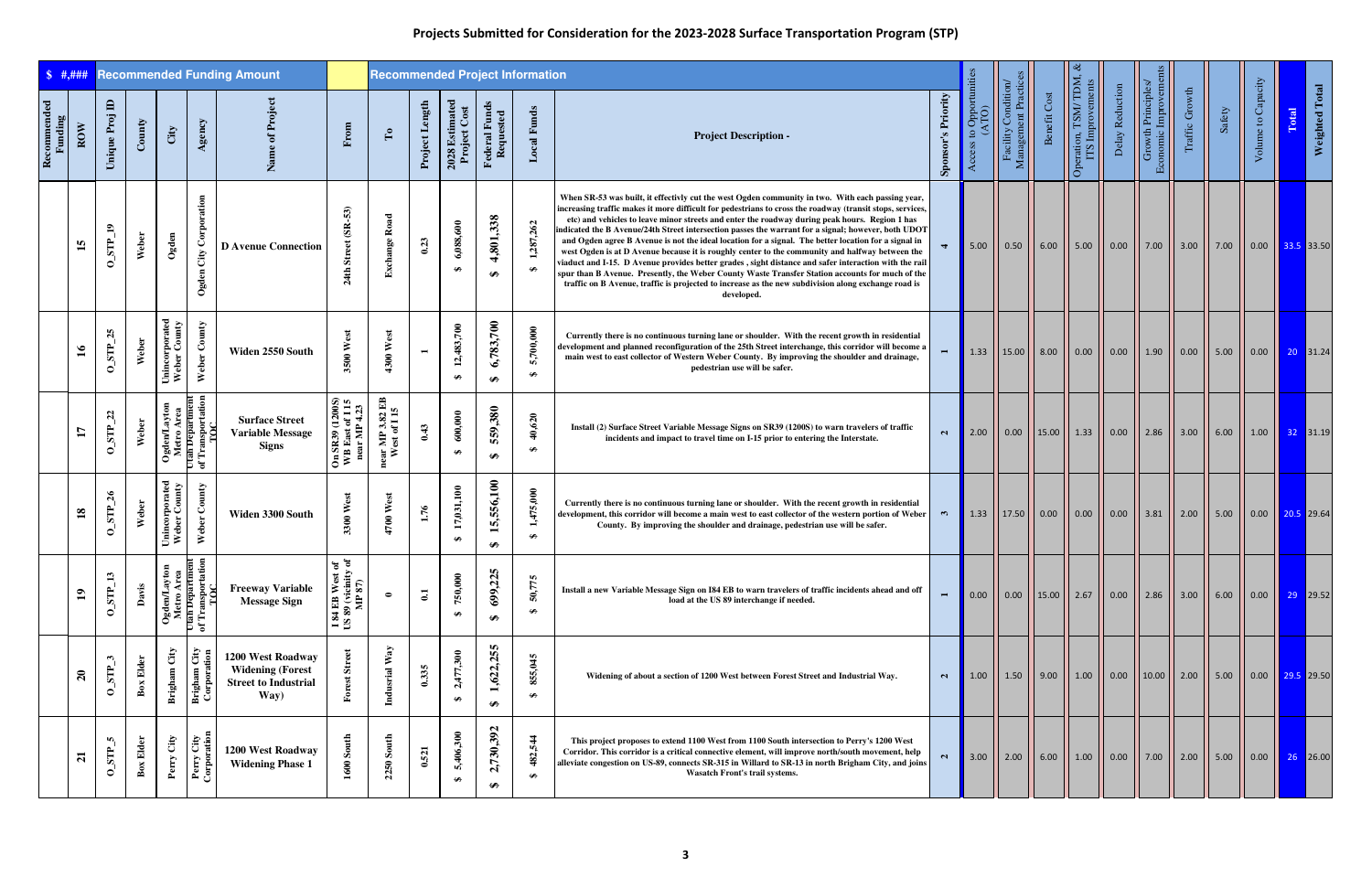| \$  #, # # #                              |                                     |                               |                  |                                    |                                    | <b>Recommended Funding Amount</b>                                                   |                                  | <b>Recommended Project Information</b> |                  |                               |                                            |                               |                                                                                                                                                                                                                                                                                                                                              |                           |                                  |                                            |                                     |                                           |                                                       |                                                                                                         |                         |                      |                                                          |                                                                                  |
|-------------------------------------------|-------------------------------------|-------------------------------|------------------|------------------------------------|------------------------------------|-------------------------------------------------------------------------------------|----------------------------------|----------------------------------------|------------------|-------------------------------|--------------------------------------------|-------------------------------|----------------------------------------------------------------------------------------------------------------------------------------------------------------------------------------------------------------------------------------------------------------------------------------------------------------------------------------------|---------------------------|----------------------------------|--------------------------------------------|-------------------------------------|-------------------------------------------|-------------------------------------------------------|---------------------------------------------------------------------------------------------------------|-------------------------|----------------------|----------------------------------------------------------|----------------------------------------------------------------------------------|
| ${\bf Recommended} \label{p3}$<br>Funding | $_{\rm{ROW}}$                       | $\blacksquare$<br>Unique Proj | County           | City                               | Agency                             | Name of Project                                                                     | From                             | $\mathbf{r}_0$                         | Project Length   | $2028$ Estimated Project Cost | Federal Funds<br>Requested                 | <b>Local Funds</b>            | <b>Project Description -</b>                                                                                                                                                                                                                                                                                                                 | <b>Sponsor's Priority</b> | Access to Opportunities<br>(ATO) | Facility Condition/<br>Management Practice | Benefit Cost                        | Operation, TSM/TDM, &<br>ITS Improvements | Delay Reduction                                       | Economic Improvements<br>Growth Principles/                                                             | Traffic Growth          | Safety               | Volume to Capacity                                       | Weighted Total<br>Total                                                          |
|                                           | $\mathfrak{L}$                      | $0$ _STP_1                    | Elder<br>Box     | Brigham City                       | <b>Brigham City</b><br>Corporation | 1200 West Roadway<br><b>Widening (Forest</b><br><b>Street to Industrial</b><br>Way) | 600 North                        | Industrial Way                         | 0.7              | 8,844,600<br>$\bullet$        | 6,500,550<br>₩                             | ,344,050<br>$\mathbf{C}$<br>₩ | Widening of about a section of 1200 West between Forest Street and Industrial Way.                                                                                                                                                                                                                                                           | $\mathfrak{m}$            | $\parallel$ 1.00 $\parallel$     |                                            |                                     |                                           |                                                       | 1.50 $\vert$ 3.00 $\vert$ 1.00 $\vert$ 0.00 $\vert$ 10.00 $\vert$ 2.00 $\vert$                          |                         | 5.00                 |                                                          | $\begin{array}{ c c c c c c c c } \hline 0.00 & 23.5 & 23.50 \hline \end{array}$ |
|                                           | 23                                  | $0$ _STP_                     | <b>Box Elder</b> | Brigham City                       | <b>Brigham City</b><br>Corporation | 1200 West Roadway<br><b>Widening (Forest to</b><br>400 South)                       | <b>Forest Street</b>             | $400$ South                            | 0.729            | 6,469,700<br>$\bullet$        | 5,666,511<br>↮                             | 803,189                       | Construction of about a one mile section of 1200 West between Forest Street and SR-91. The<br>purpose of the projet is to further the corridor<br>between the 1100 West / SR-91 intersection and Forest Street.                                                                                                                              | $\blacksquare$            | 1.00                             |                                            |                                     |                                           |                                                       | 2.50 $\vert$ 3.00 $\vert$ 1.00 $\vert$ 0.00 $\vert$ 9.00 $\vert$                                        |                         | 5.00                 |                                                          | $\big  0.00 \big  \big  23.5 \big  23.50$                                        |
|                                           | $\mathbf{z}$                        | $0$ _STP_14                   | Davis            | South Weber                        | Corporation<br>Corporation         | <b>Cottonwood Drive</b><br><b>Roadway Widening</b>                                  | $1-84$                           | Weber River<br>Bridge Crossing         | 0.53             | 2,462,500<br>$\bullet$        | 2,179,251<br>$\bullet$                     | 283,249<br>$\bullet$          | Widening of the existing aspalt roadway and install curb, gutter, and sidewalk. (trail) The new trail<br>will connect the existing Weber River Parkway Trail system to the south and trail systems south to I-<br>84 and the US-89 junction existing trailheads.                                                                             | $\sim$                    |                                  |                                            |                                     |                                           | $[0.00$ $[ 15.00$ $] 0.00$ $[ 0.67$ $] 0.00$ $[ 4.29$ |                                                                                                         | $\vert 0.00 \vert$      | $\vert$ 3.00         |                                                          | $0.00$   16 22.95                                                                |
|                                           | 25                                  | $0$ _STP_6                    | Elder<br>Box     | Unincorporated<br>Box Elder County | Utah Transit<br>Authority          | <b>UIC Multi-Use Trail</b><br>Design                                                | 8700 South (Box<br>Elder County) | Willard City<br>Boundary               | 2.75             | 200,000<br>$\bullet$          | 186,460<br>$\bullet$                       | 13,540<br>$\bullet$           | The Utah Idaho Central (UIC) Railroad corridor is an abandoned right of way which runs adjacent<br>to Union Pacific's main line for about 2.75 miles (north of the Box Elder County line). UTA<br>purchased of this portion of the UIC from UDOT. The RTP includes a trail on the UIC. Requested<br>funding would support design.            | $\blacktriangleleft$      | 1.00                             |                                            |                                     |                                           | 1.00    6.00    0.00    0.00    9.00                  |                                                                                                         | $\vert 0.00 \vert$ 5.00 |                      |                                                          | $\begin{array}{ c c c c c }\n\hline\n0.00 & 22 & 22.00\n\end{array}$             |
|                                           | $\frac{5}{6}$                       | 28<br>STP<br>$\circ$          | Weber            | est Haven<br>₹                     | est Haven<br>⋗                     | <b>Collector Roadway</b><br>3600 to 3300 South                                      | 2700<br>South<br>West<br>3600    | 3500<br>South .<br>West<br>3300        | 1.105            | 15,018,300<br>$\bullet$       | 1,001,561<br>$\bullet$                     | 1,016,739<br>$\bullet$        | To provide better connection between the east/west corridors in Western Weber County & I-15, West<br>Haven City proposes to construct a connection between 3300 South & 3600 South. This connection<br>will provide access from 3300 South all the way to I-15 by transitioning 3300 South into 3600 South<br>between 3500 West & 2700 West. | $\mathbf{a}$              |                                  |                                            |                                     |                                           |                                                       | 2.00    2.00    0.00    2.00    0.00    4.00                                                            | 2.00                    | $\vert$ 9.00 $\vert$ |                                                          | $\begin{array}{ c c c c c }\n\hline\n0.00 & 21 & 21.00\n\end{array}$             |
| 1,500,000<br>$\bigoplus$                  | $\overline{27}$                     | $0$ _STP_21                   | Weber            | Ogden, Pleasant<br>View            | Utah Transit<br>Authority          | <b>Frontrunner ROW</b><br><b>Preservation</b>                                       | 12th Street                      | Weber County<br>Border                 | $\triangleright$ | 11,306,464<br>$\bullet$       | ,000,000,<br>$\mathbf{w}$<br>$\Theta$      | 6,306,464<br>$\bullet$        | WFRC's regional transportation plan identifies the need to preserve the corridor between Ogden and<br>Brigham City for future transit service. UTA is working with willing sellers to purchase a 50-foot<br>corridor adjacent to Union Pacific's Track. The requested funding will support corridor preservation<br>in Weber County.         | $\mathbf{r}$              |                                  |                                            |                                     |                                           |                                                       | 3.00 $\vert$ 1.00 $\vert$ 0.00 $\vert$ 0.00 $\vert$ 0.00 $\vert$ 3.00 $\vert$ 0.00 $\vert$ 1.50 $\vert$ |                         |                      |                                                          | $\begin{array}{ c c c c c }\n\hline\n0.00 & 10 & 8.50\n\end{array}$              |
|                                           | 28                                  | $\mathbf{z}_0$<br>$0$ _STP_   | Weber            | Ogden                              | Utah Transit<br>Authority          | Mt. Ogden Facility<br><b>Expansion</b>                                              | West 17th<br>Street<br>135       | West 17th<br>Street<br>135             | 0.01             | 3,719,400<br>$\bullet$        | 3,000,000<br>$\bullet$                     | 217,848<br>$\bullet$          | UTA's Mt. Ogden bus facility was originally built in 1985. The operations building is undersized and<br>outdated. Upgrading and expanding this facility will provide a better experience for Mt. Ogden's<br>operators and administrative staff, in addition to allowing for future growth.                                                   | $\overline{ }$            | $3.00$ I                         |                                            |                                     |                                           |                                                       | 1.00    0.00    0.00    0.00    2.00    0.00    1.50                                                    |                         |                      | $\begin{array}{ c c c c }\n\hline\n0.00 & \n\end{array}$ | 9 7.50                                                                           |
|                                           | Recommended<br><b>Funding Total</b> |                               |                  | \$16,773,198                       |                                    | <b>Available Funding</b>                                                            |                                  | \$16,461,262                           |                  |                               | <b>Requested Federal</b><br><b>Funding</b> |                               | \$112,776,007                                                                                                                                                                                                                                                                                                                                |                           |                                  |                                            | <b>Total Project Estimated Cost</b> |                                           |                                                       |                                                                                                         |                         | \$159,331,237        |                                                          |                                                                                  |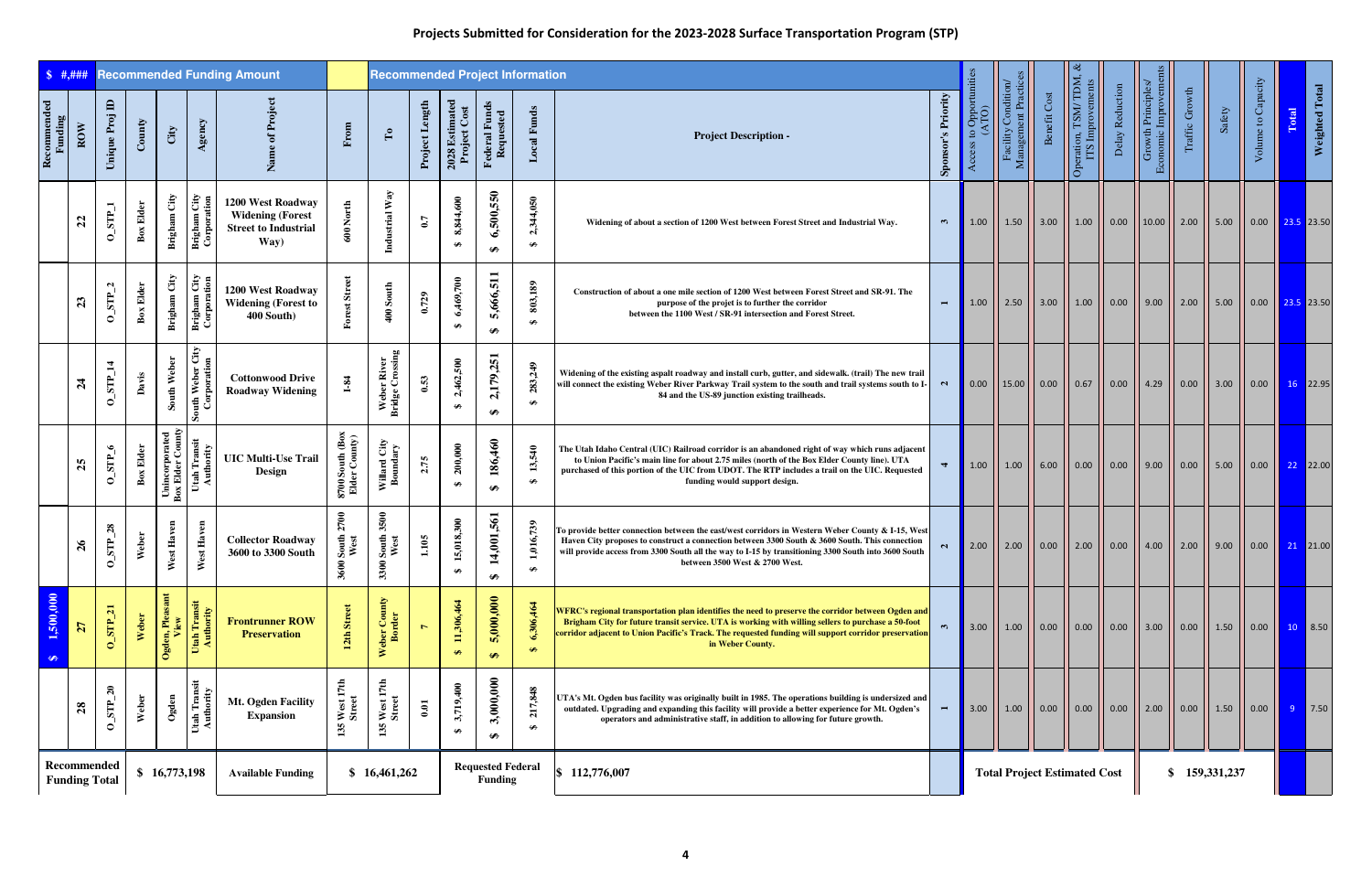|                            | \$  #, ###           |                               |                |                                                                                    |                                | <b>Recommended Funding Amount</b>                                             |                                                       | <b>Recommended Project Information</b> |                |                                   |                                |                                             |                                                                                                                                                                                                                                                                                                                                                           |                        |                  |                                             |              |                                                                                      |                 |                                           |                |        |                    |       |                       |
|----------------------------|----------------------|-------------------------------|----------------|------------------------------------------------------------------------------------|--------------------------------|-------------------------------------------------------------------------------|-------------------------------------------------------|----------------------------------------|----------------|-----------------------------------|--------------------------------|---------------------------------------------|-----------------------------------------------------------------------------------------------------------------------------------------------------------------------------------------------------------------------------------------------------------------------------------------------------------------------------------------------------------|------------------------|------------------|---------------------------------------------|--------------|--------------------------------------------------------------------------------------|-----------------|-------------------------------------------|----------------|--------|--------------------|-------|-----------------------|
| Recommended<br>Funding     | $_{\rm{Row}}$        | $\mathbf{D}$<br>Unique Proj   | County         | City                                                                               | Agency                         | $\overline{\mathbf{z}}$                                                       | From                                                  | $\mathbf{r}_0$                         | Project Length | $2028$ Estimated Project Cost     | Federal Funds<br>Requested     | <b>Local Funds</b>                          | <b>Project Description -</b>                                                                                                                                                                                                                                                                                                                              | 's Priority<br>Sponsor | Opportur<br>ATO) | Condition<br>Management Practic<br>Facility | Benefit Cost | Operation, TSM/TDM, &<br>ITS Improvements                                            | Delay Reduction | Economic Improveme:<br>Growth Principles/ | Traffic Growth | Safety | Volume to Capacity | Total | <b>Weighted Total</b> |
|                            |                      |                               |                |                                                                                    |                                | <b>Salt Lake \ West Valley Urbanized Area</b>                                 |                                                       |                                        |                |                                   |                                |                                             |                                                                                                                                                                                                                                                                                                                                                           |                        |                  |                                             |              |                                                                                      |                 |                                           |                |        |                    |       |                       |
| 3,000,000<br>$\bigoplus$   | $\blacksquare$       | $\mathbf{S\_STP\_18}$         | Salt Lake      | Salt Lake City                                                                     | Salt Lake City<br>Corporation  | <b>900 West</b><br><b>Reconstruction</b>                                      | North Temple                                          | $600$ North                            | 0.75           | 7,688,865                         | 3,500,000<br>$\leftrightarrow$ | 4,188,865<br>$\leftrightarrow$              | The project reconstructs a major collector (900 West) connecting to the Interstate 15/600 North exit<br>to improve vehicular mobility to the North Temple Urban Center; enhance transit, pedestrian, and<br>bicycle access to opportunity for residents in this lower-income area; and address the deteriorated<br>road condition.                        | $\mathbf{r}$           | 6.67             |                                             |              |                                                                                      |                 |                                           |                | 7.00   | 1.00   49 62.71    |       |                       |
| 3,500,000<br>$\Theta$      | $\mathbf{a}$         | $S\_SIP\_13$                  | Salt Lake      | Millcreek                                                                          | <b>Millcreek</b>               | <b>1300 East: 3300 South</b><br>to 3600 South                                 | South<br>3300                                         | <b>3600 South</b>                      | 0.4            | 6,965,120                         | 4,934,291<br>$\bullet$         | 505,780<br>$\leftrightarrow$                | 1300 East is a major North/South cooridor through the East side of the Salt Lake Valley. This project<br>will create a safer environment for all users including the reconstruction of disfunctioning curb $\&$<br>gutter, sidewalk, ADA ramps, enhanced bus stops, and installation of new storm drain along 1300<br>East from 3300 South to 3600 South. | $\sim$                 |                  |                                             |              | 7.33 $\vert$ 22.50 $\vert$ 16.00 $\vert$ 0.00 $\vert$ 0.00 $\vert$ 4.76 $\vert$ 1.00 |                 |                                           |                | 8.00   | 1.00   47.5 60.60  |       |                       |
| 3,000,000<br>$\bigoplus$   | $\mathfrak{S}$       | $S_S T P_2 22$                | Salt Lake      | South Jordan                                                                       | City<br>South Jordan           | 4000 W / South Jordan<br><b>Parkway Intersection</b><br><b>Improvements</b>   | directi<br>section<br>each<br>inters<br>$\frac{1}{2}$ | $\bullet$                              | 0.5            | 5,152,400                         | 4,803,583<br>$\Theta$          | 348,817<br>$\leftrightarrow$                | This project increases the capacity of the intersection at 4000 W & South Jordan Prkwy by adding<br>the following lanes:<br>- One additional through lane will be added to all 4 approaches<br>- A second left turn lane will be added to the East & West approach<br>- Right turn pockets will be added to the North and South approach                  |                        | 5.33             |                                             |              | 2.00    12.00    13.33    0.00    11.43    4.00                                      |                 |                                           |                | 8.00   | 1.00   57   57.10  |       |                       |
|                            | $\blacktriangleleft$ | $\mathfrak{A}$<br>$S$ _ $STP$ | Salt Lake      | West Jordan                                                                        | of West Jor<br>$\mathrm{City}$ | Redwood Rd. and 6720<br><b>S.</b> Intersection<br><b>Improvements</b>         | $\bullet$                                             | $\bullet$                              | 0.125          | 873,100<br>$\leftrightarrow$      | 813,991<br>$\bigoplus$         | 59,109<br>$\bullet$                         | The intersection impacts traffic flow along Redwood Road and inhibits pedestrian traffic from the<br>surrounding residential area as well as vehicular traffic into the shopping center. The project will<br>provide a traffic signal at 6720 South and associated striping and pedestrian walkways to promote<br>access to the growing area.             |                        | 4.67             |                                             |              | $\frac{1}{2.50}$   15.00   10.67   0.00   10.48   1.00   10.00   2.00   56.5 56.31   |                 |                                           |                |        |                    |       |                       |
| ,000<br>4,500<br>$\bullet$ | <b>In</b>            | $S\_STP_29$                   | ്യ<br>Salt Lak | $_{\rm and}$<br>$\mathfrak{A}^{\mathbb{C}}_{\mathbb{C}}$<br>Valley<br>Magr<br>West | $\mathrm{City}$<br>West Valley | <b>7200 West Widening</b><br>and Reconstruction                               | 呂<br>3500                                             | Drive<br>Copper Hill                   | 0.62           | $\epsilon$<br>7,081,9<br>$\Theta$ | 455<br>6,602,<br>$\bullet$     | $\mathfrak{D}$<br>479,<br>$\leftrightarrow$ | This project is necessary to meet current needs, reduce flooding and to accommodate future growth<br>in the southwest portion of West Valley City and Magna. This project will improve safety and will<br>complete curb, gutter and sidewalk through this corridor. The user experience will be enhanced<br>through pavement improvements.                | $\blacksquare$         |                  |                                             |              | 4.00   22.50   12.00    0.67    0.00    4.29    2.00    7.00    1.00    39.5 53.45   |                 |                                           |                |        |                    |       |                       |
|                            | $\bullet$            | $\mathbf{r}$<br>$S$ _STP_     | Salt Lake      | st Valley City :<br>Taylorsville<br>West                                           | Valley<br>$\geq$               | 3900 South Widening<br>and Reconstruction                                     |                                                       | <b>Bridge</b><br>River<br>Jordan       |                | 7,215,500                         | 6,727,011<br>$\bullet$         | 488,489<br>$\bullet$                        | This proposed project improves 3900 South between Redwood Road and the Jordan River by<br>improving the pavement section, adding buffered bike lanes, street lighting and connecting sidewalk.<br>Presently, pedestrians are required to use the roadway shoulder, adjacent to traffic lanes with a 40<br>mph speed limit.                                | $\mathbf{N}$           |                  |                                             |              | 13.00    3.00    12.00    2.00    0.00    11.00    2.00    9.00                      |                 |                                           |                |        | $1.00$ 53 53.00    |       |                       |
|                            |                      | $S\_SIP_223$                  | Lake<br>Salt   | Jordan<br>South                                                                    | South Jordan City              | Jordan Gateway /<br><b>Shield's Ln</b><br><b>Intersection</b><br>Improvements | directi<br>section<br>each<br>inters<br>$\epsilon$ is | $\bullet$                              | $\mathbf{S}$   | 3,822,300                         | 3,563,530<br>$\bullet$         | 258,770<br>$\bigoplus$                      | This project increases the capacity of the intersection at Jordan Gateway & Shield's Lane by adding<br>the following lanes:<br>A second thru lane will be added for the westbound approach (the thru lane will continue for a few<br>hundred feet west of the intersection)<br>- A second left turn lane will be added to the East & West approach        | $\mathfrak{m}$         | 6.00             |                                             |              | 2.00    12.00    8.00    0.00    9.52    2.00                                        |                 |                                           |                | 9.00   | 2.00   52   50.52  |       |                       |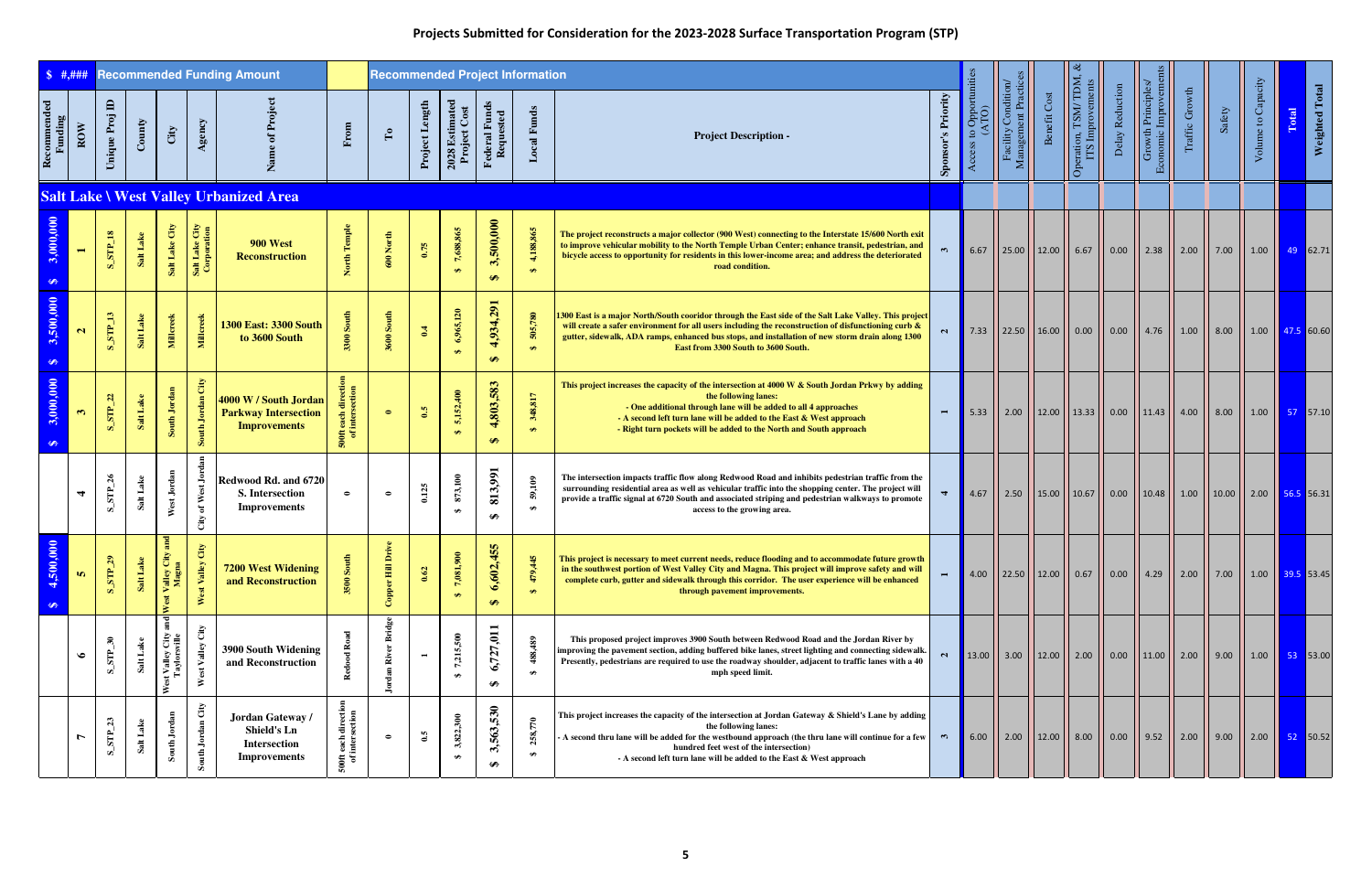| $\frac{1}{2}$ \$ #,### |                |                                                                           |                 |                    |                                    | <b>Recommended Funding Amount</b>                                                     |                       | <b>Recommended Project Information</b> |                |                                |                                   |                              |                                                                                                                                                                                                                                                                                                                                                                                                                                                                                                                                                                                                                    |                         |                     |                                         |                                                              |                                                     |                                                                                                            |                                                        |                |        |                    |                                                                            |
|------------------------|----------------|---------------------------------------------------------------------------|-----------------|--------------------|------------------------------------|---------------------------------------------------------------------------------------|-----------------------|----------------------------------------|----------------|--------------------------------|-----------------------------------|------------------------------|--------------------------------------------------------------------------------------------------------------------------------------------------------------------------------------------------------------------------------------------------------------------------------------------------------------------------------------------------------------------------------------------------------------------------------------------------------------------------------------------------------------------------------------------------------------------------------------------------------------------|-------------------------|---------------------|-----------------------------------------|--------------------------------------------------------------|-----------------------------------------------------|------------------------------------------------------------------------------------------------------------|--------------------------------------------------------|----------------|--------|--------------------|----------------------------------------------------------------------------|
| Recommended<br>Funding | ROW            | Unique Proj ID                                                            | $\mathbf{Comy}$ | City               | Agency                             |                                                                                       | From                  | $\Gamma$                               | Project Length | 2028 Estimated<br>Project Cost | <b>Federal Funds</b><br>Requested | <b>Local Funds</b>           | <b>Project Description -</b>                                                                                                                                                                                                                                                                                                                                                                                                                                                                                                                                                                                       | 's Priority<br>Sponsor' | Opportun<br>ATO)    | Facility Condition<br>Management Practi | Benefit Cost                                                 | eration, TSM/TDM, ¿<br>ITS Improvements<br>$\sigma$ | Delay Reduction                                                                                            | <b>Economic Improvements</b><br>Growth Principles      | Traffic Growth | Safety | Volume to Capacity | Weighted Total<br>Total                                                    |
|                        | $\infty$       | $S$ _STP_27                                                               | Salt Lake       | West Jordan        | of West Jore<br>$\mathrm{City}$    | 9000 South                                                                            | 6400 West             | NBH                                    | 0.53           | 7,942,800                      | 5,540,472<br>$\bullet$            | 2,402,328<br>$\bullet$       | The project will connect 9000 South from 6400 West to its proposed connection at 6200 West (NBH).<br>9000 South current alignment procceds west from MVC curving southward towards Coppeton. New<br>alignment will continue the grid pattern to SR-111. A new intesection at 9000 South and Duck Ridge<br>will be created.                                                                                                                                                                                                                                                                                         |                         |                     |                                         |                                                              |                                                     | 6.00 $\vert$ 1.50 $\vert$ 12.00 $\vert$ 2.00 $\vert$ 0.00 $\vert$ 13.00 $\vert$ 5.00 $\vert$ 10.00 $\vert$ |                                                        |                |        |                    | $\vert$ 0.00 $\vert$ 49.5 49.50                                            |
| 4,850,000<br>$\bullet$ | $\bullet$      | $S$ STP_15                                                                | Salt Lake       | Murray             | Murray City                        | 5600 South<br><b>Reconstruction</b>                                                   | 900 East              | $1300\;\mathrm{East}$                  | 0.58           | 8,578,800<br>$\leftrightarrow$ | 7,951,400<br>$\Theta$             | 577,400<br>$\leftrightarrow$ | This roadway from 900E to 1300E lacks continuous sidewalks and has an open ditch. The project<br>will create a uniform corridor with new pavement, curb and gutter, bike lanes, sidewalk, and storm<br>drain.                                                                                                                                                                                                                                                                                                                                                                                                      | $\blacksquare$          |                     |                                         |                                                              |                                                     | 4.00   15.00   12.00   0.00   0.00   4.29   2.00   10.00                                                   |                                                        |                |        |                    | $\vert$ 0.00 $\vert$ 39 47.29                                              |
|                        | $\mathbf{a}$   | $S$ _STP_1                                                                | Salt Lake       | Cottonwood Heights | Cottonwood Heights<br>Public Works | <b>Fort Union Blvd</b><br><b>Roadway Project</b>                                      | <b>Pipp</b>           | $3160~\mathrm{East}$                   | $\mathbf{0.8}$ | 5,781,000<br>$\theta$          | 5,389,626<br>₩                    | 391,374<br>$\bullet$         | This project will will reconstruct Fort Union Blvd from 3160 East to Pippen Drive (3570 East),<br>accomodating bike lanes on both sides of the road, as well as new curb & gutter, sidewalk, ADA<br>facilities, asphalt pavement, and a new 10-ft multi-use trail along the north-east side of Fort Union.                                                                                                                                                                                                                                                                                                         |                         |                     |                                         |                                                              |                                                     | 1.33    17.50    12.00    2.00    0.00    3.81    2.00                                                     |                                                        |                |        |                    | $\vert$ 0.00 $\vert$ 34.5 45.64                                            |
| 3,350,000<br>$\bullet$ | $\equiv$       | $S\_STP\_12$                                                              | Salt Lake       | Midvale            | Midvale City                       | <b>Tuscany View Road</b><br><b>Extension</b>                                          | <b>ximate</b><br>West | <b>Holden Street</b>                   | 0.05           | 6,109,100                      | 5,695,514<br>$\Theta$             | 413,586<br>$\leftrightarrow$ | This project will extend Tuscany View Road to the east with a connection to Holden Street. This will<br>provide a direct connection to Midvale City Hall, Midvale Senior Citizens Center, and Midvale Main<br>Street for several multi family complexes along with a senior living housing project that are located<br>in Bingham Junction area. It will also provide a direct access to a TRAX station for residents and<br>businesses located to the west of the Bingham Junction area.                                                                                                                          |                         |                     |                                         |                                                              |                                                     | 16.00    3.50    6.00    1.00    0.00    8.00    3.00    7.00                                              |                                                        |                |        |                    | $1.00$ $\overline{45.5}$ 45.50                                             |
|                        | $\mathbf{r}$   | $STP_3$<br>$\infty$                                                       | Salt Lake       | ā                  | aper City<br>Ā                     | <b>Pioneer Rd</b>                                                                     | Eas                   | Ă<br>hland <sup>1</sup><br>Ë           |                | 538.200<br>Đ                   | ,909,104<br>m,<br>₩               | ,629,096                     | Pioneer Rd is an East-West collector road providing access from the valley to the east bench areas of<br>the city and the southerly continuation of Highland Drive. The existing road is two lanes and lacks<br>continuous curb and gutter. Pioneer Rd is a safe walking route to nearby schools but lacks<br>continuous sidewalks. The proposed project will reconstruct and widen this section of road to<br>  include 2 travel lanes, paved shoulders, curb and gutter, park strips, and sidewalks. The project will<br>also construct a significant amount of retaining walls to accommodate the improvements. | $\mathbf{N}$            |                     |                                         |                                                              |                                                     | 4.67    22.50    8.00    0.00    0.00    4.76    0.00    5.00                                              |                                                        |                |        |                    | $\vert$ 0.00 $\vert$ 32.5 44.93                                            |
|                        |                | $S\_SIP_2$                                                                | Salt Lake       | Draper             | Draper City                        | <b>Fort Street</b>                                                                    | 13200 South           | 13800 South                            | 0.83           | 5,454,200<br>$\bullet$         | 4,994,051<br>$\bullet$            | 460,149<br>$\bullet$         | Fort Street is a north/south collector that runs through the heard of old Draper. Currently it is a two<br>lane street without curb and gutter. It is designated as a safe walking route to nearby schools but<br>does not have continuous sidewalks. The proposed project would reconstruct and widen Fort Street $\begin{pmatrix} 1 & 1 \\ 1 & 1 \end{pmatrix}$<br>from 13200 South to its terminus at 13800 South to include paved shoulders, curb and gutter, park<br>strips, and sidewalks.                                                                                                                   |                         |                     |                                         | 4.00 $\vert$ 20.00 $\vert$ 8.00 $\vert$ 0.00 $\vert$ 0.00    |                                                     |                                                                                                            |                                                        |                | $6.00$ |                    | $0.00$ $\begin{array}{ c c c c c } \hline 34 & 44.76 \ \hline \end{array}$ |
| 1,726,526<br>$\bullet$ | $\overline{1}$ | $\sqrt{\mathrm{S}T\mathrm{S}}$                                            | Salt Lake       | Kearns             | alt Lake Courle<br>Public Worl     | <b>Utah and Salt Lake</b><br><b>Canal Bridge</b><br><b>Replacement - 4015</b><br>West | West<br>4710          | 4750 4015 West                         | 0.05           | 1,851,900<br>$\leftrightarrow$ | 1,726,526<br>$\Theta$             | 125,374<br>$\leftrightarrow$ | Kearns Metro Township is requesting funding to replacd structure 035089D- Utah and Salt Lake<br>Canal Bridge on 4015 West. This structure was originally scoped to be part of the of the 4700 South<br>Reconstruction project but due to funding limititations it was removed from the project. The<br>replacement of the bridge will improve public safety along the corridor and allow for expansion of<br>the existing crossing to accomodate future bike lanes (each direction) and sidewalks.                                                                                                                 |                         |                     |                                         | $\mid$ 4.67 $\mid$ 5.00 $\mid$ 20.00 $\mid$ 0.67 $\mid$ 0.00 |                                                     |                                                                                                            | $\begin{array}{ c c c c c c } 4.29 & 2.00 \end{array}$ |                | 5.00   |                    | 2.00 $\begin{array}{ c c c }\n\hline\n42 & 43.62\n\end{array}$             |
|                        | $\mathbf{5}$   | $\mathbf{S}\_{\mathbf{S} \mathbf{I} \mathbf{I} \mathbf{F} \_{mathbf{S}}}$ | Salt Lake       | Herriman           | Herriman                           | 7300 West Extension<br><b>Phase 1</b>                                                 | 13350                 | 13250 South                            | 0.23           | 6,608,900<br>$\bullet$         | 6,082,232<br>$\bigoplus$          | 526,668<br>$\bullet$         | This project is to construct an extension of 7300 W from Herriman Highway Butterfield Creek as<br>Phase 1. It will be a Major Collector with 80' ROW. This project will includes several structures.<br>ROW has already been acquired by the City. This road will be a crucial connection to future<br><b>Olympia Development</b>                                                                                                                                                                                                                                                                                  |                         | $\blacksquare$ 3.00 |                                         |                                                              |                                                     | 3.00    9.00    1.00    0.00    14.00    4.00    7.00                                                      |                                                        |                |        |                    | $\begin{array}{ c c c c c }\n\hline\n0.00 & 41 & 41.00\n\end{array}$       |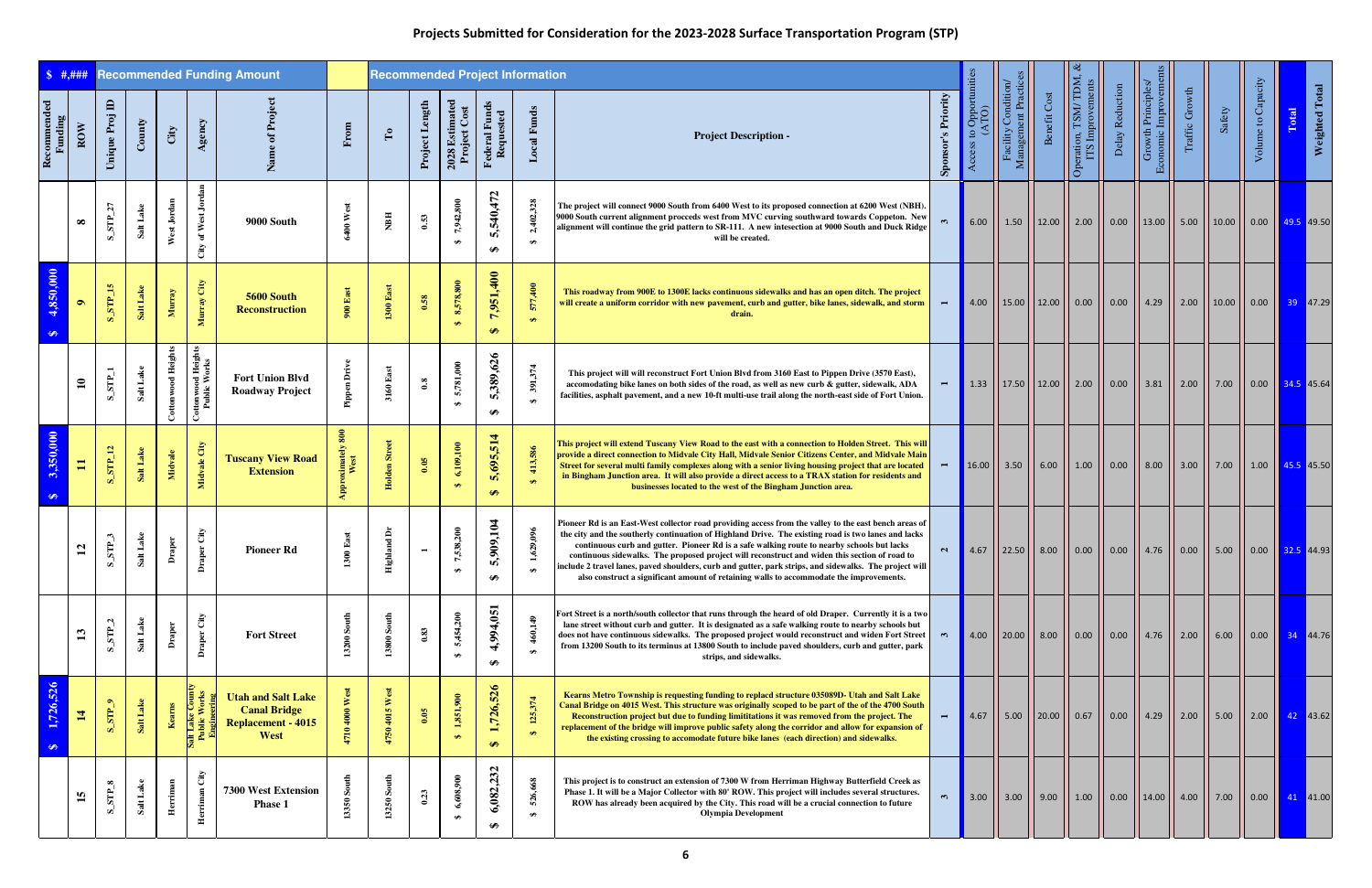| \$ 1, ####             |                |                       |                 |                                                                                        |                                                | <b>Recommended Funding Amount</b>                                  |                                                      | <b>Recommended Project Information</b>                                                  |                          |                                 |                                          |                              |                                                                                                                                                                                                                                                                                                                                                                                                               |                         |                                    |                                            |              |                                                        |                 |                                            |                    |                       |                    |                                                                                  |
|------------------------|----------------|-----------------------|-----------------|----------------------------------------------------------------------------------------|------------------------------------------------|--------------------------------------------------------------------|------------------------------------------------------|-----------------------------------------------------------------------------------------|--------------------------|---------------------------------|------------------------------------------|------------------------------|---------------------------------------------------------------------------------------------------------------------------------------------------------------------------------------------------------------------------------------------------------------------------------------------------------------------------------------------------------------------------------------------------------------|-------------------------|------------------------------------|--------------------------------------------|--------------|--------------------------------------------------------|-----------------|--------------------------------------------|--------------------|-----------------------|--------------------|----------------------------------------------------------------------------------|
| Recommended<br>Funding | ROW            | Unique Proj ID        | $\mathbf{Comy}$ | City                                                                                   | Agency                                         |                                                                    | From                                                 | $\Gamma$ o                                                                              | Project Length           | 2028 Estimated<br>Project Cost  | Federal Funds<br>Requested               | <b>Local Funds</b>           | <b>Project Description -</b>                                                                                                                                                                                                                                                                                                                                                                                  | 's Priority<br>Sponsor' | opportunities<br>$\circ$<br>Access | Facility Condition/<br>Management Practice | Benefit Cost | Operation, TSM/TDM, &<br>ITS Improvements              | Delay Reduction | Economic Improvements<br>Growth Principles | Traffic Growth     | Safety                | Volume to Capacity | Weighted Total<br>Total                                                          |
| 2,000,000<br>$\bullet$ | $\mathfrak{g}$ | $S$ _STP_16           | <b>SaltLake</b> | Murray, West<br>Valley, Taylorsville                                                   | Utah Transit<br>Authority                      | <b>Midvalley Connector -</b><br><b>Bus Lanes</b>                   | Murray, UT Murray<br>Station                         | West Valley, UT<br>Central Station                                                      | $\overline{ }$           | 29,035,040<br>$\leftrightarrow$ | 3,000,000<br>$\leftrightarrow$           | 217,848<br>$\leftrightarrow$ | The Midvalley Connector is a bus rapid transit (BRT) route that will connect Murray Central<br><b>Station, Salt Lake Community College's Redwood Road Campus, and West Valley Central Station.</b><br>The 7-mile route will include 1.4 miles exclusive BRT lanes, an enhanced transit plaza at the SLCC<br>Redwood Campus, and 15 new stations.                                                              |                         |                                    |                                            |              | 13.00    2.50    0.00    10.67    0.00    6.00    2.00 |                 |                                            |                    | 4.50                  |                    | $1.00$   41.5 39.67                                                              |
|                        |                | $S$ STP_17            | Salt Lake       | Murray, West<br>Valley, Taylorsville                                                   | Utah Transit<br>Authority                      | <b>Midvalley Connector</b><br><b>SLCC Hub</b>                      | Redwood Road and<br>Community Way                    | $\begin{bmatrix} \text{Corner of SLCC} \\ \text{Campus} \end{bmatrix}$<br>$\mathbf{SE}$ | L                        | 3,854,272<br>$\bullet$          | 3,000,000<br>$\bullet$                   | 217,848<br>$\bullet$         | The Midvalley Connector is a BRT route that will connect Murray, Salt Lake Community College's<br>Redwood Road Campus, and West Valley City. The project includes exclusive lanes, an enhanced<br>transit plaza at SLCC, and 15 stations. A transit hub is needed to integrate the college with this BRT<br>line and other local routes.                                                                      | $\blacktriangledown$    |                                    |                                            |              | 13.00    2.50    0.00    10.67    0.00    6.00    2.00 |                 |                                            |                    | 4.50                  |                    | $1.00$ $ $ 41.5 39.67                                                            |
|                        | $\mathbf{18}$  | $S$ STP_24            | Salt Lake       | South Jordan &<br>West Jordan                                                          | ಷ<br>South Jordan City                         | Old Bingham Highway<br>Widening                                    | Mountain View<br>Cooridor                            | <b>Bacchus Highw</b>                                                                    | 1.57                     | 16,913,700<br>$\bullet$         | 4,370,193<br>$\blacksquare$<br>$\bullet$ | 2,543,507<br>$\bullet$       | Joint application between West Jordan and South Jordan to widen Old Bingham Hwy from 2 lanes<br>to 5 lanes between Mountain View Corridor and Bacchus Hwy. Project includes buffered bike lanes,<br>sidewalk on the north side and a multiuse trail on the south side.                                                                                                                                        | $\sim$                  |                                    |                                            |              |                                                        |                 |                                            |                    | $\vert$ 8.00          |                    | $0.00$ 39 39.00                                                                  |
| 2,000,000<br>$\bullet$ | $\mathbf{p}$   | $S$ _STP_25           | Salt Lake       | West Jordan                                                                            | of West Jordan<br>City                         | 1300 West: 6600 S -<br>9400 S                                      | 9400 S.                                              | 6600 S.                                                                                 | 3.542                    | 18,702,000<br>$\Theta$          | 2,000,000<br>$\Theta$                    | 135,400<br>$\leftrightarrow$ | Widen to 80 -foot right of way corridor, adding a two way left turn on 1300 West and right turn<br>lanes at 7000 South, 7800 South, and 8600 South. A potential "high T" instersection will be<br>evaluated at Winchester Street (6685 S.). Bike lanes will be added through the entire alignment. The<br>purpose of this request is for the increasedd right of way costs since the project's start in 2012. |                         | 6.67                               |                                            |              | 3.00    12.00    0.00    0.00    4.76    0.00          |                 |                                            |                    | $\vert$ 10.00 $\vert$ |                    | $1.00$ $1.00$ 41 37.43                                                           |
|                        | $\mathbf{z}$   | $\text{STP}\_28$<br>Ø | Salt Lake       | City<br>Valley<br>Wes                                                                  | City<br>st Valley<br>Wes                       | Parkway Blvd (2700<br><b>South) Widening and</b><br>Reconstruction |                                                      | 400 West                                                                                | $\overline{\phantom{a}}$ | 13,545,000<br>₩                 | 2,628,004<br><del>ഗ</del>                | 916,997                      | This proposed project improves Parkway Blvd (2700 South) between 7200 West and 6400 West by<br>improving the pavement section, adding bike lanes, street lighting and connecting sidewalk.<br>Presently, pedestrians are required to use the roadway shoulder, adjacent to traffic lanes with a 40<br>mph speed limit.                                                                                        | $\blacktriangleleft$    |                                    |                                            |              | 1.33    15.00    4.00    1.33    0.00    3.81    2.00  |                 |                                            |                    | 9.00                  |                    | $\begin{array}{ c c c c c c c c } \hline 0.00 & 29 & 36.48 \ \hline \end{array}$ |
| 1,500,000<br>$\bullet$ | $\overline{z}$ | ${\bf S\_STP\_19}$    | Salt Lake       | Salt Lake City                                                                         | ិ៍<br>$\overline{a}$<br>Utah Depar<br>Transpor | SR-71; 2100 S to 1300<br><b>S Shared Use Path</b>                  | 2100                                                 | 1300 South                                                                              | $\blacksquare$           | 2,985,500<br>$\Theta$           | 2,783,382<br>$\leftrightarrow$           | 202,118<br>$\leftrightarrow$ | This project will provide a shared use path between Parley's trail (approximately 2000 South) to<br><b>Liberty Park along 700 East.</b>                                                                                                                                                                                                                                                                       | $\blacksquare$          | 5.00                               |                                            |              | $\vert$ 3.00 $\vert$ 15.00 $\vert$ 3.00 $\vert$ 0.00   |                 | $ 4.00 $ 2.00                              |                    | $\vert$ 3.00 $\vert$  |                    | $1.00$ $\begin{array}{ c c }$ 36 36.00                                           |
|                        | $\mathfrak{a}$ | $S$ _ $STP_2$ 1       | Salt Lake       | ್ಕಿತ<br>$\overline{\mathbf{w}}$ es<br>Salt Lake, We<br>Valley, West Jorc<br>and Kearns | Utah Transit<br>Authority                      | <b>Westside Express</b>                                            | W. Old<br>n Highw<br><b>Station</b><br>5600<br>Bingh | Salt Lake Central<br>Intermodal Hub                                                     | $\mathbf{g}$             | 5,363,081<br>$\bullet$          | 5,000,000<br>$\bullet$                   | 363,081<br>$\bullet$         | Provide a one-seat transit ride for residents along 5600 West to Salt Lake City International Airport,<br>downtown Salt Lake City, and other regional job centers. Westside Express service will include<br>queue-jumps, shoulder operation, and other tools to improve the travel time, reliability, and<br>efficiency of the bus service.                                                                   | $\mathbf{a}$            | 8.00                               | 1.00                                       |              | $ 4.00 $ 8.00                                          | $\vert$ 0.00    | $\vert$ 5.00 $\vert$                       | 3.00               |                       |                    | $3.00$ 35 35.00                                                                  |
|                        | 23             | $\text{S\_STP\_20}$   | Salt Lake       | Salt Lake City                                                                         | Utah Transit<br>Authority                      | <b>Warm Springs Track</b><br>Realignment                           | Sta<br>ontRunner<br>3465+00                          | $S_{2}$<br>FrontRumer!<br>3527+00                                                       | 0.9                      | 46,000,000<br>$\bullet$         | 2,000,000<br>$\bullet$                   | 145,232<br>$\bullet$         | Relocation of existing double-track from the east side of UTA's Warm Springs maintenance facility<br>to the west side. Improves operating speed from 30mph to 60mph or greater by straightening track<br>curves. Increases yard storage capacity for fleet expansion and future conversion to more efficient<br>rail vehicles.                                                                                | $\mathfrak{m}$          | 4.00                               |                                            |              | $1.50$   20.00   2.67                                  | $\vert$ 0.00    | 2.00                                       | $\vert 0.00 \vert$ | 2.00                  |                    | $2.00$ $\overline{30.5}$ 34.17                                                   |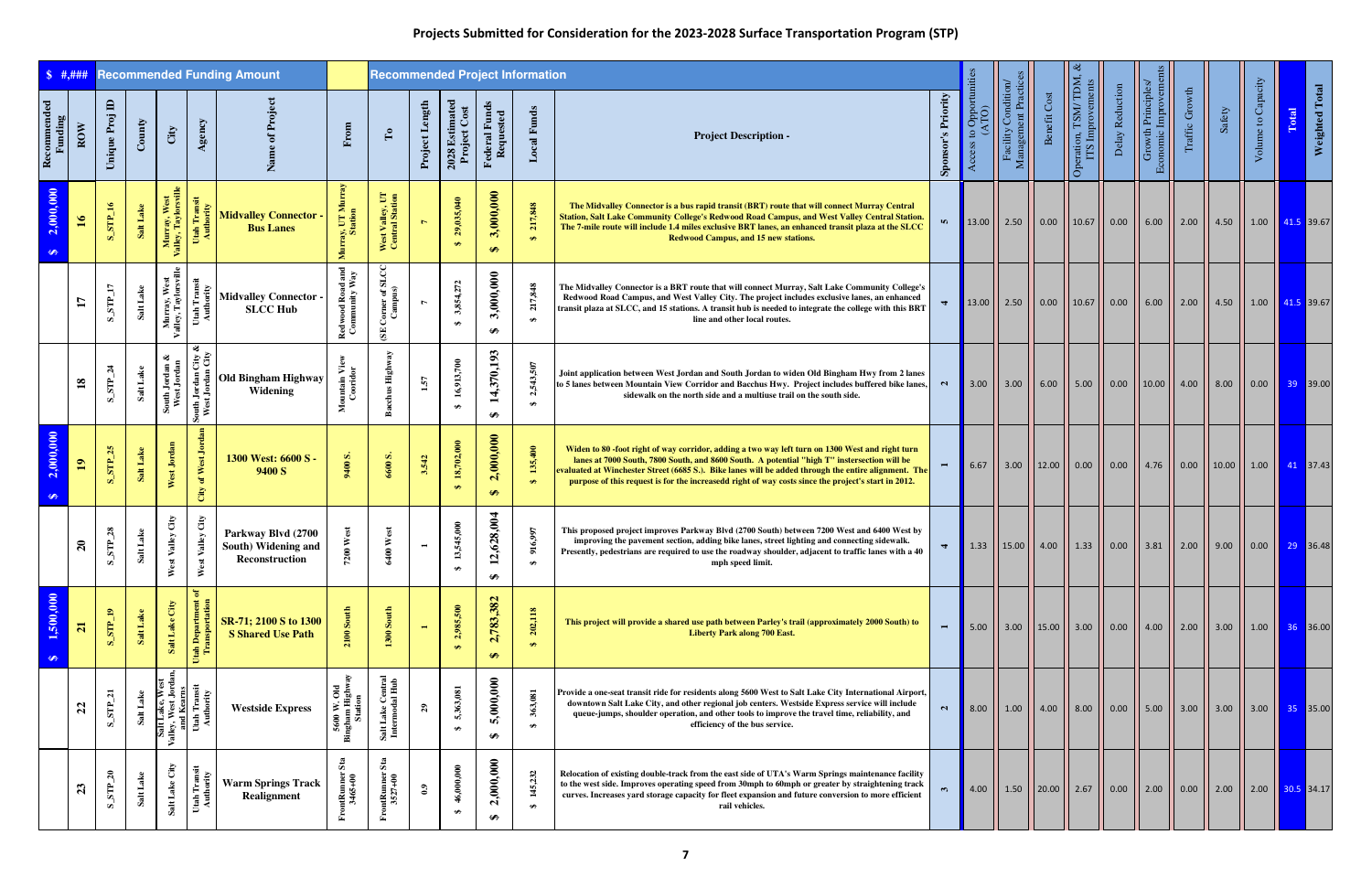| \$  #, # # #           |                      |                             |           |                                             |                                            | <b>Recommended Funding Amount</b>                                                                                   |                                 |                                                |                |                               |                                            | <b>Recommended Project Information</b> |                                                                                                                                                                                                                                                                                                                                                                                                                           |                           |                                  |                                            |                                     |                                           |                                                                     |                                             |                      |                                                   |                    |                                                                                    |
|------------------------|----------------------|-----------------------------|-----------|---------------------------------------------|--------------------------------------------|---------------------------------------------------------------------------------------------------------------------|---------------------------------|------------------------------------------------|----------------|-------------------------------|--------------------------------------------|----------------------------------------|---------------------------------------------------------------------------------------------------------------------------------------------------------------------------------------------------------------------------------------------------------------------------------------------------------------------------------------------------------------------------------------------------------------------------|---------------------------|----------------------------------|--------------------------------------------|-------------------------------------|-------------------------------------------|---------------------------------------------------------------------|---------------------------------------------|----------------------|---------------------------------------------------|--------------------|------------------------------------------------------------------------------------|
| Recommended<br>Funding | ROW                  | $\mathbf{a}$<br>Unique Proj | County    | City                                        | Agency                                     | Name of Projec                                                                                                      | From                            | $\mathbf{r}$                                   | Project Length | $2028$ Estimated Project Cost | Federal Funds<br>Requested                 | <b>Local Funds</b>                     | <b>Project Description -</b>                                                                                                                                                                                                                                                                                                                                                                                              | <b>Sponsor's Priority</b> | Access to Opportunities<br>(ATO) | Facility Condition/<br>Management Practice | Benefit Cost                        | Operation, TSM/TDM, &<br>ITS Improvements | Delay Reduction                                                     | Economic Improvements<br>Growth Principles/ | Traffic Growth       | Safety                                            | Volume to Capacity | Weighted Total<br>Total                                                            |
|                        | $\mathfrak{p}$       | $S_STP_11$                  | Salt Lake | Magna Metro<br>Township                     | Magna Metro<br>Township                    | 2700 S Sidewalk                                                                                                     | $8000\ \rm{W}$                  | 8400 W                                         | 0.525          | 4,017,000<br>$\bullet$        | 3,745,049<br>$\bullet$                     | 271,951<br>$\bullet$                   | The installation of curb, gutter and sidewalk on the north side of 2700 S from 8000 W to 8400 W.<br>Pleasant Green Elementary is located within this section of missing sidewalk and the installation of<br>these improvements would increase the pedestrian safety along the safe route to this school.                                                                                                                  | $\mathbf{N}$              | 6.00                             |                                            |                                     |                                           | 2.50    6.00    0.00    0.00    9.00                                |                                             | 1.00                 |                                                   |                    | $\begin{array}{ c c c c c c c c c } \hline 0.00 & 27.5 & 27.50 \hline \end{array}$ |
|                        | 25                   | ${\bf S\_STP\_14}$          | Salt Lake | Millcreek                                   | Millcreek                                  | S Birch Dr: Upland Dr<br>to 3900 S                                                                                  | $_{\rm Upland}$<br>$\mathbf{r}$ | <b>S006</b>                                    | 0.16           | 763,200<br>$\bullet$          | 663,200<br>↮                               | 100,000<br>$\bullet$                   | Birch Dr is a heavily trafficked minor residential street providing access from Skyline High School (<br>to 3900 S a minor North/South arterial East through the East side of the Salt Lake Valley. This<br>project will create a safer environment for all users including the demolition of inadequate water<br>ways on the west side of the corridor with curb and gutter, construction of sidewalk, and ADA<br>ramps. |                           | $\vert 8.00 \vert$               |                                            |                                     |                                           | 2.50 $\vert$ 3.00 $\vert$ 0.00 $\vert$ 0.00 $\vert$ 8.00 $\vert$    |                                             | $\vert 0.00 \vert$   | $6.00$                                            |                    | $\begin{array}{ c c c c c c c c } \hline 0.00 & 27.5 & 27.50 \hline \end{array}$   |
|                        | $\mathfrak{g}_2$     | $STP_5$<br>ທ່               | Salt Lake | <b>Emigration Canyon<br/>Metro Township</b> | <b>Emigration Canyon</b><br>Metro Township | <b>Emigration Canyon</b><br><b>Slope Mitigation - 4909</b><br>Е                                                     | 4858 E Emigration               | 4909 E Emigration<br>Canyon Road               | 0.06           | 4,251,700<br>$\Theta$         | 3,963,860<br>$\bullet$                     | 287,840<br>$\bullet$                   | The purpose of this project is to provide safer access for pedestrians, bike users, and vehicle<br>operators. Rocks and debris fall from the existing cliff face, which roll out into the road creating<br>dangers for road users. The project provides slope stabilization to reduce these hazards on this<br>frequently used bike network.                                                                              | $\mathbf{r}$              | 6.00                             |                                            |                                     |                                           | 3.00    6.00    0.00    0.00    9.00                                |                                             | $\vert 0.00 \vert$   | $\begin{array}{ c c }\n\hline\n3.00\n\end{array}$ |                    | $\begin{array}{ c c c c c c c c } \hline 0.00 & 27 & 27.00 \hline \end{array}$     |
| 2,000,000              | $\overline{27}$      | $S\_STP\_10$                | Salt Lake | Magna Metro<br>Township                     | Magna Metro<br>Township                    | 2700 S & 8000 W<br><b>Intersection</b><br><b>Realignment</b>                                                        | $8000~\mathrm{W}$               | $8058\ \mathrm{W}$                             | $\mathbf{G}$   | 4,058,400                     | 1,783,646<br>$\omega$<br>$\Theta$          | 274,754<br>$\leftrightarrow$           | This project will realign an offset intersection to improve safety, function and connectivity at this<br>location (2700 S / 2820 S & 8000 W). The project has received funding for construction but has been<br>unable to move forward due to lack of right-of-way. This request if for funds to purchase right-of-<br>way and additional construction costs.                                                             |                           | 3.33                             |                                            |                                     |                                           | 4.00 $\begin{vmatrix} 6.00 & 2.67 & 0.00 & 3.81 \end{vmatrix}$ 1.00 |                                             |                      | 6.00                                              |                    | $\begin{array}{ c c c c c c c c } \hline 0.00 & 28 & 26.81 \ \hline \end{array}$   |
|                        | 28                   | $S$ _STP_7                  | Salt Lake | Emigration Metro<br>Township                | Lake County<br>Salt                        | <b>Emigration Canyon</b><br><b>Road Safety</b><br><b>Improvements</b>                                               | 5 Emigration<br>nyon Road<br>65 | 8 Emigration<br>nyon Road<br>$\frac{6}{3}$     | 0.95           | 5,104,500<br>$\bullet$        | 4,758,925<br>₩                             | 345,575                                | This project will address a number of safety concerns that have been identified in the Emigration<br>Canyon Corridor Study by widening selected sections of Emigration Canyon Road that are currently<br>suffering from geometric deficiencies and traffic issues that affect both vehicals and bicyclists.                                                                                                               | $\overline{\phantom{0}}$  |                                  |                                            |                                     |                                           | 6.00    3.50    3.00    0.00    0.00    9.00    0.00                |                                             |                      | $\vert$ 3.00 $\vert$                              |                    | $0.00$ 24.5 24.50                                                                  |
|                        | $\mathbf{S}$         | $S\_STP_6$                  | Salt Lake | <b>Emigration Metro</b>                     | Salt Lake County                           | <b>Emigration Canyon</b><br><b>Slope Mitigration -</b><br>5647 E                                                    | 5647 E Emigratio<br>Canyon Road | 5696 E Emigration<br>Canyon Road               | 0.06           | 4,658,300<br>$\bullet$        | ,342,933<br>$\overline{4}$<br>$\bullet$    | 315,367<br>$\bullet$                   | The purpose of the project is to provide safer access for pedestrians, bike users, and vehicle<br>operators. Rocks and debris fall from the existing cliff face, which roll out into the road creating<br>dangers for road users. The project provides slope stabilization to reduce these hazards on this<br>frequently used bike network.                                                                               | $\mathbf{N}$              |                                  |                                            |                                     |                                           | 6.00   3.00   3.00   0.00   0.00   9.00   0.00   3.00               |                                             |                      |                                                   |                    | $\begin{array}{ c c c c c }\n\hline\n0.00 & 24 & 24.00\n\end{array}$               |
|                        | $\mathbf{r}$         | $S$ _STP_4                  | Salt Lake | Draper                                      | Utah Transit<br>Authority                  | <b>First Mile/Last Mile</b><br><b>Active Transportation</b><br><b>Study/Design Point of</b><br>the Mountain Transit | r Front<br>Station              | Highline<br>nercial S <sub>)</sub><br>District | 5.3            | 500,000<br>$\Theta$           | 466,150<br>$\bullet$                       | 33,850<br>$\bullet$                    | Planning study to identify and evaluate the best locations and alignments for pedestrian and bicycle<br>trails (first-mile last-mile connections to transit) in the Point of the Mountain area in southern Salt<br>Lake County. The study will determine the most viable active transportation connectivity for the<br>region.                                                                                            | $\triangleright$          | 7.00                             |                                            |                                     |                                           | $1.00$   3.00   0.00   0.00   4.00                                  |                                             | $\vert$ 0.00 $\vert$ | $\vert$ 5.00 $\vert$                              |                    | $\begin{array}{ c c c c c c c c c } \hline 0.00 & 20 & 20.00 \ \hline \end{array}$ |
|                        | <b>Funding Total</b> | Recommended                 |           | \$31,426,526                                |                                            | <b>Available Funding</b>                                                                                            |                                 | \$ 31,366,855                                  |                |                               | <b>Requested Federal</b><br><b>Funding</b> |                                        | $\$ 140,739,128$                                                                                                                                                                                                                                                                                                                                                                                                          |                           |                                  |                                            | <b>Total Estimated Project Cost</b> |                                           |                                                                     |                                             |                      | \$248,415,778                                     |                    |                                                                                    |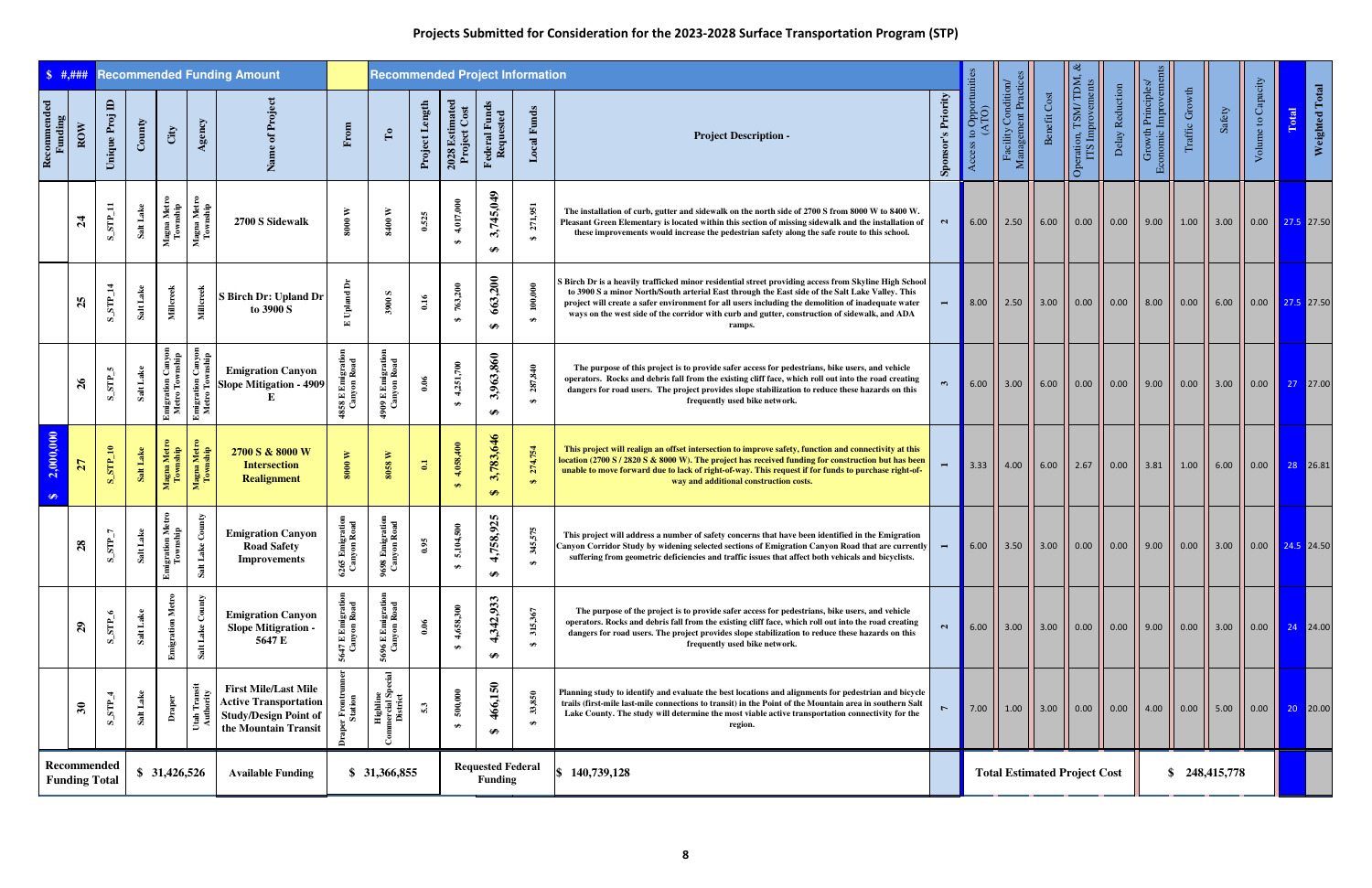| DATE:<br><b>AGENDA ITEM:</b> | April 5, 2022<br>4d                                                   |
|------------------------------|-----------------------------------------------------------------------|
| <b>SUBJECT:</b>              | <b>ACTION:</b> Recommendation to approve projects for Draft 2023-2028 |
|                              | Congestion Mitigation / Air Quality Program (CMAQ)                    |
| <b>PREPARED BY:</b>          | <b>Ben Wuthrich</b>                                                   |

## **BACKGROUND:**

The Wasatch Front Regional Council is responsible for programming federal Congestion Mitigation/ Air Quality Program (CMAQ) funds for the Salt Lake/ West Valley and the Ogden/ Layton Urbanized Areas. The annual apportionments for CMAQ funds are projected to be approximately \$5.6M through the year 2028 in the Salt Lake/ West Valley Urban Area with \$6,194,435 available to program in the year 2028, and about \$3M in annual apportionments anticipated in the Ogden/ Layton Area with \$3,713,160 available to program in the year 2028.

In the fall of 2021, WFRC staff requested that potential project sponsors submit letters of intent to apply for the available CMAQ funds. Potential sponsors were then asked to prepare a project concept report and a CMAQ emission analysis form, providing further detail on their projects. The WFRC staff and the Technical Advisory Committees (TACs) -- composed of the region's municipal engineers and other professionals representing their respective agency or municipality -- used these reports, a field review of all projects in February/ March, approved technical criteria, and other relevant professional considerations to evaluate each of the projects submitted.

Based on this evaluation, and meeting on March 30, the WFRC Staff in consultation with the Trans Com TACs developed a recommendation of projects to add to the CMAQ program. The attached tables "Projects Submitted for Consideration for the 2023-2028 Congestion Mitigation/ Air Quality (CMAQ) Program" show all the projects submitted. The highlighted projects indicate those recommended to be added to the Draft 2023-2028 CMAQ program with the recommended funding amount listed in the left-hand column. Benefits of each project in addition to air quality are also included in the center column titled, "Other Benefits". The tables are divided by the two urbanized areas, first the Ogden / Layton Urbanized Area, encompassing Davis, Weber, and southern Box Elder Counties, and then the Salt Lake / West Valley Urbanized Area, encompassing Salt Lake County. Only communities in air quality non-attainment areas are eligible for CMAQ funds.

At the Trans Com meeting on Thursday, April 14, WFRC staff will present the CMAQ program funding recommendations.

## **RECOMMENDATIONS:**

The WFRC staff and the Trans Com Technical Advisory Committees recommend that Trans Com make a motion "to recommend that the Regional Council approve the projects discussed, reviewed, and recommended be added to the Draft 2023-2028 Congestion Mitigation/ Air Quality Program."

## **CONTACT PERSON:**

Ben Wuthrich (801) 363-4230 ext 1121; Kip Billings (801) 363-4230, ext 1115.

## **EXHIBITS:**

Spreadsheets showing recommended CMAQ Projects for the Ogden/Layton and the Salt Lake/ West Valley Urbanized Areas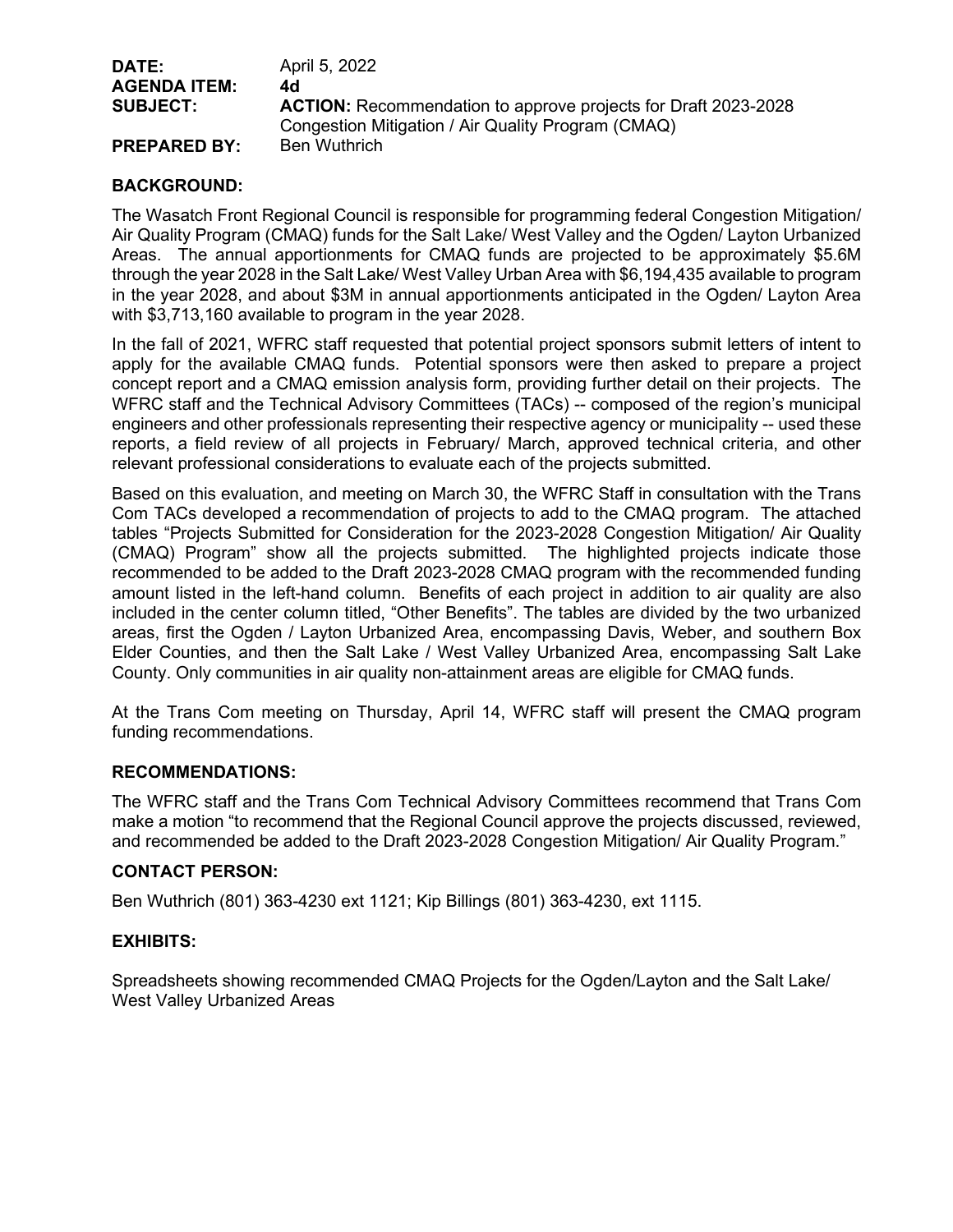## **Projects Submitted for Consideration for the 2023-2028 Congestion Mitigation/ Air Quality (CMAQ) Program**

| \$  # .# # #           |                         |                                     |        |                                       | <b>Recommended Funding Amount</b>    |              |                                                                                                  |                                                                                            |                                                                                                |                |                                |                                    |                             | <b>Recommended Project Information</b>                                                                                                                                                                                                                                                                                                          |              |                                                           |              |                   |                   |                                         |                                                  |
|------------------------|-------------------------|-------------------------------------|--------|---------------------------------------|--------------------------------------|--------------|--------------------------------------------------------------------------------------------------|--------------------------------------------------------------------------------------------|------------------------------------------------------------------------------------------------|----------------|--------------------------------|------------------------------------|-----------------------------|-------------------------------------------------------------------------------------------------------------------------------------------------------------------------------------------------------------------------------------------------------------------------------------------------------------------------------------------------|--------------|-----------------------------------------------------------|--------------|-------------------|-------------------|-----------------------------------------|--------------------------------------------------|
| Recommended<br>Funding | ROW                     | $\mathbf{a}$<br>Unique Proj         | County | City                                  | Agency                               | Project Type | <b>Name of Project</b>                                                                           | From                                                                                       | To                                                                                             | Project Length | 2028 Estimated<br>Project Cost | Federal Funds<br>Requested         | <b>Local Funds</b>          | <b>Project Description -</b>                                                                                                                                                                                                                                                                                                                    | Spon<br>Prio | Other Project<br>Benefits                                 | Project Life | Reduced Daily VHT | Reduced Daily VMT | <b>Reduced Daily<br/>Emissions (kg)</b> | $\frac{\text{BenefttCost:}}{\text{(kg/$1,000)}}$ |
|                        |                         |                                     |        |                                       | <b>Ogden \ Layton Urbanized Area</b> |              |                                                                                                  |                                                                                            |                                                                                                |                |                                |                                    |                             |                                                                                                                                                                                                                                                                                                                                                 |              |                                                           |              |                   |                   |                                         |                                                  |
| 2,000,000<br>$\bullet$ |                         | $O$ <sub>CMAQ</sub> <sub>2</sub>    | Davis  | Layton                                | Layton City                          | Pedestrian   | <b>Kay's Creek Trail Ped/Bike</b><br><b>Overpass at the Layton</b><br><b>FrontRunner Project</b> | 50 West 400 South<br><b>(West side of Union</b><br><b>Pacific/FrontRunner</b><br>corridor) | <b>150 South Main Street</b><br>(East side of Union<br><b>Pacific/FrontRunner</b><br>corridor) | $\overline{a}$ | 6,000,000<br>$\Theta$          | 3,600,000<br>$\leftrightarrow$     | 2,400,000<br>$\bullet$      | A pedestrian overpass bridge is proposed to span the width of the Union<br><b>Pacific/FrontRunner railway corridor and touch down immediately next to</b><br>the FrontRunner Station with direct access to their services. Its location is<br>within UTA's 1st Mile, Last Mile strategy to improve access and ridership to<br>transit stations. |              | * Active transportation<br>* Improved Front Runner Access | 20.00        | 7.05              | 205.48            | 3.23                                    | 3.93                                             |
| 500,000<br>$\bullet$   | $\overline{\mathbf{2}}$ | O_CMAQ_6                            | Weber  | $_{\rm Ogden}$                        | Ogden City<br>Corporation            | Bicycle      | <b>Ogden City Bike Share</b><br><b>Expansion</b>                                                 | <b>CBD Area (Various)</b>                                                                  | <b>CBD</b> Area (Various)                                                                      | <b>In</b>      | 760,400<br>$\leftrightarrow$   | 708,921<br>$\overline{\Theta}$     | 51,479<br>$\leftrightarrow$ | A bikeshare program is an alternate mode of transportation designed for<br>urban centers. It is a way of linking already in place infrastructure and<br>transit systems together. The program can be used by residents or visitors to<br>the City. This program is a way to improve air quality, and the overall health<br>of its users.        | $\mathbf{N}$ | * Active transportation                                   | 10.00        | 1.42              | 41.30             | 0.78                                    | 3.74                                             |
| 1,265,131<br>$\bullet$ | $\overline{3}$          | O_CMAQ_5                            | Davis  | <b>West Point</b>                     | West Point City                      | Intersection | 4500 W/300 N Round-<br><b>About</b>                                                              | 300 N                                                                                      | 300 N                                                                                          | 0.25           | 1,357,000<br>$\leftrightarrow$ | 1,265,131<br>$\leftrightarrow$     | 91,869<br>$\leftrightarrow$ | Construct a round-about at the intersection of SR-110 (4500 W) and SR-107<br>(300 N) to mitigate significant congestion at this awkwardly offset<br>intersection. This will also improve safety for pedestrians, especially school<br>children.                                                                                                 |              | * Improved safety<br>* Reduced delay                      | 20.00        | 16.71             | 0.00              | 0.55                                    | 2.98                                             |
|                        |                         | O_CMAQ_1                            | Davis  | Climcon                               | Clinton City                         | Intersection | 1500 West Right Turn<br><b>Lanes</b>                                                             | <b>1750 North</b>                                                                          | 1800 North                                                                                     | 0.05           | 859,100<br>$\bullet$           | 800,939<br>$\overline{\mathbf{v}}$ | 58,161<br>$\Theta$          | This project will add a right turn lane on the south leg of the 1500 West & 1800<br>North intersection. The right turn lane will begin at 1750 North. The project will<br>connect on to Clinton's 1500 West STP application. The existing pavement for the<br>entire width of the roadway will be reconstructed.                                |              | * Improved safety<br>* Reduced delay                      | 20.00        | 0.92              | 0.00              | 0.03                                    | 0.26                                             |
|                        | 5                       | $O$ <sub>CMAQ</sub> $8$             | Weber  | Placeholder City:<br>North Ogden plus | Utah Transit<br>Authority            | Other        | <b>UTA On Demand</b><br><b>Expansion - 3 yr Operating</b><br><b>Subsidy</b>                      | <b>Various cities</b>                                                                      | <b>Various cities</b>                                                                          | 25             | 7,500,000<br>$\bullet$         | 6,992,250<br>$\clubsuit$           | 507,750<br>$\bullet$        | This request is for three years of operating costs to implement an on demand solution<br>in one location in the Salt Lake county area.<br>UTA On Demand service could include microtransit, a Transportation Network<br>Company (TNC) partnership (i.e. Lyft/Uber), or another alterative mode that meets<br>customer needs.                    | $\mathbf{N}$ | First/last mile transit access for<br>low density areas   | 3.00         | 11.64             | 339.61            | 0.48                                    | 0.14                                             |
|                        |                         | Recommended<br><b>Funding Total</b> |        |                                       | \$3,765,131                          |              | <b>Available Funding</b>                                                                         | \$3,713,160                                                                                | <b>Requested Federal</b><br><b>Funding</b>                                                     |                | \$13,367,241                   |                                    |                             | <b>Total Project Estimated Cost</b>                                                                                                                                                                                                                                                                                                             |              | \$16,476,500                                              |              |                   |                   |                                         |                                                  |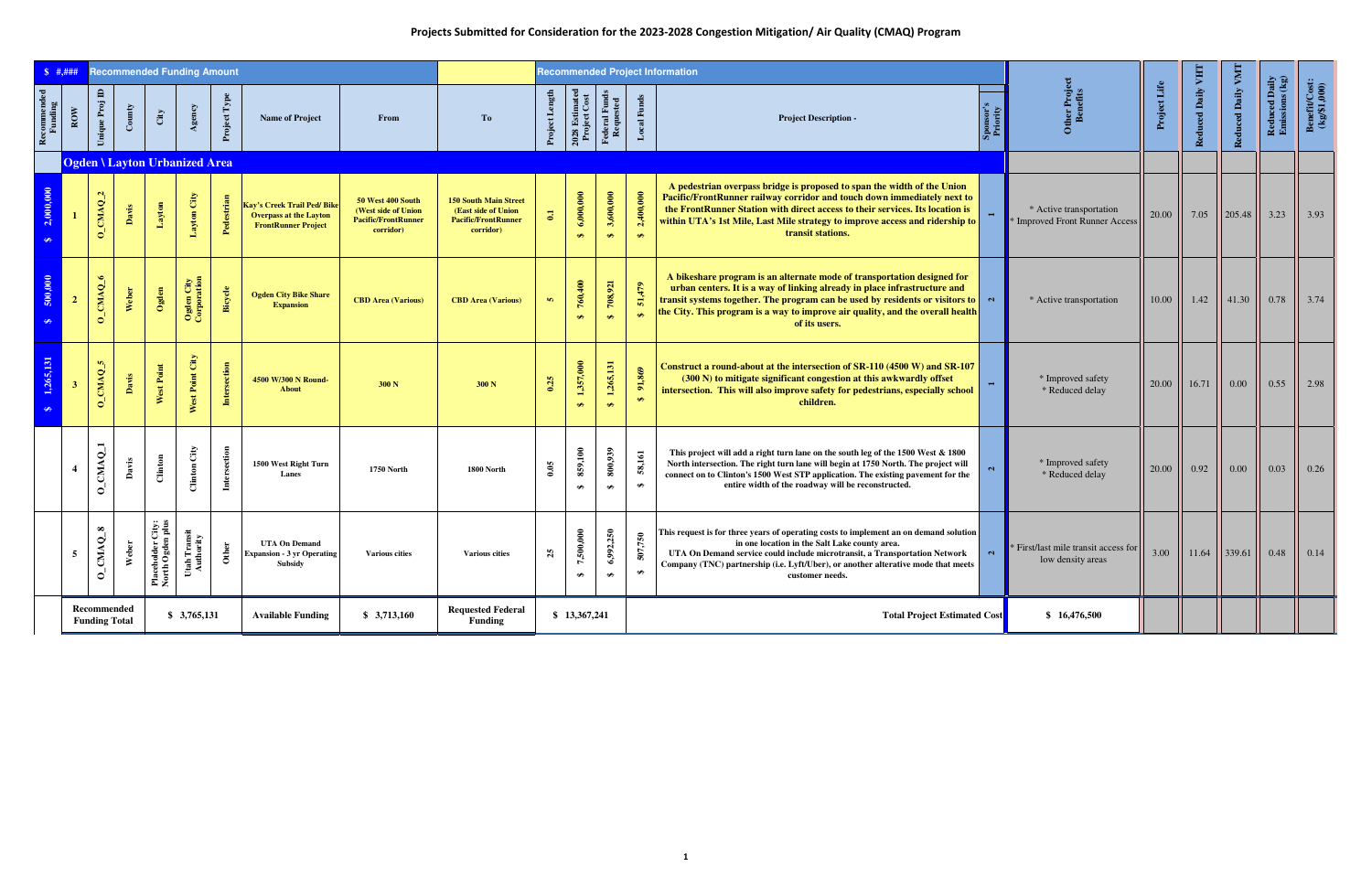## **Projects Submitted for Consideration for the 2023-2028 Congestion Mitigation/ Air Quality (CMAQ) Program**

|                          | \$  #. # # #   |                         |                     |                                                      | <b>Recommended Funding Amount</b>                               |              |                                                           |                                               |                                                   |                            |                                |                                |                               | <b>Recommended Project Information</b>                                                                                                                                                                                                                                                                                                                                                                                                                                         |                |                                                            |              |                    |                   |                                 |                                                   |
|--------------------------|----------------|-------------------------|---------------------|------------------------------------------------------|-----------------------------------------------------------------|--------------|-----------------------------------------------------------|-----------------------------------------------|---------------------------------------------------|----------------------------|--------------------------------|--------------------------------|-------------------------------|--------------------------------------------------------------------------------------------------------------------------------------------------------------------------------------------------------------------------------------------------------------------------------------------------------------------------------------------------------------------------------------------------------------------------------------------------------------------------------|----------------|------------------------------------------------------------|--------------|--------------------|-------------------|---------------------------------|---------------------------------------------------|
| Recommended<br>Funding   | $_{\rm{Row}}$  | Unique Proj ID          | $\mathbf{Country}$  | City                                                 | Agency                                                          | Project Type | <b>Name of Project</b>                                    | From                                          | To                                                | Project Len                | 2028 Estimated<br>Project Cost | Federal Funds<br>Requested     | <b>Local Funds</b>            | <b>Project Description -</b>                                                                                                                                                                                                                                                                                                                                                                                                                                                   |                | Other Projec<br>Benefits                                   | Project Life | Reduced Daily VHT  | Reduced Daily VMT | Reduced Daily<br>Emissions (kg) | $\frac{\text{BenefttCost:}}{\text{(kg/\$1,000)}}$ |
|                          |                |                         |                     |                                                      |                                                                 |              | <b>Salt Lake \ West Valley Urbanized Area</b>             |                                               |                                                   |                            |                                |                                |                               |                                                                                                                                                                                                                                                                                                                                                                                                                                                                                |                |                                                            |              |                    |                   |                                 |                                                   |
| 924,189<br>$\bullet$     |                | S_CMAQ_7                | Salt Lake           | Salt Lake City                                       | <b>It Lake City</b><br>nnsportation<br>Division<br>Salt<br>Tran | CMAQ         | <b>East Downtown 200 South</b><br><b>Mobility Hub</b>     | <b>300 East</b>                               | 400 East                                          | 0.25                       | 6,030,800<br>$\leftrightarrow$ | 3,944,375<br>$\leftrightarrow$ | 286,425<br>$\bullet$          | This project designs and constructs an east downtown mobility hub for bus<br>rapid transit and core routes that serve Frontrunner, the Salt Lake valley,<br>and University of Utah. The aim is to provide operator / end of line facilities, $  \cdot  $<br>electric bus charging, and passenger amenities at a key transfer point in<br><b>Downtown Salt Lake.</b>                                                                                                            |                | * Consolidate and simplify<br>transit intermodal operation | 20.00        | 80.09              | 4092.47           | 13.20                           | 48.38                                             |
| $\mathbf{a}$             | $\overline{2}$ | S_CMAQ_11               | Salt Lake           | Sandy/Draper                                         | and Draper<br>Cities<br>Sandy                                   | CMAQ         | 1400 S 700 E EB/WB Dual<br>Lefts                          | Oak Brush Dr (605 E)                          | <b>785 East</b>                                   | 0.25                       | 2,806,900<br>$\bigoplus$       | 2,614,449<br>$\bigoplus$       | 192,451<br>$\bigoplus$        | This intersection is currently operating at LOS E with eastbound queues reaching<br>1,000 feet, resulting in unstable operations and delay. Warranted by funded year<br>2028, the intersection will be widened to accommodate dual eastbound and<br>westbound left turns, approximately doubling the existing storage capacities.                                                                                                                                              |                | * Improved safety<br>* Reduced delay                       | 20.00        | $\frac{1}{221.92}$ | 0.00              | 7.34                            | 19.10                                             |
| 1,362,370<br>$\Theta$    |                | S_CMAQ_12               | Salt Lake           | West Jordan                                          | City of West Jordan                                             | CMAQ         | 7800 S. & 6400 W.<br>Roundabout                           |                                               |                                                   | 0.125                      | 1,461,300<br>$\leftrightarrow$ | 1,362,370<br>$\leftrightarrow$ | 98,930<br>$\overline{\Theta}$ | This intersection is intended to be a roundabout at final buildout, when the<br>remaining surrounding area has been developed. It currently operates as<br>stop controlled, but will need to be converted in the near future to<br>accommodate the future developments with minimal delay.                                                                                                                                                                                     |                | * Improved safety<br>* Reduced delay                       | 20.00        | 102.12             | $0.00\,$          | 3.38                            | 16.88                                             |
| 1,296,317<br>$\clubsuit$ |                | S_CMAQ_5                | Salt Lake           | Riverton                                             | Riverton City                                                   | CMAQ         | <b>Phase I Welby Jacob Canal</b><br><b>Ped/Bike Trail</b> | 12600 S                                       | 13400 S                                           | 1.02                       | 1,390,450<br>$\leftrightarrow$ | 1,296,317<br>$\leftrightarrow$ | 94,133<br>$\leftrightarrow$   | The purpose of this project is to construct an active<br>transportation/pedestrian/bicycle trail along the Welby Jacob Canal from<br>12600 S to 13400 S which will be incorporated into the safe walking routes<br>for Mountain Ridge High School and South Hills Middle School. (See TAP<br>application for more details)                                                                                                                                                     |                | * Safe Routes to school<br>* Active transportation         | 10.00        | 3.38               | 98.63             | 1.78                            | 4.68                                              |
| 444,444<br>$\bullet$     | 5 <sub>5</sub> | MAQ_6<br>$S_{\text{C}}$ | lt Lake<br>$S_{al}$ | ake City<br>Salt L                                   | ake City<br>poration<br>Salt L                                  | CMAQ         | <b>Salt Lake City Bike Share</b><br>(GREENbike) Expansion | <b>Salt Lake City</b>                         | <b>Salt Lake City</b>                             | $\bullet$                  | 43,570<br>$\leftrightarrow$    | 00,000<br>$\leftrightarrow$    | 43,570                        | The project increases the concentration of bike share stations west of<br>Interstate 15 and expands a robust bike share system that links commuters to<br>regional transit and local destinations. GREENbike, the bike share agency<br>serving Salt Lake City, reduces nearly 741,000 pounds of CO2 emissions into<br>the airshed annually.                                                                                                                                    | $\overline{a}$ | * Active transportation                                    | 10.00        | 1.70               | 49.68             | 0.37                            | 2.12                                              |
| $\bullet$                |                | S_CMAQ_1                | Salt Lake           | Herriman City                                        | Herriman City                                                   | CMAQ         | <b>Porter Rockwell Park and</b><br>Ride                   | <b>Porter Rockwell Blvd</b>                   | Rockwell Park Dr.                                 | $\mathbf{c}$               | 4,227,300<br>₩                 | 3,941,112<br>₩                 | 286,188<br>$\bullet$          | From the city's trafic and transportation standpoint, this project will help alleviate<br>the continued growth and vehiclular load on the Herriman City and surrounding<br>roadway network. This will also serve to nominally reduce emissions equal to the<br>anticipated participants of this improvements. The project is broken into two parts,<br>the access road (60 ft ROW), and the parking lot (Park and Ride), which consists of<br>approcimately 60 parking spaces. |                | * Reduce congestion                                        |              | $20.00$   23.48    | 821.92            | 1.12                            | 1.94                                              |
|                          |                | S_CMAQ_10               | Salt Lake           | Salt Lake, West<br>Valley, West Jordan<br>and Kearns | Utah Transit<br>Authority                                       | CMAQ         | <b>Westside Express</b>                                   | 5600 W. Old Bingham<br><b>Highway Station</b> | <b>Salt Lake Central</b><br><b>Intermodal Hub</b> | $\boldsymbol{\mathcal{E}}$ | 9,653,545<br>$\bullet$         | 9,000,000<br>₩                 | 653,545<br>$\bullet$          | To assist with 3 years of operating costs which could all be programed now or divided<br>between 3 cycles if needed. UTA has a good portion of the operating funds needed in<br>it's 5-year operating budget. This will cover the remaining funds, which will help<br>finalize long-term ongoing costs in UTA's regular operating budget.                                                                                                                                      |                | * Expand transit options                                   | 3.00         | 294.88             | ######            | 28.06                           | 0.42                                              |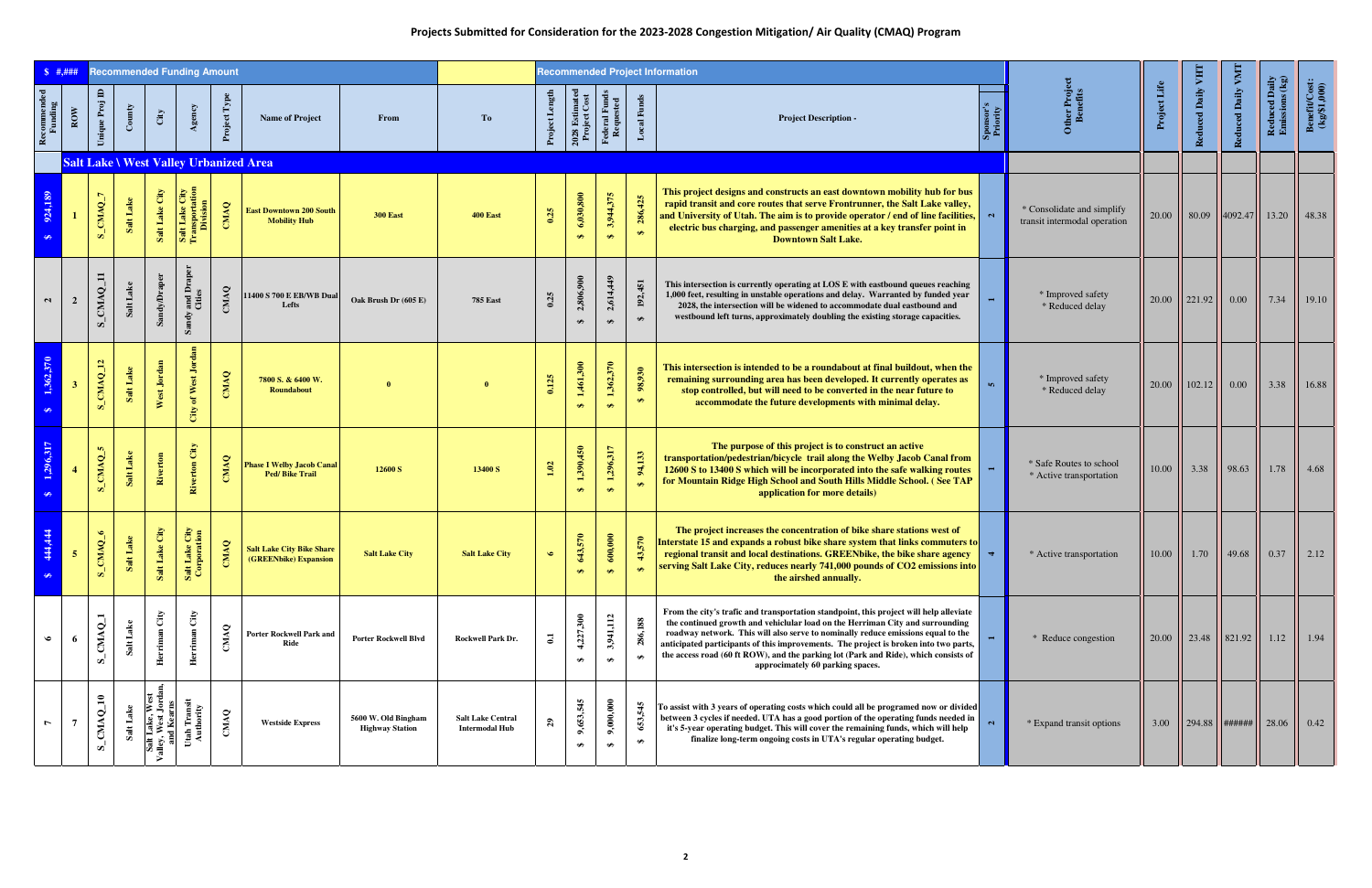## **Projects Submitted for Consideration for the 2023-2028 Congestion Mitigation/ Air Quality (CMAQ) Program**

| $\frac{1}{2}$ #.###                    |                |                                     |                 |                                                       | <b>Recommended Funding Amount</b> |              |                                               |                                                 |                                                   |                  |                                     |                                |                              | <b>Recommended Project Information</b>                                                                                                                                                                                                                                                                                                             |                      |                                                                      |              |                   |                   |                                 |                                                  |
|----------------------------------------|----------------|-------------------------------------|-----------------|-------------------------------------------------------|-----------------------------------|--------------|-----------------------------------------------|-------------------------------------------------|---------------------------------------------------|------------------|-------------------------------------|--------------------------------|------------------------------|----------------------------------------------------------------------------------------------------------------------------------------------------------------------------------------------------------------------------------------------------------------------------------------------------------------------------------------------------|----------------------|----------------------------------------------------------------------|--------------|-------------------|-------------------|---------------------------------|--------------------------------------------------|
| ${\bf Re}{\bf {commented}}$<br>Funding | $_{\rm{Row}}$  | $\blacksquare$<br>Unique Proj       | $_{\rm Comity}$ | City                                                  | Agency                            | Project Type | <b>Name of Project</b>                        | From                                            | To                                                | Project Length   | $2028$ Estimated $\rm Project~Cost$ | Federal Funds<br>Requested     | <b>Local Funds</b>           | <b>Project Description -</b>                                                                                                                                                                                                                                                                                                                       | Spon<br>Prio         | Other Project<br>Benefits                                            | Project Life | Reduced Daily VHT | Reduced Daily VMT | Reduced Daily<br>Emissions (kg) | $\frac{\text{BenefttCost:}}{\text{(kg/$1,000)}}$ |
| $\infty$                               | 8              | S_CMAQ_9                            | Salt Lake       | Salt Lake, West<br>Valley, West Jordan,<br>and Kearns | Utah Transit<br>Authority         | CMAQ         | <b>Westside Express</b>                       | 5600 W. Old Bingham<br><b>Highway Station</b>   | <b>Salt Lake Central</b><br><b>Intermodal Hub</b> | 29               | 43,490,000<br>$\bullet$             | 5,000,000<br>$\clubsuit$       | 363,081<br>$\leftrightarrow$ | Provide a one-seat transit ride for residents along 5600 West to Salt Lake City<br>International Airport, downtown Salt Lake City, and other regional job centers.<br>Westside Express service will include queue-jumps, shoulder operation, and other<br>tools to improve the travel time, reliability, and efficiency of the bus service.        |                      | * Expand transit options                                             | 20.00        |                   | $107.23$ 5479.45  | 3.82                            | 0.38                                             |
| $\bullet$                              | - 9            | $S_C M A Q_2$                       | Salt Lake       | Murray, West Valley,<br>Taylorsville                  | Utah Transit<br>Authority         | CMAQ         | <b>Midvalley Connector - Bus</b><br>Lanes     | Murray, UT Murray<br><b>Station</b>             | <b>West Valley, UT Central</b><br><b>Station</b>  |                  | 29,035,040<br>$\bullet$             | 3,000,000<br>₩                 | 217,848<br>$\Theta$          | The Midvalley Connector is a bus rapid transit (BRT) route that will connect Murray<br>Central Station, Salt Lake Community College's Redwood Road Campus, and West<br>Valley Central Station. The 7-mile route will include 1.4 miles exclusive BRT lanes,<br>an enhanced transit plaza at the SLCC Redwood Campus, and 15 new stations.          |                      | * Access to education                                                | 20.00        | 9.80              | 500.86            | 1.62                            | 0.37                                             |
| 2,300,000<br>$\bullet$                 | $\overline{9}$ | S_CMAQ_3                            | Salt Lake       | Murray, West Valley,<br>Taylorsville                  | Utah Transit<br>Authority         | CMAQ         | <b>Midvalley Connector</b><br><b>SLCC Hub</b> | <b>Redwood Road and</b><br><b>Community Way</b> | <b>(SE Corner of SLCC)</b><br>Campus)             | $\triangleright$ | 32,252,889<br>$\leftrightarrow$     | 3,000,000<br>$\leftrightarrow$ | 217,848<br>$\leftrightarrow$ | The Midvalley Connector is a BRT route that will connect Murray, Salt Lake<br><b>Community College's Redwood Road Campus, and West Valley City. The</b><br>project includes exclusive lanes, an enhanced transit plaza at SLCC, and 15<br>stations. A transit hub is needed to integrate the college with this BRT line<br>and other local routes. | $\blacktriangleleft$ | * Access to education<br>* Improved transit operations all<br>routes | 20.00        | 9.80              | 500.86            | 1.62                            | 0.37                                             |
| $\mathbf{5}$                           | -11            | S_CMAQ_4                            | Salt Lake       | Placeholder City:<br>Sandy/Cottonwood<br>H.           | Utah Transit<br>Authority         | CMAQ         | <b>UTA On Demand</b><br><b>Expansion</b>      | <b>Various cities</b>                           | <b>Various cities</b>                             | 25               | 6,466,144<br>$\bullet$              | 6,030,000<br>$\clubsuit$       | 507,750<br>$\bullet$         | This request is for three years of operating costs to implement an on demand solution<br>in one location in the Salt Lake county area.<br>UTA On Demand service could include microtransit, a Transportation Network<br>Company (TNC) partnership (i.e. Lyft/Uber), or another alterative mode that meets<br>customer needs.                       | $\bullet$            | First/last mile transit access for<br>low density areas              | 3.00         | 26.03             | 759.13            | 1.04                            | 0.18                                             |
| $\mathbf{r}$                           | 12             | S_CMAQ_8                            | Salt Lake       | Salt Lake City                                        | Utah Transit<br>Authority         | CMAQ         | <b>Warm Springs Track</b><br>Realignment      |                                                 | FrontRunner Sta 3465+00 FrontRunner Sta 3527+00   | $\mathbf{c}$     | 46,000,000<br>$\bullet$             | 2,000,000<br>₩                 | 145,232<br>$\Theta$          | Relocation of existing double-track from the east side of UTA's Warm Springs<br>maintenance facility to the west side. Improves operating speed from 30mph to<br>60mph or greater by straightening track curves. Increases yard storage capacity for<br>fleet expansion and future conversion to more efficient rail vehicles.                     |                      | * Improved transit reliability                                       | 20.00        | 5.35              | 244.18            | 0.79                            | 0.12                                             |
|                                        |                | Recommended<br><b>Funding Total</b> |                 |                                                       | \$6,327,377                       |              | <b>Available Funding</b>                      | \$6,194,435                                     | <b>Requested Federal</b><br><b>Funding</b>        |                  | \$41,788,623                        |                                |                              | <b>Total Project Estimated Cost</b>                                                                                                                                                                                                                                                                                                                |                      | \$183,457,938                                                        |              |                   |                   |                                 |                                                  |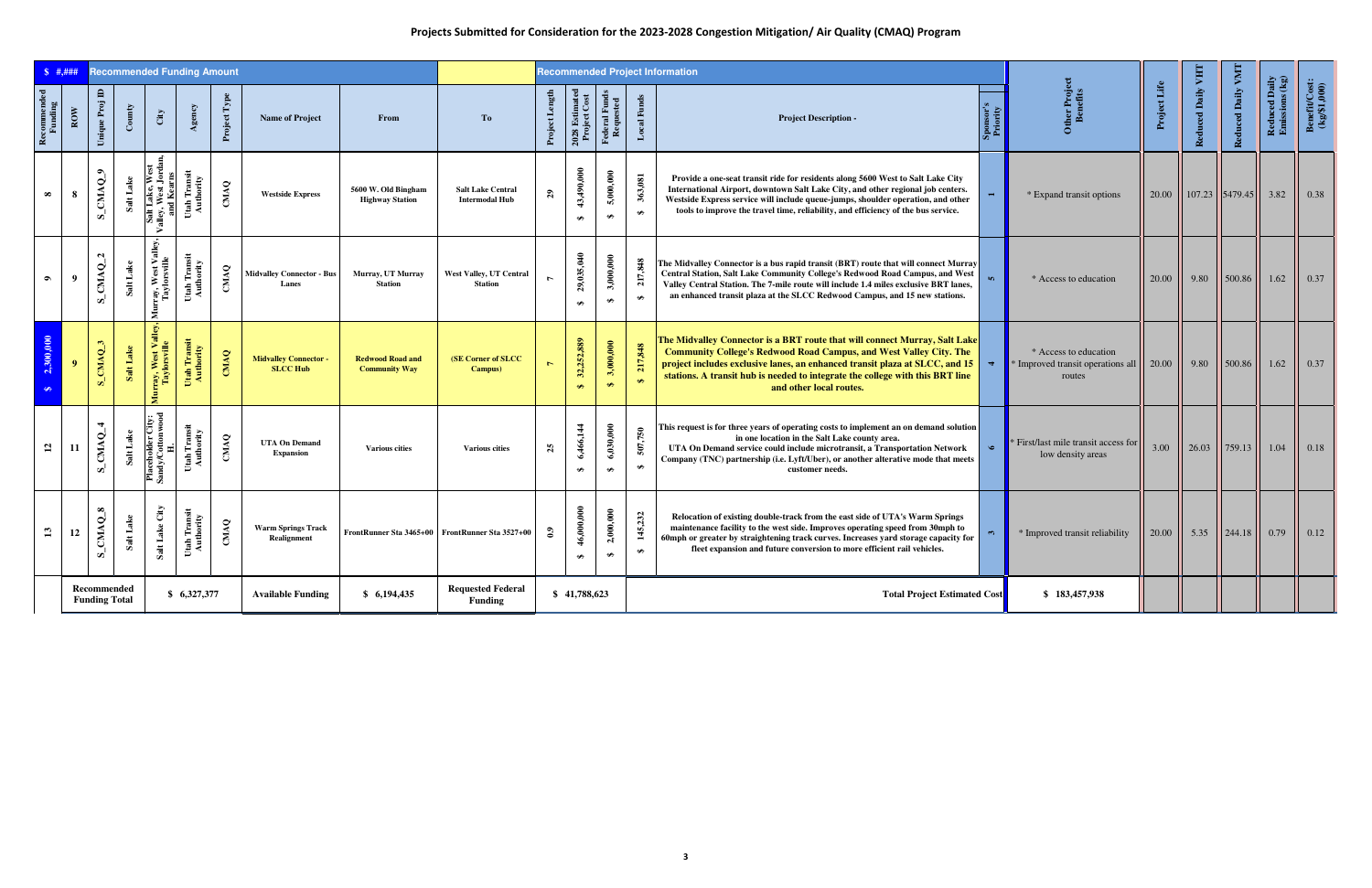| <b>DATE:</b>        | April 5, 2022                                                                   |
|---------------------|---------------------------------------------------------------------------------|
| <b>AGENDA ITEM:</b> | 4e                                                                              |
| <b>SUBJECT:</b>     | <b>ACTION:</b> Recommendation to approve projects for Draft 2024 Transportation |
|                     | Alternatives Program (TAP)                                                      |
| <b>PREPARED BY:</b> | Ben Wuthrich                                                                    |

## **BACKGROUND:**

The Wasatch Front Regional Council is responsible for programming the federal Transportation Alternatives Program (TAP) funds for the Salt Lake/ West Valley and the Ogden/ Layton Urbanized Areas. The annual apportionments for TAP funds for the year 2024 are projected to be approximately \$2M in the Salt Lake/ West Valley area and about \$1.1M in the Ogden/ Layton Area. Given the mix of project cost overruns and project cost savings, programming efficiencies, and an increase of the federal funding allocations from the new transportation bill "Infrastructure Investment and Jobs Act" (IIJA), there is an estimated \$3,800,000 available to program in the Salt Lake/ West Valley area and the Ogden/ Layton Area is expected to have an estimated \$1,500,000 available to program.

In the fall of 2021, the WFRC staff requested that potential project sponsors submit letters of intent to apply for the available funds. Potential sponsors were then asked to prepare a project concept evaluation report providing further detail on their projects. The WFRC staff and the Trans Com Technical Advisory Committees (TAC) -- composed of the region's municipal engineers and other professionals representing their respective agency or municipality -- used these reports, a field review of all projects in February/ March, approved technical criteria, and other relevant professional considerations to evaluate each of the projects submitted.

Based on this evaluation, and meeting on March 30<sup>th</sup>, WFRC staff in consultation with the Trans Com TACs developed a recommendation of projects to add to the 2024 TAP. The attached tables "Projects Submitted for Consideration for the Draft 2024 Transportation Alternatives Program (TAP) Funds" show all the projects submitted. The highlighted projects with a recommended funding amount in the left-hand column indicate those recommended to be added to the draft program. The tables are divided by the two urbanized areas, first the Ogden / Layton Urbanized Area, encompassing Davis, Weber, and southern Box Elder Counties, and then the Salt Lake / West Valley Urbanized Area, encompassing Salt Lake County. Communities in Morgan and Tooele Counties, which are non-urbanized areas, apply for TAP funding through UDOT.

At the Trans Com meeting on Thursday, April 14, WFRC staff will present the TAP program funding recommendations.

## **RECOMMENDATIONS:**

The WFRC staff and the Trans Com Technical Advisory Committees recommend that Trans Com make a motion "to recommend that the Regional Council approve the projects discussed, reviewed, and recommended be added to the Draft 2024 Transportation Alternatives Program."

#### **CONTACT PERSON:**

Ben Wuthrich (801) 363-4250 ext 1121, bwuthrich@wfrc.org Hugh Van Wagenen (801) 363-4250, ext 1124, [hugh@wfrc.org](mailto:hugh@wfrc.org)

#### **EXHIBITS:**

Spreadsheets showing recommended TAP Projects for the Ogden/ Layton and the Salt Lake/ West Valley Urbanized Areas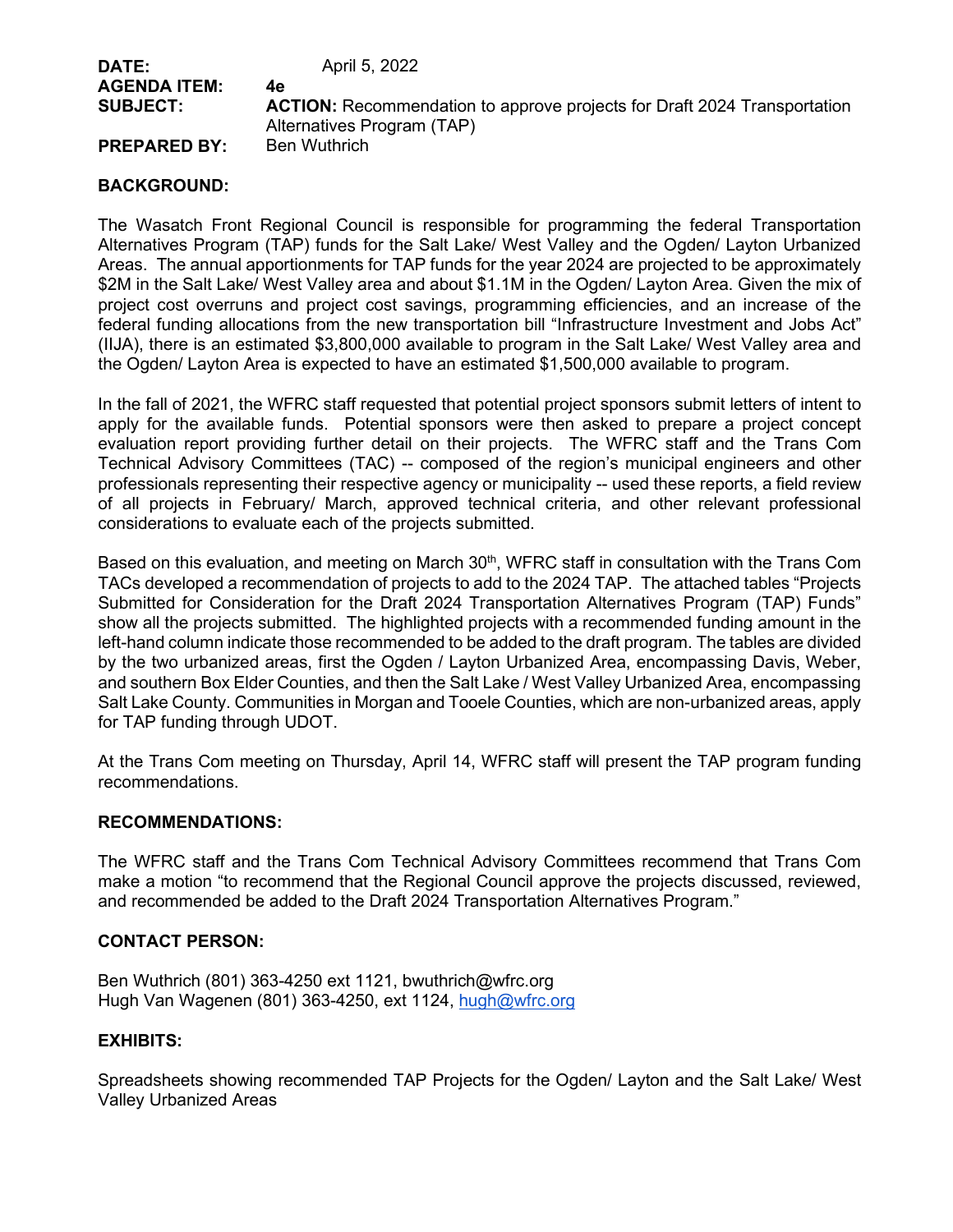|                        |                                     |                              |        |                    |                                       | Cells Highlighted in this Color pertain to Studies/ Planning Type Projects |                                                     |                                                                    |                        |                                                                                  |                | Cells Highlighted in this Color pertain to Safe Routes to School Type Projects                                                                                                                                                                                                                                                                  |                               |                               |                    |                                       |                        |                        |                              |                           |               |                                              |                                |                                         | Cells Highlighted in this Color pertain to Capital Improvement/ Construction Type Projects |                             |                                  |                        |                                                      |                               |                    |                  |                                            |               |                                                 |                      |
|------------------------|-------------------------------------|------------------------------|--------|--------------------|---------------------------------------|----------------------------------------------------------------------------|-----------------------------------------------------|--------------------------------------------------------------------|------------------------|----------------------------------------------------------------------------------|----------------|-------------------------------------------------------------------------------------------------------------------------------------------------------------------------------------------------------------------------------------------------------------------------------------------------------------------------------------------------|-------------------------------|-------------------------------|--------------------|---------------------------------------|------------------------|------------------------|------------------------------|---------------------------|---------------|----------------------------------------------|--------------------------------|-----------------------------------------|--------------------------------------------------------------------------------------------|-----------------------------|----------------------------------|------------------------|------------------------------------------------------|-------------------------------|--------------------|------------------|--------------------------------------------|---------------|-------------------------------------------------|----------------------|
|                        |                                     | \$  #. # ##                  |        |                    |                                       | <b>Recommended Funding Amount</b>                                          |                                                     |                                                                    |                        |                                                                                  |                | <b>Recommended Project Information</b>                                                                                                                                                                                                                                                                                                          |                               |                               |                    |                                       |                        |                        |                              |                           |               |                                              |                                |                                         |                                                                                            |                             |                                  |                        |                                                      |                               |                    |                  |                                            |               |                                                 |                      |
| Recommended Funding    | $\mathbf{r}$<br>Unique Proj         | Region                       | County | City               | Agency                                | Project Nar                                                                | From Street                                         | To Street                                                          | Project Improvement    | Project Objective                                                                | Length         | <b>Description</b>                                                                                                                                                                                                                                                                                                                              |                               | Fed Fund                      | Sponsor's Priority | <b>Regional Priority</b><br>Fills Gap | Ē<br>Access within 1/2 | <b>Wasatch Choices</b> | Add Safety<br>Sponsors Match | Com Support<br>Innovative | Diverse Users | Cost Per User                                | Cost per Mile<br>Capital Score | Regional Goals<br>Financial Feasibility | Safety/ Connectio                                                                          | Com w/ Public<br>Plan Guide | Sponsors Matu<br>Plan Total Scor | <b>Prox to Schools</b> | Number of Bike or Walk<br>than<br>ovides Access Othe | <b>Increase of Student Us</b> | Provide Add Safety | Deg of Safe Need | Walk/Bike Promo<br><b>g</b> of Safe Due to | Cost Per User | Cost per Mile<br>e Routes to Sci<br>Total Score | <b>Project Score</b> |
|                        |                                     | Ogden\ Layton Urbanized Area |        |                    |                                       |                                                                            |                                                     |                                                                    |                        |                                                                                  |                |                                                                                                                                                                                                                                                                                                                                                 |                               |                               |                    |                                       |                        |                        |                              |                           |               |                                              |                                |                                         |                                                                                            |                             |                                  |                        |                                                      |                               |                    |                  |                                            |               |                                                 |                      |
| 81,200<br>S            |                                     | $O\_TAP\_4$<br>$\leftarrow$  | Davis  | Layton             | Layton City                           | 3200 West Safe Route                                                       | 650 North                                           | West Hill Field Road                                               | Safe Routes to School  | Safe Route To School                                                             |                | Elementary and junior high students have been seen walking on the side of the<br>road to get to their destination on 3200 West. This project would complete the<br>gap of sidewalk on the west side of 3200 West between 650 North and West Hill<br>Field Road and provide a safe and contiguous path for students and other<br>pedestrians.    | $\mathbf{v}$                  | 81,200<br>$\mathbf{v}$        | ო                  |                                       |                        |                        |                              |                           |               |                                              |                                |                                         |                                                                                            |                             |                                  |                        |                                                      |                               |                    |                  |                                            |               |                                                 |                      |
| 318,101<br>$\bullet$   | $O$ <sub>IAP</sub> $_7$             | $\overline{ }$               | Davis  | South Weber        | South Weber City<br>Corporation       | Weber River Parkway<br>Trailhead Connection<br>Phase 3                     | End of development just<br>off of Cottonwood Drive  | US-89 Crossing (Weber<br>River and US-89)                          | Capital Improvement    | On-road or Off-road Trail<br>Facilities                                          | 0.417          | The project will improve the surface and alignment of the trail for a more safe<br>path.                                                                                                                                                                                                                                                        | 499,200<br>Ş                  | 318,101<br>$\hat{\mathbf{v}}$ | $\mathsf{m}$       |                                       |                        |                        |                              |                           |               | $ 10 10 6 5 10 10 0 2 5 10 2$ 70             |                                |                                         |                                                                                            |                             |                                  |                        |                                                      |                               |                    |                  |                                            |               |                                                 | 70                   |
|                        | $O$ <sub>IAP</sub> $8$<br>-3        | $\overline{ }$               | Davis  | South Weber        | City<br>South Weber Ci<br>Corporation | Weber River Parkway<br>Trailhead Connection<br>Phase 4                     | and<br>North side of I-84 a<br>Weber River          | North side of I-84 and<br>West of Weber River<br>crossing          | Capital Improvement    | On-road or Off-road Tra<br>Facilities                                            | 0.625          | The project will improve the surface and alignment of the trail for a more safe<br>path.                                                                                                                                                                                                                                                        | 459,700<br>$\mathbf{v}$       | 312,041<br>$\mathbf{v}$       |                    |                                       |                        |                        |                              |                           |               | $\frac{10}{10}$ 10 10 6 5 10 5 0 2 5 10 3 66 |                                |                                         |                                                                                            |                             |                                  |                        |                                                      |                               |                    |                  |                                            |               |                                                 | 66                   |
| 226,640<br>$\bigoplus$ | $O$ <sub><math>-MP</math></sub> $5$ | $\leftarrow$                 | Davis  | Lake<br>North Salt | ke<br>$S$ alt<br>City of North        | valk<br>Road Sid<br>Inections<br>$\frac{8}{9}$<br>Redw                     | beo<br>ood<br>North Redw<br>$\overline{5}$          | $\mathbf{\overline{o}}$<br>rth Re<br>Road<br>$\overline{2}$<br>965 | ŧ.<br>Capital Improvem | Trail<br>l or Off-road <sup>-</sup><br>Facilities<br>beo.<br>$\overline{\delta}$ | $\frac{15}{2}$ | Over the years, the City has installed an asphalt sidewalk on the west side of<br>Redwood Road in pieces, or as development has occurred. There are three<br>remaining properties that do not have sidewalk connections. When those<br>connections are made, there will be an uninterrupted trail from the south city<br>boundary to the north. | 283,300<br>Ş                  | 226,640<br>$\hat{\mathbf{v}}$ |                    |                                       |                        |                        |                              |                           |               |                                              |                                |                                         |                                                                                            |                             |                                  |                        |                                                      |                               |                    |                  |                                            |               |                                                 | 65                   |
| 325,652<br>$\bullet$   | $O$ <sub>IAP</sub> $_6$<br>-5.      | $\blacksquare$               | Davis  | South Weber        | City<br>South Weber Ci<br>Corporation | Weber River Parkway<br>Trailhead Connection<br>Phase 2                     | 9 Crossing (Weber<br>ver and US-89)<br><b>US-89</b> | Weber Canyon Trailhead<br>(Weber River and Cornia)<br>Dr)          | Capital Improvement    | Trail<br>ad or Off-road T<br>Facilities<br>$On$ -roa                             | $\circ$        | The project will improve the surface and alignment of the trail for a more safe<br>path. One of the hurdles with completing this section of trail has been a US-89<br>crossing. This is now being completed with the current U.S. 89; Farmington to I-84<br>project.                                                                            | 474,300<br>$\mathbf{\hat{v}}$ | 325,652<br>$\hat{\mathbf{v}}$ |                    |                                       |                        |                        |                              |                           |               | $\sim$ 10 10 6 5 10 5 0 2 5 8 3 64           |                                |                                         |                                                                                            |                             |                                  |                        |                                                      |                               |                    |                  |                                            |               |                                                 | 64                   |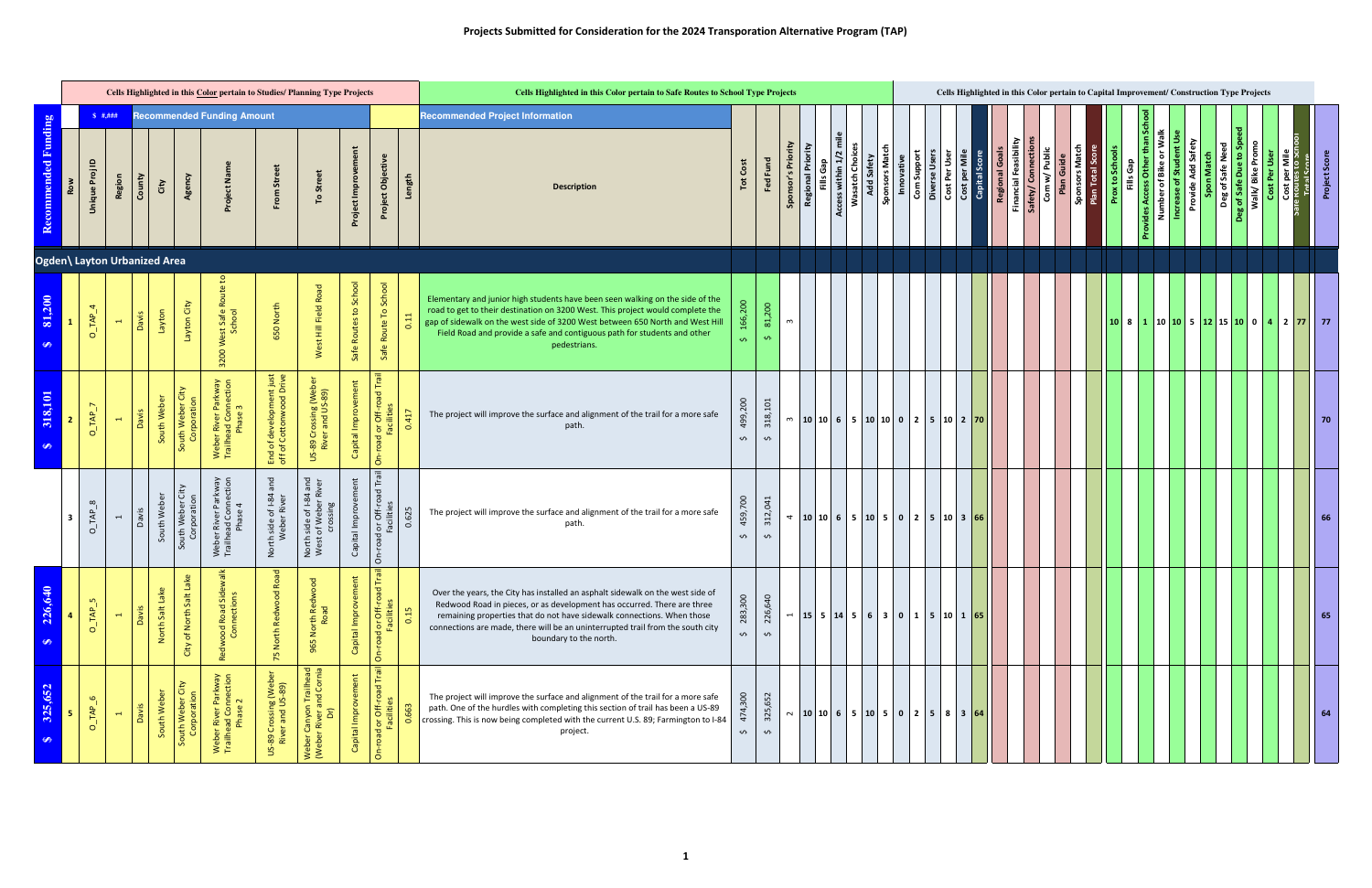|                                  |                |                                             |                          |                                                 |            |                                              | Cells Highlighted in this Color pertain to Studies/ Planning Type Projects |                                          |                                                                    |                                                              |                                                                           |        | Cells Highlighted in this Color pertain to Safe Routes to School Type Projects                                                                                                                                                                                                                                                                                                                                                                                                                                                                                                                                                                 |                                  |                               |                          |                                       |                                                          |                   |                              |             |                                |                                                        |                                         |                                    |            |                               | Cells Highlighted in this Color pertain to Capital Improvement/ Construction Type Projects |                                  |                        |                                               |                                                    |                 |                                                                                                                         |               |
|----------------------------------|----------------|---------------------------------------------|--------------------------|-------------------------------------------------|------------|----------------------------------------------|----------------------------------------------------------------------------|------------------------------------------|--------------------------------------------------------------------|--------------------------------------------------------------|---------------------------------------------------------------------------|--------|------------------------------------------------------------------------------------------------------------------------------------------------------------------------------------------------------------------------------------------------------------------------------------------------------------------------------------------------------------------------------------------------------------------------------------------------------------------------------------------------------------------------------------------------------------------------------------------------------------------------------------------------|----------------------------------|-------------------------------|--------------------------|---------------------------------------|----------------------------------------------------------|-------------------|------------------------------|-------------|--------------------------------|--------------------------------------------------------|-----------------------------------------|------------------------------------|------------|-------------------------------|--------------------------------------------------------------------------------------------|----------------------------------|------------------------|-----------------------------------------------|----------------------------------------------------|-----------------|-------------------------------------------------------------------------------------------------------------------------|---------------|
|                                  |                | \$  #. # # #                                |                          |                                                 |            |                                              | <b>Recommended Funding Amount</b>                                          |                                          |                                                                    |                                                              |                                                                           |        | <b>Recommended Project Information</b>                                                                                                                                                                                                                                                                                                                                                                                                                                                                                                                                                                                                         |                                  |                               |                          |                                       |                                                          |                   |                              |             |                                |                                                        |                                         |                                    |            |                               |                                                                                            |                                  |                        |                                               |                                                    |                 |                                                                                                                         |               |
| ed Funding<br><b>ommend</b>      |                | $\mathbf{r}$<br>$\bar{\sigma}$<br>Unique Pr | Region                   | County<br>City                                  |            | Agency                                       | Project Nar                                                                | From Street                              | To Street                                                          | Project Improvement                                          | Project Objective                                                         | Length | <b>Description</b>                                                                                                                                                                                                                                                                                                                                                                                                                                                                                                                                                                                                                             | Cost<br>$\overline{\phantom{a}}$ | Fed Fund                      | Sponsor's Priority       | <b>Regional Priority</b><br>Fills Gap | Access within 1/2 mile<br><b>Wasatch Choices</b>         | <b>Add Safety</b> | Sponsors Match<br>Innovative | Com Support | Diverse Users<br>Cost Per User | $\frac{1}{2}$<br><b>Cost per Mile</b><br>Capital Score | Regional Goals<br>Financial Feasibility | Safety/ Connectio<br>Com w/ Public | Plan Guide | Plan Total Sco<br>sec         | Prox to Schools                                                                            | than<br>ခြ<br>ovides Access Othe | Number of Bike or Walk | Increase of Student Use<br>Provide Add Safety | Deg of Safe Need<br><b>3</b> of Safe Due to S<br>് | Walk/Bike Promo | <b>Cost per Mile<br/>Trinutes to Sci</b><br>Total S <i>core</i><br>Cost Per User                                        | Project Score |
|                                  |                | $\sigma$ .<br>$O_I$ TAP                     | $\overline{ }$           | South Weber<br>Davis                            |            | South Weber City<br>Corporation              | Weber River Parkway<br>Trailhead Connection<br>Phase 5                     | $\mathbf{\hat{z}}$<br>End of phase       | $\overline{4}$<br>End of phase                                     | Capital Improvement                                          | On-road or Off-road Trail<br>Facilities                                   | 1.193  | The project will improve the surface and alignment of the trail for a more safe<br>path.                                                                                                                                                                                                                                                                                                                                                                                                                                                                                                                                                       | 814,400<br>$\hat{\mathbf{v}}$    | 642,728<br>$\hat{\mathbf{v}}$ | ഗ                        |                                       | 10 10 6 5 10 5 0 2 5 8 263                               |                   |                              |             |                                |                                                        |                                         |                                    |            |                               |                                                                                            |                                  |                        |                                               |                                                    |                 |                                                                                                                         | 63            |
|                                  |                | $\sim$<br>$O$ <sub><math>-NP</math></sub>   | $\overline{\phantom{0}}$ | Bountiful<br>Davis                              |            | Bountiful City                               | Bountiful Boulevard<br>Bicycle Lane Striping                               | Sunset Way                               | 1300 East                                                          | Capital Improvement                                          | On-road or Off-road Trail<br>Facilities                                   | 4.7    | The primary benefit of this project is for safer utilization of the roadway by<br>bicycles, with less potential for conflict. With the increased use of bicycle<br>transportation, there is a need to have bicycle lanes along Bountiful Boulevard.                                                                                                                                                                                                                                                                                                                                                                                            | 33,000<br>$\sim$                 | 29,367<br>$\hat{\mathbf{v}}$  | $\mathbf{H}$             |                                       | 5 10 8 5 830303510562                                    |                   |                              |             |                                |                                                        |                                         |                                    |            |                               |                                                                                            |                                  |                        |                                               |                                                    |                 |                                                                                                                         | 62            |
| <b>SOC</b><br>102<br>$\bullet$   |                | $O_L$ TAP_10                                | $\blacksquare$           | Weber                                           | Plain City | Plain City Corporation                       | 1500 North Sidewallk<br>Project                                            | 4825 West                                | 4920 West                                                          | Safe Routes to School                                        | School<br>$\mathsf{P}$<br>Route<br>Safe                                   | 0.18   | Construction of approximately 890 lineal feet of concrete sidewalk along an<br>existing paved road.                                                                                                                                                                                                                                                                                                                                                                                                                                                                                                                                            | 128,500<br>$\mathbf{v}$          | 102,800<br>$\bullet$          | $\sim$                   |                                       |                                                          |                   |                              |             |                                |                                                        |                                         |                                    |            |                               |                                                                                            |                                  |                        |                                               |                                                    |                 | $\vert 10 \vert 7 \vert 0 \vert 10 \vert 10 \vert 0 \vert 3 \vert 10 \vert 0 \vert 3 \vert 2 \vert 2 \vert 57 \vert 57$ |               |
| $\bullet$<br>250,00<br>$\bullet$ | $\overline{9}$ | $O$ <sub><math>-MP</math></sub> $3$         | $\leftarrow$             | Centerville<br>Davis                            |            | $\mathfrak{t}$<br>ΰ<br><b>Centerville</b>    | .n to 1275<br>1 Trail<br>1250 West - Parrish L<br>North Multi-Use          | (105)<br>Parrish Lane (SR                | 1275 North                                                         | ment<br>Capital Improve                                      | On-road or Off-road Trail<br>Facilities<br>0.8                            |        | This trail is needed to complete the connection from the recently constructed<br>pedestrian bridge over I-15 and walkway along Parrish Lane with the walkway over<br>the Legacy Bridge and over to the Legacy Trail system. The timing for this project<br>is very good and there is much synergy at this time for this project as a<br>development is planned for the NW corner of 1250 West and Parrish Lane. The<br>developer will be required to construct the multi-use trail along his frontage on<br>1250 West in the next year or two. This project will complete the City's trail<br>system through their business / commercial area. | 956,500<br>$\hat{\mathbf{v}}$    | 891,745<br>$\mathbf{\hat{v}}$ |                          |                                       | $\sim$   5   5   14   5   8   1   0   2   3   6   1   50 |                   |                              |             |                                |                                                        |                                         |                                    |            |                               |                                                                                            |                                  |                        |                                               |                                                    |                 |                                                                                                                         | 50            |
| 186,460<br>↮                     | 10             | $O$ <sub>IAP</sub> <sub>1</sub>             | $\blacksquare$           | Box<br>Box Elder<br>Unincorporate<br>Elder Cour |            | Utah Transit Authority                       | UIC Multi-Use Trail<br>Design                                              | Elder<br>South (Box I<br>County)<br>8700 | $\overline{\mathbf{e}}$<br>ard City Bou<br>$\overline{\mathsf{z}}$ | $\epsilon$<br>$\frac{1}{2}$<br>Design\ I<br>Study<br>Project | <b>Conversion of Languary Concrete</b><br>Abandoned Railroad<br>Lorridors |        | The Utah Idaho Central (UIC) Railroad corridor is an abandoned right of way which<br>runs adjacent to Union Pacific's main line for about 2.75 miles (north of the Box<br>Elder County line). UTA purchased of this portion of the UIC from UDOT. The RTP<br>includes a trail on the UIC. Requested funding would support design.                                                                                                                                                                                                                                                                                                              | 200,000<br>$\hat{\mathbf{v}}$    | 186,460<br>$\mathbf{\hat{v}}$ | $\overline{\mathcal{A}}$ |                                       |                                                          |                   |                              |             |                                |                                                        |                                         |                                    |            | $ 15 $ 0 $ 12 $ 0 $ 10 $ 3 40 |                                                                                            |                                  |                        |                                               |                                                    |                 |                                                                                                                         | 40            |
|                                  |                | \$1,490,853                                 |                          |                                                 |            | <b>Recommended Federal</b><br><b>Funding</b> |                                                                            |                                          | <b>Available Funding</b>                                           |                                                              | \$1,500,000                                                               |        | <b>Amount Requested</b>                                                                                                                                                                                                                                                                                                                                                                                                                                                                                                                                                                                                                        |                                  | \$3,116,734                   |                          |                                       |                                                          |                   |                              |             |                                | <b>Total Project Estimated Cost</b>                    |                                         |                                    |            |                               | \$4,015,100                                                                                |                                  |                        |                                               |                                                    |                 |                                                                                                                         |               |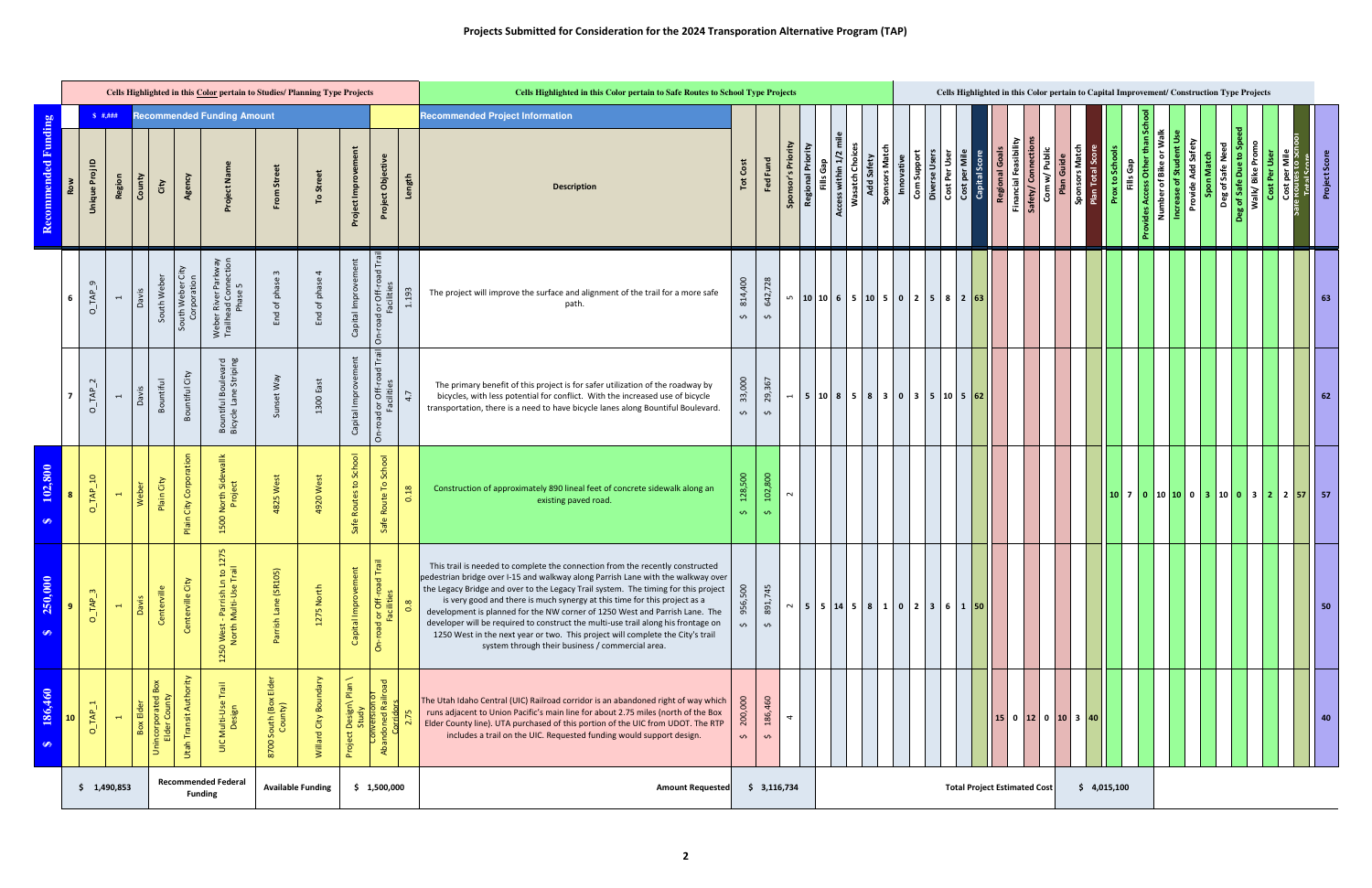| Cells Highlighted in this Color pertain to Studies/ Planning Type Projects<br><b>Recommended Funding Amount</b> |              |                                        |           |                                |                                                         |                                                                         |                                             |                                  |                                  |                                                          |        | Cells Highlighted in this Color pertain to Safe Routes to School Type Projects                                                                                                                                                                                                                                                                                                                                                                                                         |                                 |                                            |                    |                                     |                        |                                      |                              |             | Cells Highlighted in this Color pertain to Capital Improvement/ Construction Type Projects                |                                       |  |                                         |                                             |            |                                  |                        |                                           |                                        |                    |                                                          |                 |              |                                                         |              |
|-----------------------------------------------------------------------------------------------------------------|--------------|----------------------------------------|-----------|--------------------------------|---------------------------------------------------------|-------------------------------------------------------------------------|---------------------------------------------|----------------------------------|----------------------------------|----------------------------------------------------------|--------|----------------------------------------------------------------------------------------------------------------------------------------------------------------------------------------------------------------------------------------------------------------------------------------------------------------------------------------------------------------------------------------------------------------------------------------------------------------------------------------|---------------------------------|--------------------------------------------|--------------------|-------------------------------------|------------------------|--------------------------------------|------------------------------|-------------|-----------------------------------------------------------------------------------------------------------|---------------------------------------|--|-----------------------------------------|---------------------------------------------|------------|----------------------------------|------------------------|-------------------------------------------|----------------------------------------|--------------------|----------------------------------------------------------|-----------------|--------------|---------------------------------------------------------|--------------|
| Recommended Funding                                                                                             | $\mathbf{r}$ | Proj<br><b>Region</b><br><b>Unique</b> | County    | City                           | Agency                                                  | Project Nan                                                             | 5tr<br>From                                 | To Street                        | Project Improvem                 | Project Objective                                        | Length | <b>Recommended Project Information</b><br><b>Description</b>                                                                                                                                                                                                                                                                                                                                                                                                                           | Cost<br>Tot                     | Fed Fund                                   | Sponsor's Priority | Priority<br>Fills Gap<br>Regional I | Ē<br>Access within 1/2 | <b>Wasatch Choices</b><br>Add Safety | Sponsors Match<br>Innovative | Com Support | Diverse Users<br>Cost Per User                                                                            | <b>Cost per Mile</b><br>Capital Score |  | Regional Goals<br>Financial Feasibility | Safety/ Connectio<br>w/Public<br>င်္ခ       | Plan Guide | Sponsors Ivia.<br>Plan Total Sco | <b>Prox to Schools</b> | than<br>Gap<br>Other<br>≝<br>vides Access | Number of Bike or<br>Increase of Stude | Provide Add Safety | Deg of Safe Need<br>$\mathbf{e}$<br>g of Safe Due<br>്ട് | Walk/Bike Promo | Cost Per Use | <b>Cost per Mile</b><br>Te Routes to Sch<br>Total Score | Project Scor |
|                                                                                                                 |              | Salt Lake \ West Valley Urbanized Area |           |                                |                                                         |                                                                         |                                             |                                  |                                  |                                                          |        |                                                                                                                                                                                                                                                                                                                                                                                                                                                                                        |                                 |                                            |                    |                                     |                        |                                      |                              |             |                                                                                                           |                                       |  |                                         |                                             |            |                                  |                        |                                           |                                        |                    |                                                          |                 |              |                                                         |              |
| 1,000,000<br>S                                                                                                  |              | $S$ <sub>_TAP_16</sub>                 | Salt Lake | Salt Lake City                 | ৳<br>Utah Department o<br>Transportation                | SR-71; 2100 S to 1300<br>Shared Use Path                                | 2100 South                                  | 1300 South                       | Capital Improvement              | -road or Off-road<br>Trail Facilities<br>ō               |        | This project will provide a shared use path between Parley's trail (approximately<br>2000 South) to Liberty Park along 700 East.                                                                                                                                                                                                                                                                                                                                                       | 2,985,500<br>$\hat{\mathbf{v}}$ | 1,000,000<br>$\mathbf{\hat{v}}$            |                    |                                     |                        |                                      |                              |             | $\left  \begin{array}{c c c c c c c c c} \hline \end{array} \right $ 10   15   5   5   4   5   8   2   89 |                                       |  |                                         |                                             |            |                                  |                        |                                           |                                        |                    |                                                          |                 |              |                                                         | 89           |
| 300,000<br>S                                                                                                    |              | $S$ <sub>_TAP_14</sub>                 | Salt Lake | West Valley City               | City<br>West Valley                                     | Trail<br>Towne <sup>'</sup><br>Cross                                    | 2700 West                                   | Bangerter Highway                | Capital Improvement              | <b>-road or Off-road</b><br>Trail Facilities<br>$\delta$ |        | This project closes a gap on the Cross Towne Trail between 2700 West and<br>Bangerter Highway. Improvements will include addition of sidewalk where none<br>exists, addition of a parallel bike lane in Parkway Blvd, requiring some roadway<br>widening.                                                                                                                                                                                                                              | 784,200<br>$\hat{\mathbf{v}}$   | 300,000<br>$\hat{\mathbf{v}}$              |                    |                                     |                        |                                      |                              |             | $\sim$ 10 10 8 5 10 15 0 1 5 10 4 78                                                                      |                                       |  |                                         |                                             |            |                                  |                        |                                           |                                        |                    |                                                          |                 |              |                                                         | 78           |
|                                                                                                                 | 15<br>-3     | $S$ <sub>TAP</sub>                     |           | aship<br>White City Tow        | County<br>Salt Lake                                     | nyx Lane Saf<br>Sidewalk<br>$\circ$                                     | ة<br>ලි                                     | Poppy Ln                         | Routes to School<br>Safe         | Route To School<br>Safe                                  | 16     | Construct curb, gutter and sidewalk on the North side of Onyx Lane from<br>approximately Garnet Dr to Poppy Ln. This stretch of sidewalk will improve safety<br>of students walking to and from school at Edgemont Elementary and the future<br>Glacier Hills School as well as citizens in the area walking to Big Bear Park and the<br>Sandy Canal Trail.                                                                                                                            | 04,700<br>$\sim$                | 377,302<br>$\mathbf{v}$                    | $\blacksquare$     |                                     |                        |                                      |                              |             |                                                                                                           |                                       |  |                                         |                                             |            |                                  |                        |                                           |                                        |                    | $108310107711115101021177777$                            |                 |              |                                                         |              |
| $\mathbf{S}$<br>300,0<br>↮                                                                                      |              | $S\_TAP\_8$<br>$\mathbf{\Omega}$       | Salt Lake | $\mathfrak{p}$<br>Salt Lake Ci | City<br>Division<br>Salt Lake Ci<br>Transportation D    | ed/Bike<br>ments<br>Foothill Drive Pee<br>Safety Improven<br>Design     | 1300 Eas                                    | ange<br>Parley's Interc          | Plan<br>Project Design\<br>Study | elated<br>Infrastructure-r<br>Projects                   |        | Foothill Drive (SR 186), a high-speed, high-volume state highway, edges the<br>University of Utah/Research Park, Foothill Village Shopping Center, regional trails,<br>and residential neighborhoods. This project will complete 40% design and cost<br>estimates to improve pedestrian and bike crossings across Foothill Drive. This will<br>include multiple, likely grade-separated, ped/bike crossings as well as<br>enhancements to other at-grade crossings that already exist. | 584,000<br>$\hat{\mathbf{v}}$   | $\sim$<br>544,46<br>$\mathbf{\hat{v}}$     | $\overline{ }$     |                                     |                        |                                      |                              |             |                                                                                                           |                                       |  |                                         | $15 \t  8 \t  25 \t  20 \t  0 \t  1 \t  69$ |            |                                  |                        |                                           |                                        |                    |                                                          |                 |              |                                                         | 69           |
| 155,694<br>$\bullet$                                                                                            |              | $S_TAP_12$                             | Salt Lake | West Jordan                    | City of West Jordan                                     | ake Distribution<br>  Trail Southern<br>Segm<br>Utah Lake<br>Canal Trai | station<br>Trax<br>near <sup>1</sup><br>100 | õ<br>McKaylee<br>Culdesac<br>Nea | Capital Improvement              | <b>-road or Off-road</b><br>Trail Facilities<br>ō        |        | This segment of trail connects the trax station in the Jordan Valley Transit<br>Oriented District (JVTOD) with the Jordan Valley Medical Center (hospital), a<br>community college, a high school, various residential communities, and<br>recreational facilities.                                                                                                                                                                                                                    | 167,000<br>Ş                    | 155,694<br>$\mathbf{\hat{v}}$              | $\mathbf \omega$   |                                     |                        |                                      |                              |             | $  5   10   15   5   8   1   0   0   5   10   4   63$                                                     |                                       |  |                                         |                                             |            |                                  |                        |                                           |                                        |                    |                                                          |                 |              |                                                         | 63           |
|                                                                                                                 |              | $S$ <sub>IAP</sub> <sub>4</sub>        | Salt Lake | Magna                          | Salt Lake County Parks<br>and Recreation<br>$rac{1}{2}$ | ි ය<br>Utah & Salt Lake (<br>Trail Phase 5                              | 3500 South                                  | 8000 West                        | Capital Improvement              | n-road or Off-road<br>Trail Facilities<br>ō              |        | Design & construct a 10-foot side asphalt paved ped/bicycle path within the Utah<br>& Salt Lake Canal corridor right-of-way. Phase 5 is from 3500 S to 8000 W which<br>will connect the trail up to 4130 W. This trail is on the WFRC 2019-2050 RTP as a<br>Shared Use Path, Project ID A-S-35 and on the SL County Parks & Rec Master Plan.                                                                                                                                           | 1,436,100<br>$\hat{\mathbf{v}}$ | 338,876<br>$\vec{r}$<br>$\hat{\mathbf{v}}$ |                    |                                     |                        |                                      |                              |             | $\frac{15}{15}$ 10 12 0 8 1 0 4 5 6 1 62                                                                  |                                       |  |                                         |                                             |            |                                  |                        |                                           |                                        |                    |                                                          |                 |              |                                                         | 62           |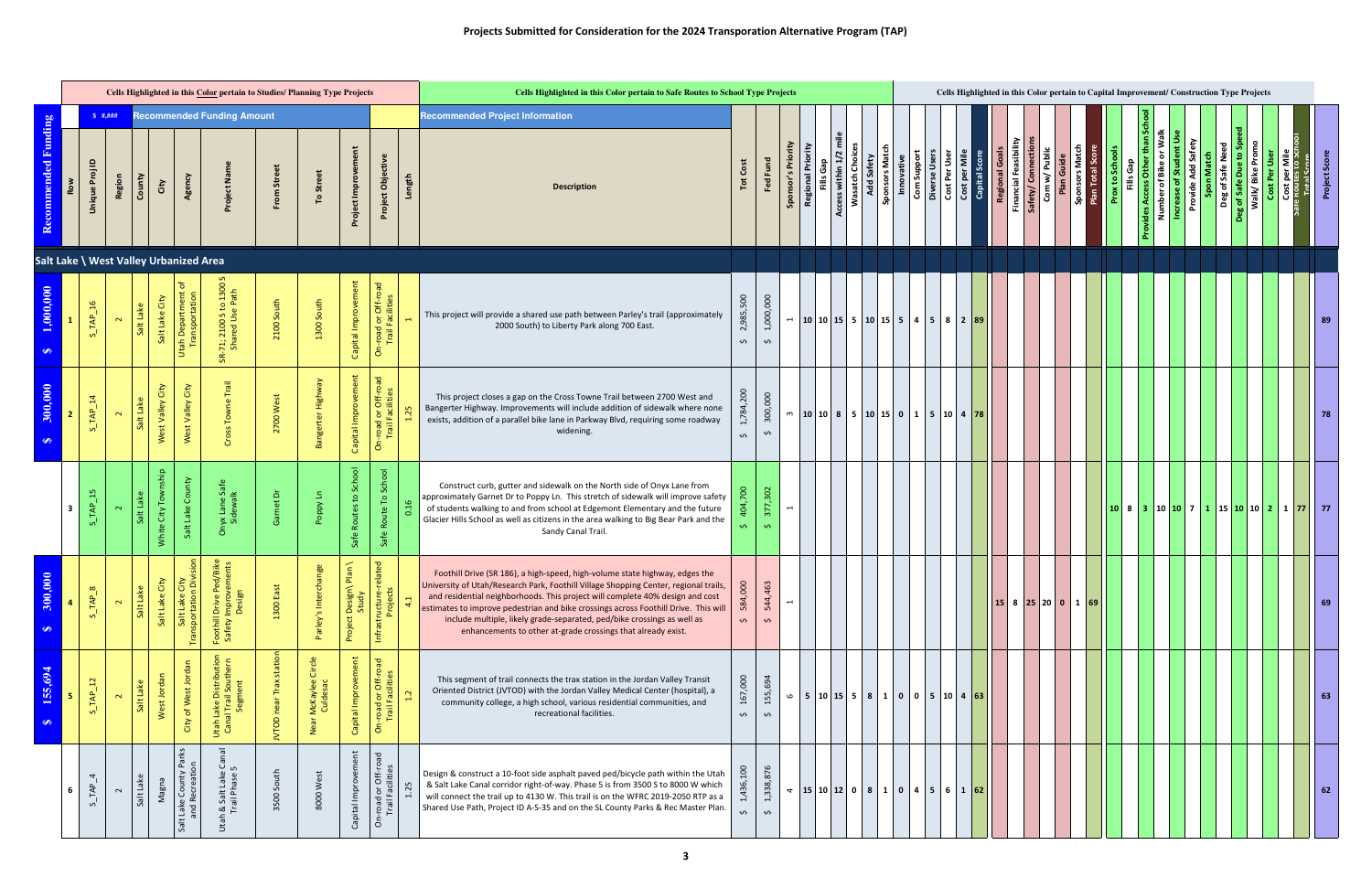|                      | Cells Highlighted in this Color pertain to Studies/ Planning Type Projects<br><b>Recommended Funding Amount</b> |                                             |              |                        |                        |                                                                             |                                                                                               |                                       |                          |                                               |                                       | Cells Highlighted in this Color pertain to Safe Routes to School Type Projects                                                                                                                                                                                                                                             |                                 |                               |                    |                          |                                |                        |                                            |             | Cells Highlighted in this Color pertain to Capital Improvement/ Construction Type Projects |  |                                                                  |                                         |                   |                                                |                              |  |                             |                                              |                   |                    |                  |                                                        |               |                                                                                                                          |             |
|----------------------|-----------------------------------------------------------------------------------------------------------------|---------------------------------------------|--------------|------------------------|------------------------|-----------------------------------------------------------------------------|-----------------------------------------------------------------------------------------------|---------------------------------------|--------------------------|-----------------------------------------------|---------------------------------------|----------------------------------------------------------------------------------------------------------------------------------------------------------------------------------------------------------------------------------------------------------------------------------------------------------------------------|---------------------------------|-------------------------------|--------------------|--------------------------|--------------------------------|------------------------|--------------------------------------------|-------------|--------------------------------------------------------------------------------------------|--|------------------------------------------------------------------|-----------------------------------------|-------------------|------------------------------------------------|------------------------------|--|-----------------------------|----------------------------------------------|-------------------|--------------------|------------------|--------------------------------------------------------|---------------|--------------------------------------------------------------------------------------------------------------------------|-------------|
| mmended Funding      |                                                                                                                 | $\mathbf{r}$<br>`ಠ<br>Region<br>Unique Pr   | County       | City                   | Agency                 | Project Na                                                                  | From Street                                                                                   | To Street                             | Project Improvem         | Project Objective                             | Length                                | <b>Recommended Project Information</b><br><b>Description</b>                                                                                                                                                                                                                                                               | Cost<br>Tot                     | Fed Fund                      | Sponsor's Priority | <b>Regional Priority</b> | Access within 1/2<br>Fills Gap | <b>Wasatch Choices</b> | Add Safety<br>Sponsors Match<br>Innovative | Com Support |                                                                                            |  | Diverse Users<br>Cost Per User<br>Cost per Mile<br>Capital Score | Regional Goals<br>Financial Feasibility | Safety/ Connectio | w/Public<br>Plan Guide<br>$\mathbf{\tilde{S}}$ | Sponsors<br>Plan Total Score |  | Prox to Schools<br>Gap<br>Ë | Number of Bike or Walk<br>than<br>vides Acce | Increase of Stude | Provide Add Safety | Deg of Safe Need | Walk/ Bike Promo<br>to <sub>S</sub><br>Deg of Safe Due | Cost Per User | <b>Cost per l<br/>Toutes to</b><br>Total Sec                                                                             | Project Sco |
|                      | $\overline{7}$                                                                                                  | $S$ <sub>_TAP</sub> <sub>_7</sub><br>$\sim$ | Salt Lake    | Riverton               | Riverton City          | nase I Welby Jacob<br>Canal Trail<br>운                                      | 12600S                                                                                        | 13400 S                               | Capital Improvement      | Infrastructure-related<br>Projects            | 1.02                                  | The purpose of this project is to construct an active transportation/pedestrian trail<br>along the Welby Jacob Canal from 12600 S to 13400 S which will be incorporated<br>into the safe walking routes for Mountain Ridge High School and South Hills<br>Middle School.                                                   | 1,063,600<br>$\hat{\mathbf{v}}$ | 991,594<br>$\mathbf{\hat{v}}$ |                    |                          |                                |                        |                                            |             |                                                                                            |  |                                                                  |                                         |                   |                                                |                              |  |                             |                                              |                   |                    |                  |                                                        |               |                                                                                                                          | 62          |
| 559,380<br>$\bullet$ | 8                                                                                                               | $S$ <sub>_TAP</sub> $9$<br>$\sim$           | Salt Lake    | Taylorsville           | Taylorsville city      | 5400 South Sidewalk<br>Extension                                            | 1300 West                                                                                     | Millrace Park                         | Routes to School<br>Safe | Community<br>ovement Activities<br>Impr       | $\sim$<br>$\circ$                     | This project installs the missing section of sidewalk on 5400 S between 1300 W to<br>Millrace Park. Now, users walk on the roadside to access the park. 5400 S section<br>lacks curb & wide shoulders, which will be in the project. The area has a UTA bus<br>stop and does not meet transit, pedestrian or ADA standards | 600,000<br>$\mathbf{v}$         | 559,380<br>$\mathbf{v}$       | $\sim$             |                          |                                |                        |                                            |             |                                                                                            |  |                                                                  |                                         |                   |                                                |                              |  |                             |                                              |                   |                    |                  |                                                        |               | $\vert 10 \vert 8 \vert 3 \vert 10 \vert 10 \vert 6 \vert 1 \vert 10 \vert 10 \vert 0 \vert 2 \vert 1 \vert 61 \vert 61$ |             |
| 97,892<br>S          | 9                                                                                                               | $S_$ TAP <sub>3</sub><br>$\sim$             | Salt Lake    | Herriman               | Herriman City          | - Bike<br>Park Blvd<br>Lanes<br>Anthem                                      | 11800S                                                                                        | 13400 S                               | Capital Improvement      | Impr                                          | 23                                    | Safer bicycle routes promoting bicycle travel over motorized vehicles.                                                                                                                                                                                                                                                     | 125,000<br>$\hat{\mathbf{v}}$   | 97,892<br>$\mathbf{\hat{v}}$  |                    |                          |                                |                        |                                            |             | $\sim$ 5 5 12 5 6 5 0 2 5 10 5 60                                                          |  |                                                                  |                                         |                   |                                                |                              |  |                             |                                              |                   |                    |                  |                                                        |               |                                                                                                                          |             |
| 454,030<br>Đ٩        | <b>10</b>                                                                                                       | $TAP_1$<br>$\mathbf{\Omega}$<br>S           | It Lake<br>ஃ | ood Heights<br>Cottonw | ood Heights<br>Cottonw | Union Blvd<br>trian Hybrid<br>eacon<br>Fort U <sub>l</sub><br>Pedestr<br>Be | ive (South of<br>:a Elementary)<br>Nye Driv<br>Bella Vista                                    | 2130 East<br>Appro                    | nprovement<br>Capital In | icture-related<br>rojects<br>Infrastruc<br>Pr |                                       | Install a HAWK Pedestrian Crossing System on Fort Union Boulevard at Nye Drive,<br>the southwest corner of Bella Vista Elementary School; including ADA accessible<br>ramps on each side of the street, traffic signs, and painted crosswalk.                                                                              | 487,000<br>$\mathbf{\hat{v}}$   | 454,030<br>$\mathbf{v}$       |                    |                          |                                |                        |                                            |             | $\sim$ 5 5 15 15 10 1 0 2 5 10 1 59                                                        |  |                                                                  |                                         |                   |                                                |                              |  |                             |                                              |                   |                    |                  |                                                        |               |                                                                                                                          | 59          |
|                      | 11                                                                                                              | $\Xi$<br>TAP<br>$\sim$<br>ທ່                | Salt Lake    | West Jorda             | City of West Jordan    | Primavera Trail<br>Connection                                               | $\overline{\mathbf{c}}$<br>$\aleph$<br>ъ<br>Neighborhooc<br>intersection of<br>South & 1115 V | Parkwa<br>Trail<br>Jordan River       | Capital Improvement      | On-road or Off-road<br>Trail Facilities       | 0.102272727                           | Project proposes to pave an existing dirt trail to the Jordan River Parkway Trail,<br>making an additional connection to the trail starting at the 7125 South and 1115<br>West residential neighborhood intersection.                                                                                                      | 49,000<br>$\hat{\mathbf{v}}$    | 45,683<br>$\mathbf{\hat{v}}$  |                    |                          |                                |                        |                                            |             | $\infty$   5   5   15   5   8   1   0   0   5   10   3   57                                |  |                                                                  |                                         |                   |                                                |                              |  |                             |                                              |                   |                    |                  |                                                        |               |                                                                                                                          | 57          |
|                      | 12                                                                                                              | 13<br>TAP<br>$\sim$<br>ທ່                   | Salt Lake    | West Jorda             | City of West Jordan    | Utah Lake Distribution<br>Trail Northern Segmen                             | Jordan Landing<br>Boulevard by Nike<br>Factory Store                                          | 6200 South by BBB of<br>Utah Building | Capital Improvement      | On-road or Off-road<br>Trail Facilities       | $\epsilon$<br>$\mathbf{\overline{d}}$ | This trail provides access for two multi-family housing areas to Skyview Basin Park<br>and Jordan Landing, providing interconnectivity from Taylorsville to West Jordan.                                                                                                                                                   | 177,400<br>$\mathbf{\hat{v}}$   | 165,390<br>$\mathbf{\hat{v}}$ | $\overline{ }$     |                          |                                |                        |                                            |             | $5$ 5 15 0 6 1 0 0 5 10 4 51                                                               |  |                                                                  |                                         |                   |                                                |                              |  |                             |                                              |                   |                    |                  |                                                        |               |                                                                                                                          | 51          |